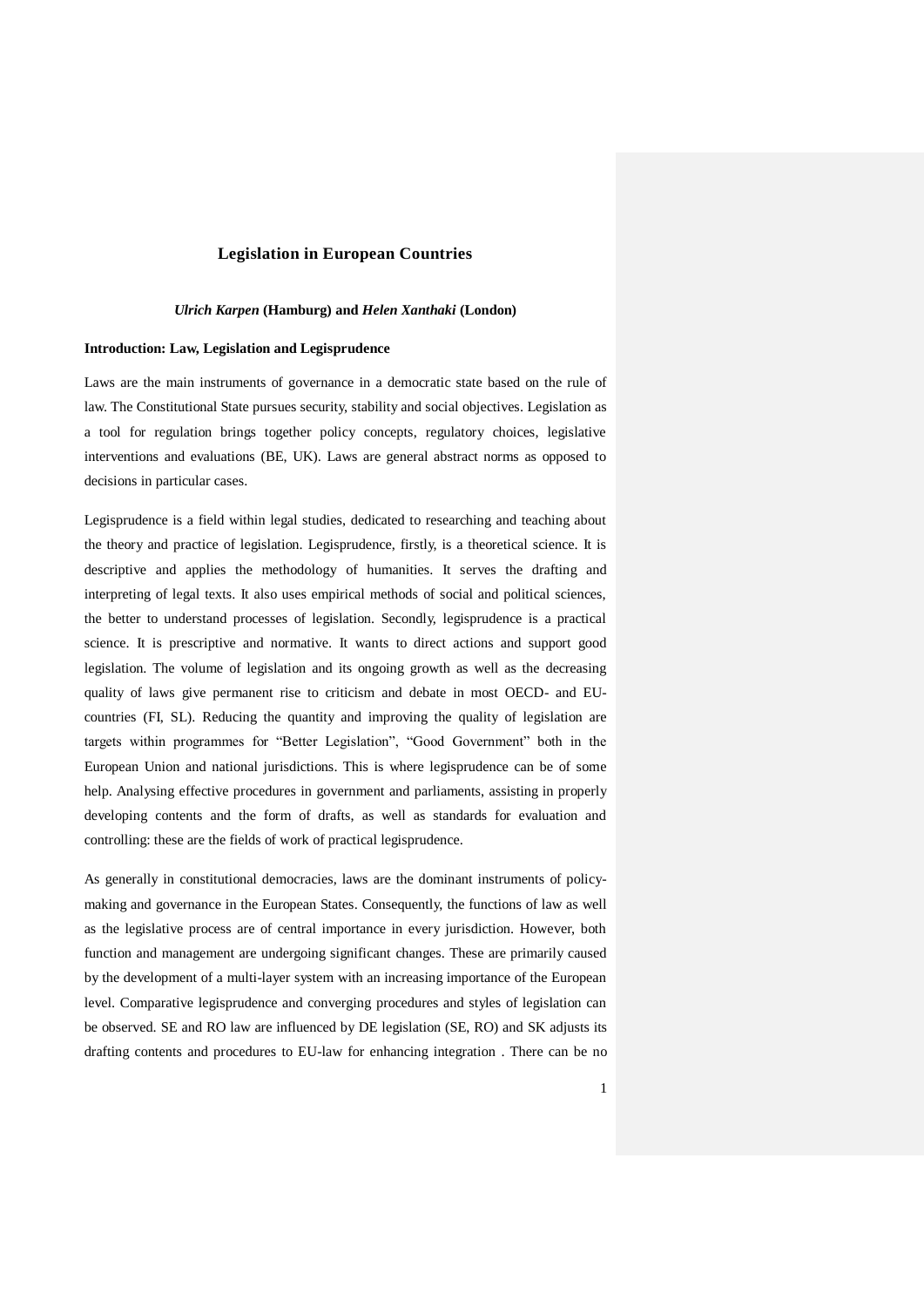doubt that there is a revival of legisprudence, induced by a comparative view of legislation in legal education and research. One result of even global comparison of "Better Law-Making" is a cross-national fertilization.<sup>1</sup>

This chapter intends to shed light on the following topics of contemporary legislation and legisprudence in European countries:

**Section 1.** *Law-making* in the *Constitutional State;* **Section 2.** *Analysis of law*: what is the law in the hierarchy of regulations? **Section 3.** *Procedural legisprudence*: who legislates and how? Actors, organizations, procedure; **Section 4.** *Substantial legisprudence*: policy, objectives and instruments of legislation, evaluation; **Section 5.** *Formal legisprudence*: Language, structure, techniques of law-drafting; **Section 6.** *Teaching legislation*: how to teach and learn professional legislation.

This chapter concludes by noting some trends and perspectives of legislation and legisprudence.

As a theoretical and practical approach to legislation and legisprudence, this book tries to contribute to "better legislation". All country reporters – in very broad terms – deal with the following points:

the constitution of the country as the institutional frame as well as guiding principle of all legislative action;

- the law is one instrument although the most prominent of governance and regulation;
- the process of legislation must be transparent and participative;
- the ultimate target of law-making should be the good, just, and fair norm;
- instruments of the law must be effective and proportionate;

1

- the form of law must be well structured, clear, and understandable;
- legisprudence should be a practical science, directed not only at scholars and students, but drafters as well.

<sup>1</sup> I Bar-Siman-Tov,`The Global Revival of Legisprudence:a comparative View on Legislation in Legal Education and Research`in AD Oliver-Lalana (ed),*Conceptions and Misconceptions of Legislation*(Switzerland AG ,Springer ,2019)275,288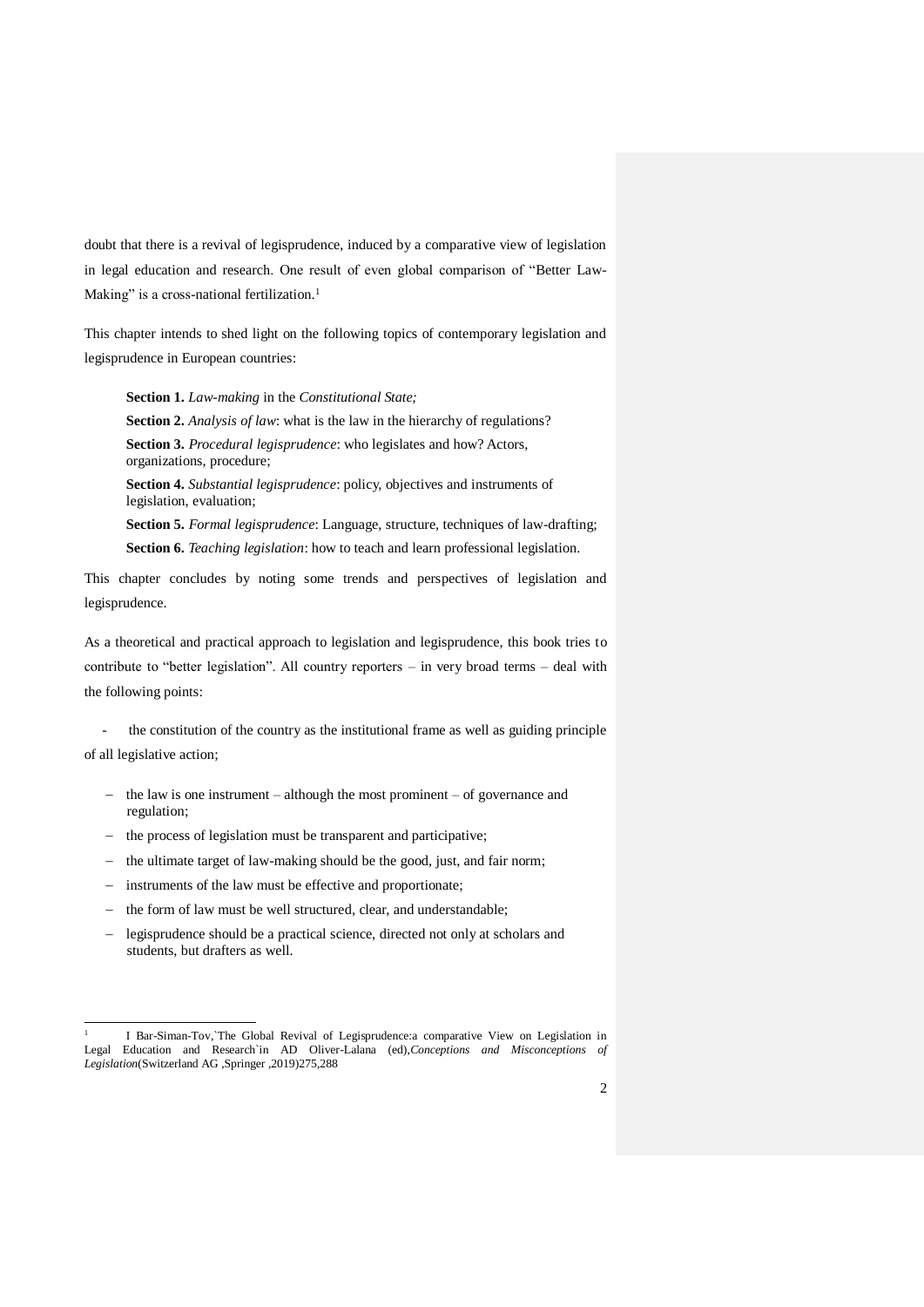## **1. Law-making in the Constitutional State**

## *1.1. Procedural and substantial principles of the Constitution*

The system and standards of law-making are essential elements of the Constitutional State, which is imprinted by democracy and rule of law. The Constitutional State is attached "to the principle of liberty, democracy, respect of human rights, fundamental freedoms, and the rule of law" (Preamble of the Treaty on European Union, TEU).

The Constitution of a state is the *frame of government* (Art. 13 TEU), which is exercised by the people and *institutions* representing the branches of government. One of the cornerstones of the division of powers is access to an independent judiciary. Governmental may be conferred upon territorial tiers of the state. The constitution also contains directives as guiding principles for state actions, aims and objectives, e.g. public welfare, social rights, ecological goals, and others (Art. 13 TEU). All European States are rule-of-lawpluralistic and liberal democracies. Understanding legislation and legislative processes is, however, dependent on the political system and political culture of that given country.<sup>2</sup> Next to principal similarities of the constitutional and political frame there are important differences which affect the functioning of the law, organisations, and the process of legislation.

The constitution regulates the main structures of governance of the state, including the form of government, the separation of powers and institutions thereof with their respective competences, and – finally, if there are – layers of governance, territorial subunits, and municipal governance.

All European States have on the central level an executive which is split into government and Head of State (either monarch or president). Almost everywhere the *parliamentary democratic type of government* prevails. Some states have a (constitutional) court system, where judges have the competence to review the constitutionality of law, be it *ex ante* or *ex post* – or only the latter. The United Kingdom is a parliamentary (rather than constitutional) monarchy. Perhaps as a result of the parliamentary sovereignty there has never been a fully codified constitution. However, it would be inaccurate to say that there is no constitution at

1

**Commented [aa1]:** You could possibly be more explicit. Even though each of the countries in this book has its only political structure, they all at least aspire to democracy, the rule of law, the separation of powers and the independence of the judiciary.

<sup>2</sup> W Ismayr,`Gesetzgebung in den Staaten der Europäischen Union im Vergleich`,in W Ismayr (ed) *Gesetzgebung in Westeuropa, EU-Staaten und Europäische Union(*Wiesbaden,VS Verlag für Sozialwissenschaften,2008)9,9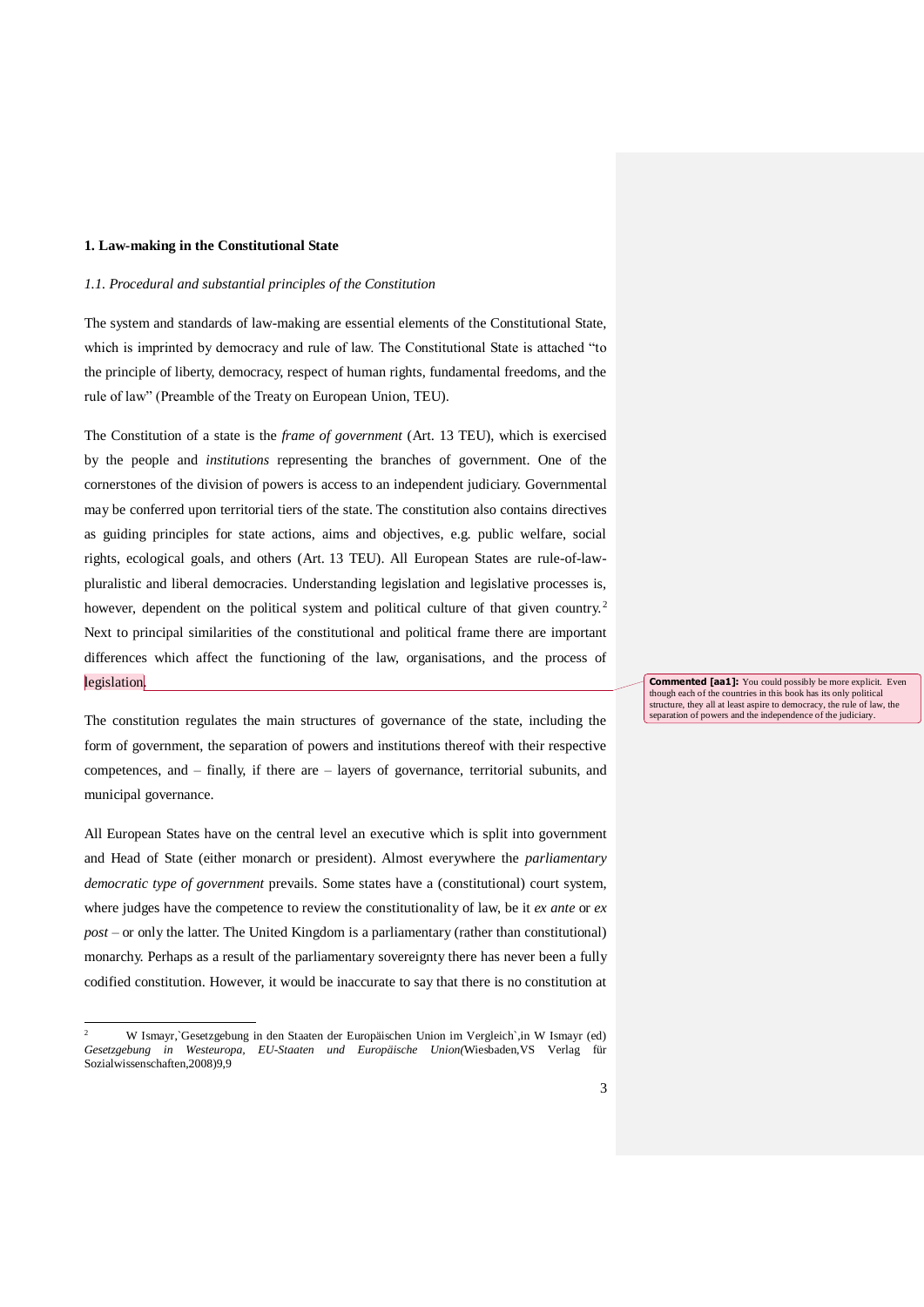all (*Magna Charta* 1275 et al) – the UK has a written constitution, spread across many documents, but does not have a codified constitution. The CH Constitution underlines democratic and territorial principles: the confederation is formed by the "people and the cantons". In AT the basic principles of the constitution (democracy, republic, federal structure, rule of law("Rechtsstaat") and ordinary constitutional law are divided. The "Nordic Legal Tradition" (SE) stresses democracy and maximizes the delegation of government to the individuals. This particularity and the pragmatic approach of policy has a significant impact on legislation.

There have been – mostly on a sub constitutional level – many changes in view of legislation, evaluation of laws, instruments of enhancing better legislation. In France, as a good example and more recently, procedural and substantial legisprudence have rapidly developed in practice, for some of its principles and tools were enshrined in the constitution or in secondary constitutional legislation. As in many other legal systems, in France, substantial legislation has focused mainly on evaluation techniques for the preparatory phase of a bill, not ignoring, though, *ex post* legislation steps. BE describes its governmental system as a parliamentary republic with elements of semi-presidentialism, a unitary form of territorial distribution of power and for rule of law, democratic welfare state, political pluralism and sovereignty as main constitutional principles. DK is a constitutional monarchy. PL is a semi-presidential system. The president is elected by the people but does not have legislative or executive powers. PL also has a single chamber for the making of legislation.

Most national constitutions in Europe as well as the Treaties of the EU include guiding *principles*, *values*, and *directives*. Values can be defined as broad preferences, concerning appropriate courses of actions or outcomes. A principle is a standard to be observed, not because it will advance or secure a political, economic or social situation deemed desirable, but because it is a requirement of justice or fairness, or some other dimension of morality.<sup>3</sup> Guiding principles impose on all organs of government, namely legislature, an affirmative duty to see that they are realized in practice.<sup>4</sup> Principles may be explicitly mentioned or read into the constitution (social state/Germany, political pluralism/Spain) "by interpretation". Art 2 TEU reads as follows: "The Union is founded on the values of

1

<sup>3</sup> K-P Sommermann,´*Staatsziele und Staatszielbestimmungen`,*(Tübingen,Mohr-Siebeck,1997)360.

<sup>4</sup> D P Kommers and R S Miller,*´The Constitutional Jurisprudence of the Federal Republic of Germany,*3 rd edn(Durham and London,Duke University Press ,2012) 57.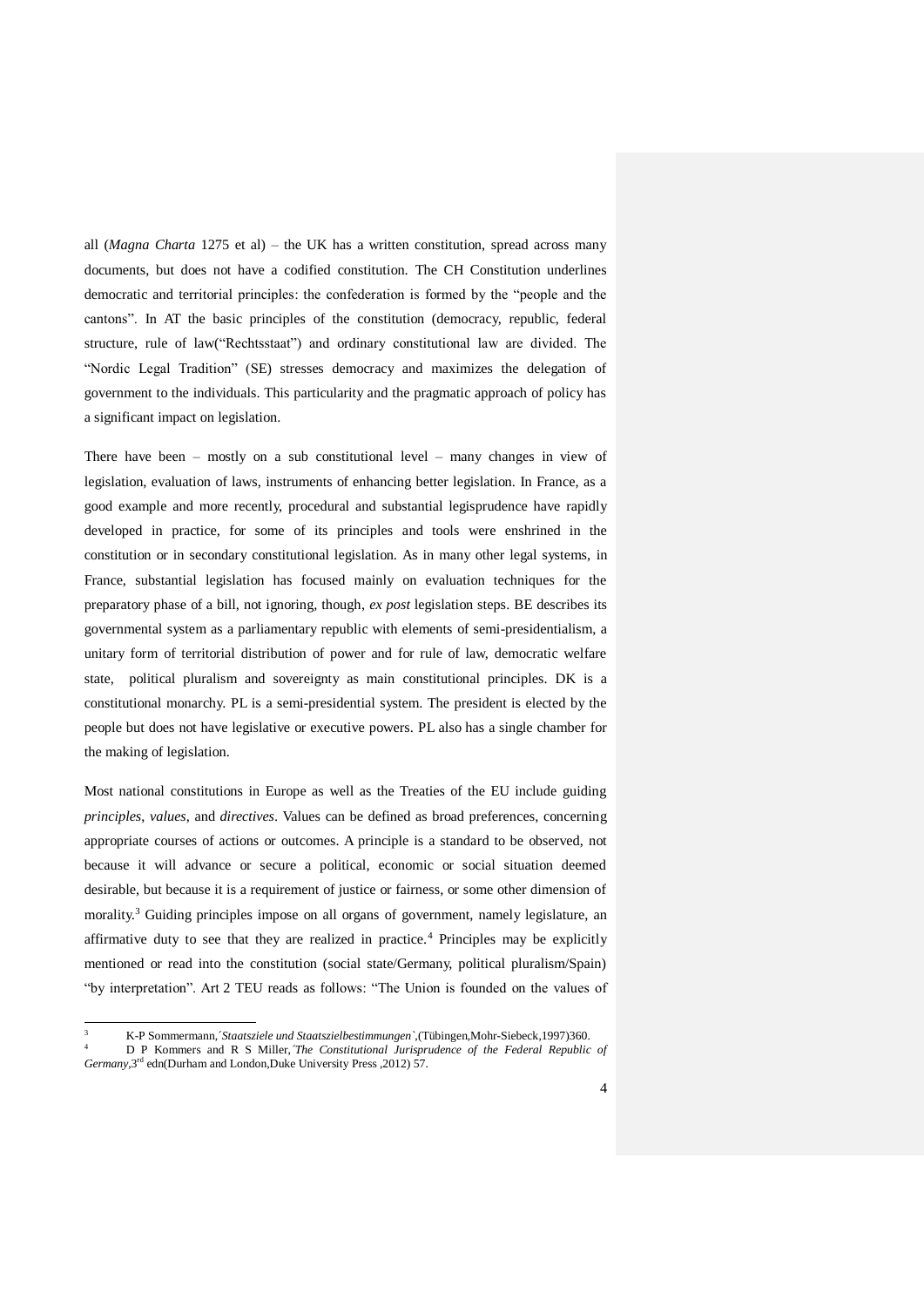respect for human dignity, freedom, democracy, equality, the rule of law, and respect for human rights … These values are common to the Member States in a society in which pluralism, non-discrimination, tolerance, justice, solidarity, and equality between women and men prevail." As an example of interpretation: The German Constitutional Court<sup>5</sup> confirmed the general right to personality in some human rights of the constitution, which is not a shorthand expression of the other guaranteed rights.

Statute Law in FR was once considered to be the ultimate expression of *rationality*. Since at least the  $18<sup>th</sup>$  century the quality of legislation has predominantly produced law that is uniform, rational, general, and stable (FR "legicentrisme"). In the 1980s new requirements of good and efficient legislation came up. This observation is true for almost all European states and not only these. A well-accepted view was that the increasing number of laws was leading to a rapid deterioration in their quality (FR): too technical, sometimes too general, non-binding. The opinion was spreading that laws are generally poorly drafted, to the detriment of economy and society (HU: "junk law").

In the 1980s and 1990s, policy required "Better Regulation", which is less quantity and more quality. Legisprudence assisted in re-discovering the notion that rationality should be the first legitimation of law-making. Of course rationality should be as an essential element of the common weal, democracy, and rule of law (BE, FR, HU)?<sup>6</sup> Law-making should follow the route of

- legal rationality: accordance and consistency with constitution and legal system;
- procedural rationality: discursive and participatory rationality, as well as judicial review;
- substantial rationality: effectively reaching the targets with most practical instruments;
- formal rationality: applying best style and language of the law.

## *1.2. Fundamental Rights*

1

All jurisdictions, presented in this book, are liberal democracies based on rule of law. The fundamental mandate of the EU, as expressed in European legislation, is to create an area

<sup>5</sup> Federal Constitutional Court, 35 BVerfGE 202, 221 (1973) (Lebach).

<sup>6</sup> K Messerschmidt and D Oliver –Lalana,On the"Legisprudential Turn"in Constitutional Review:An Introduction`in K Messerschmidt and D Oliver-Lalana (eds),*Rational Lawmaking under Review* (Switzerland,Springer AG,2016) 6 ff. U Karpen ´Efficacy,Effectiveness,Efficiency:From Judicial to Managerial Rationality`in K Messerschmidt ,this n,295 ,300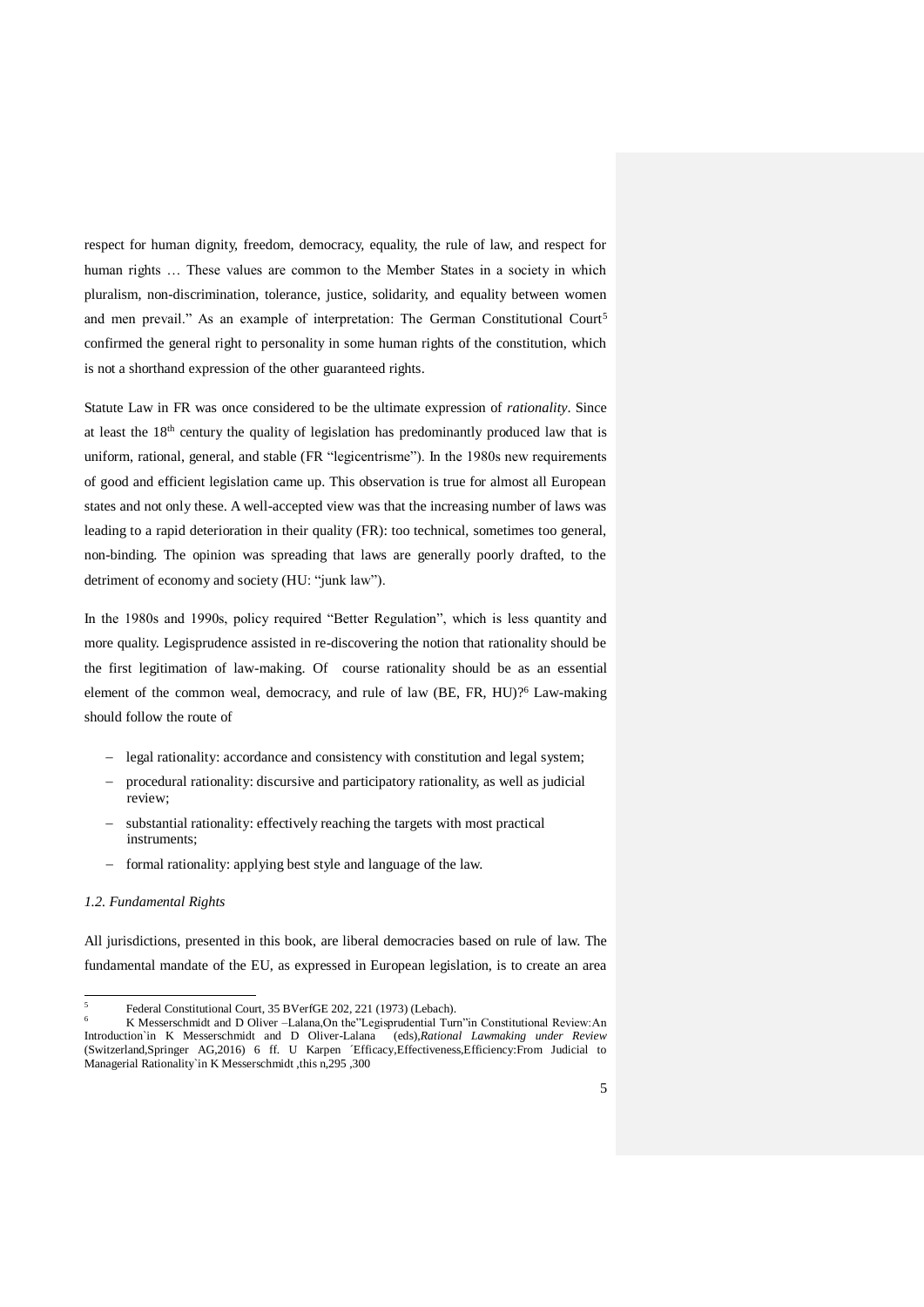of freedom, security, and justice. The Preamble of TEU para 2, reads: "Drawing inspiration from … the inheritance of Europe, from which have developed the universal values of the inviolable and inalienable rights of the human person, freedom, democracy, equality and the rule of law." *Human dignity* must be respected and protected (Art 1 Charter of Fundamental Rights (CFR)). All fundamental rights sections of European countries explicitly protect the *freedom and liberty* of persons (CH). SE mentions "maximization of delegation of sovereignty to the individual" as a guiding principle of its jurisdiction. "Everyone is equal before the law" (Art 20 FR). "In all activities the Union shall observe the principle of *equality* of its citizens" (Art 9 TEU). People can only be equal before a general law (subch. 2). The law is a necessary guarantee of freedom, equality and democracy. Law-making is a core of rule of law. (Constitutional) Courts are the watchdogs of freedom and equality. Democracy is based on free and equal voting. "Every citizen shall have the right to participate in the democratic life of the Union" (Art 10 TEU).

As an effect of individual's dignity- and freedom-rights, as well as solidarity and social state's directives, everyone is entitled "to social security benefits", including the right … to social … assistance so as to ensure a decent existence …" (Art 34 TEU). This provision and national constitutional regulations are the basis for social security policies, which make up for large parts of legislation in European countries.

### *1.3. Democracy*

The representative democracy is in the European tradition (Preamble, para 7, Art 10 TEU). Voting systems make the difference in states. The UK has a relative-majority voting system, all the other jurisdictions have proportional voting. In most countries the representative democratic principle is supplemented by direct democratic decision-making procedures. These are mainly referenda in case of amendments of the constitution or in cases of statutory legislation (IE, DK, EE). Referendum-procedures are anchored in the constitution (as in IE and most countries) or lack this basis (UK, BE). Plebiscitary procedures have a legitimising function, as they make a political decision visible to the people and put it in the hands of the voters. Referenda decide in a conflicted matters (AT, ES). They are important tools to tame party-democracy. Referenda in European countries are of very diverse kinds. Switzerland has far-reaching participatory rights of the people.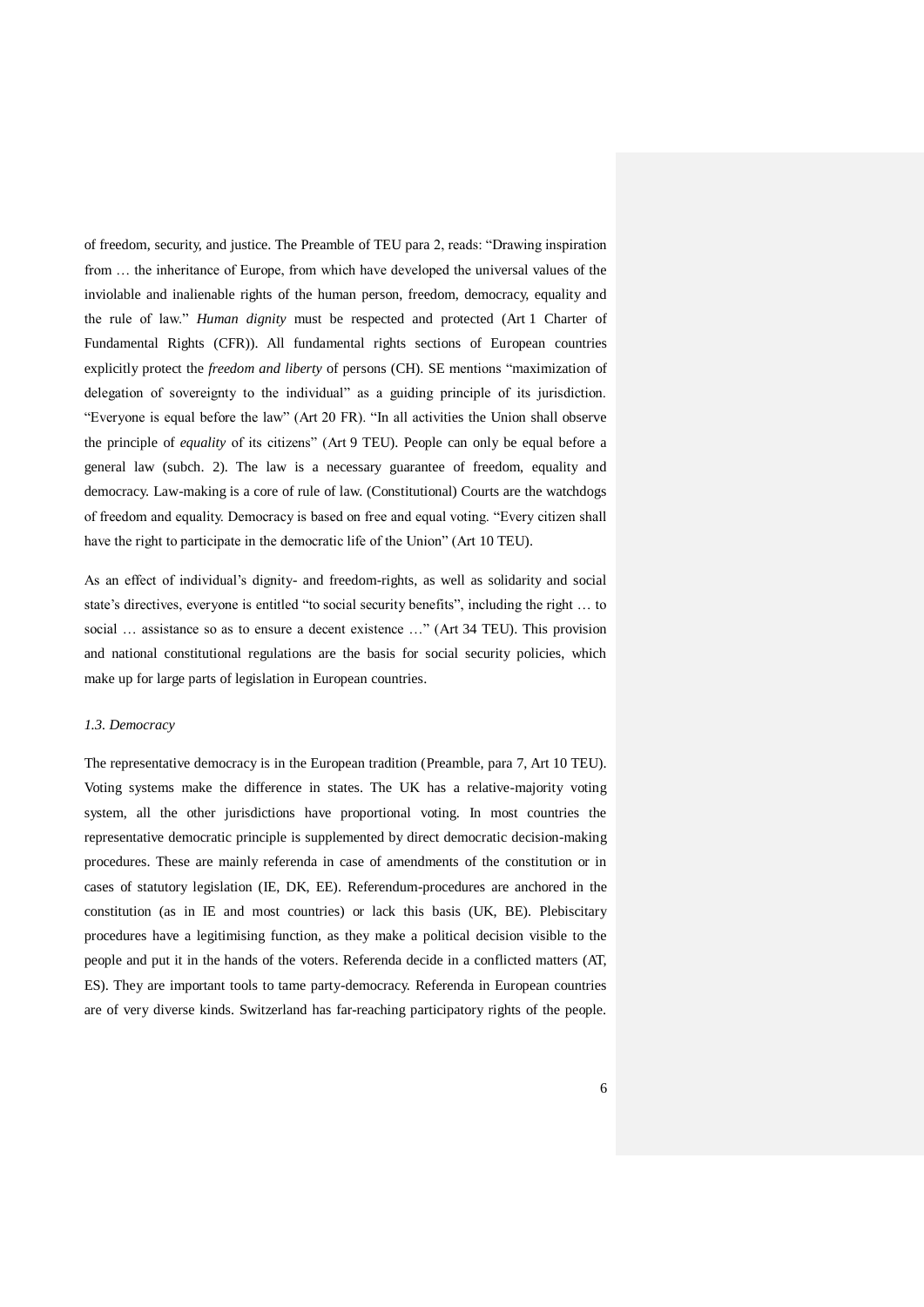Some observers call it a "half-direct democracy".<sup>7</sup> Referenda may be consultative, suspensive, assertive, or amending. The main types are referenda on the basis of peoples initiatives (FR, IT, SI, LT, HU, RO), facultative (EE),on proposition of parliament(EE) or head of state, or obligatory (DK, IE). As far as statutory laws are concerned, the people are called upon to decide on important problems, like electoral reform, same-sex marriage, abortion, climate change, etc. (IE).

### *1.4. Rule of Law*

Next to human rights and democracy, rule of law is the third pillar of the Constitutional State in Europe. Rule of law is based on the idea of the just state and provides means to safeguard against the arbitrary use of governmental power (BE). The terms "état de droit", "stato di diritto", "Rechtsstaat", "etado de derecho", "estado don direito", and "rule of law" have slightly differing connotations. The main principles, however, have been accepted in all European countries. These are legality of all state's activities, separation of powers, security under the law and trust in law, freedom and fundamental rights, the equalityprinciple, proportionality of government actions, due process<sup>8</sup> and more. These principles are explicitly listed in European law and state constitutions or traditionally interpreted (CZ) from the general *Rechtsstaats-*/rule of law clauses (Preamble TEU, paras 2 and 4, Arts 5, 7, Art 2 ECHR, Arts 47-50 CHR).

For legislation procedures the most important notion of rule of law/*Rechtsstaat* is the *division of powers*. Legislative, executive, and judicial functions are divided and assigned to separate organs or groups thereof (for instance, two houses of parliament). Division of powers enables mutual control and avoids misuse of powers (Arts 14, 17, 19 TEU). Parliament, executive and courts represent the branches of government. Parliament, executive, and courts are bound by the constitution. The law takes precedent over acts of executive and judiciary (priority of the law, *priorité de la loi*, *privista delle legge*).<sup>9</sup> Under the principle of parliamentary reservation all actions of the state are based on – or limited by – parliamentary law (LT, CH,FR, CZ) (*réserve de loi*, *riserva di legge*). This is essential in particular for regulations which set limitations on fundamental rights and freedoms.

 $\overline{7}$ <sup>7</sup> A Weber,*Europäische Verfassungsverleichung*( München,Beck,2010) 123

<sup>8</sup> L H Tribe,*American Constitutional Law* Vol 1,3rd ed.(New York,Foundation Press,2000) 4

Art 20 para 3 of the Basic Law of Germany(the Constitution): "The legislature shall be bound by the constitutional order, the executive and the judiciary by law and justice."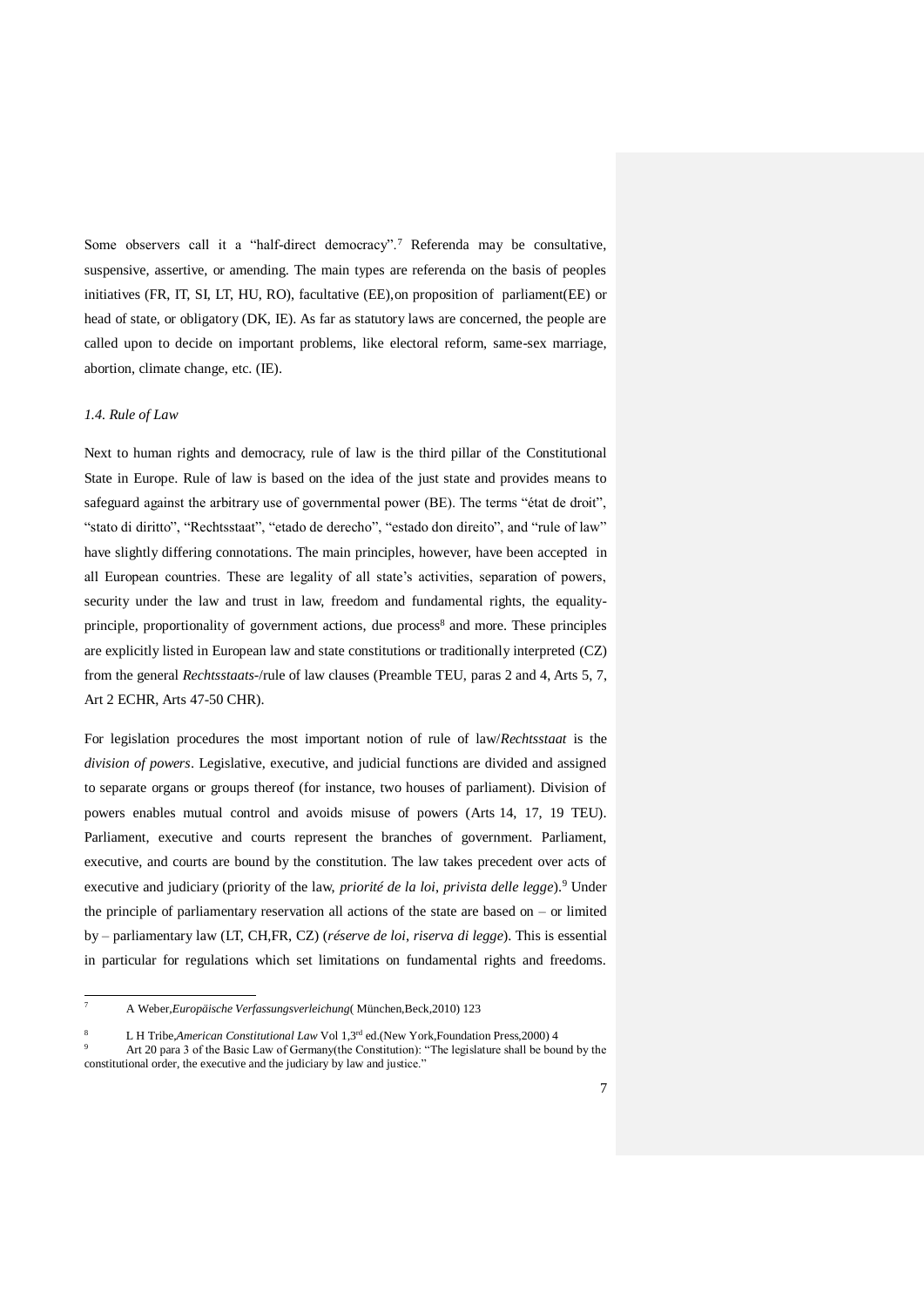Furthermore, under the rule of law and separation of powers-principle everybody has access to an independent judge.

In the parliamentary system of government, the legislative power is divided between parliament and government. Parliament has dominance in making laws and is supported by parliamentary majority, as a result of elections. Parliament may be of uni-cameral or bicameral systems. In the first type the nation is represented in one chamber. NO has a unitary chamber with functional bi-cameralism (*Odelsting* and *Lagting* in the *Storting*). In the bicameral system the second chamber (Senate, as in CZ, IT, RO, DE) may represent the territorial subunits (AT, DK, EE) or corporate representations of interests (IE, SI, PL, CZ). The House of Lords (UK) is the largest second chamber in Europe. The second chamber may be equal (symmetric, CH, BE, IT) or less important (asymmetric, FR, AT, ES, NL, UK) than the first chamber. The Constitution may demand consent of the second chamber or just give it competence to veto first chamber's decisions (both, depending on type of legislation, DE).

In Europe, the parliamentarian system of government prevails. In contrast to presidential systems (like FR), government is dependent on the confidence of parliament; not only in capability to take actions but also in its existence. It requires permanent cooperation with majority in parliament, not only in governmental primary area legislation, but in other areas of decision-making as well. The executive power is the Head of State, and the Government as Prime Minister, Ministers, and Cabinet. Cooperation of parliament and government may be of the type of majoritarian competitive democracy (of the Westminster System) or coalition – or even minority – democracy, as in most European states. Most initiatives for legislation in all European states originate in government.

One may consider (C*onstitutional or Supreme) Courts* not only part of the judicial system, but also part of the legislative system.<sup>10</sup> Many European countries established Constitutional Courts in their constitutional order (BG, DE, SI, EE). Typically, they decide in procedures of interpretation of the constitution, constitutionality of statutory law (*ex ante* or *ex post* or both), the constitutionality of international treaties, and other constitutional issues. Applications may be filed by head of state, government or a certain number of deputies. Constitutional Courts are guardians of the constitution, bound only by

 $10$ <sup>10</sup> D Grimm *,*`Legislation and Constitutional Courts in U Karpen (ed)*Legislation in European Countries* ( Baden-Baden,Nomos,1996)473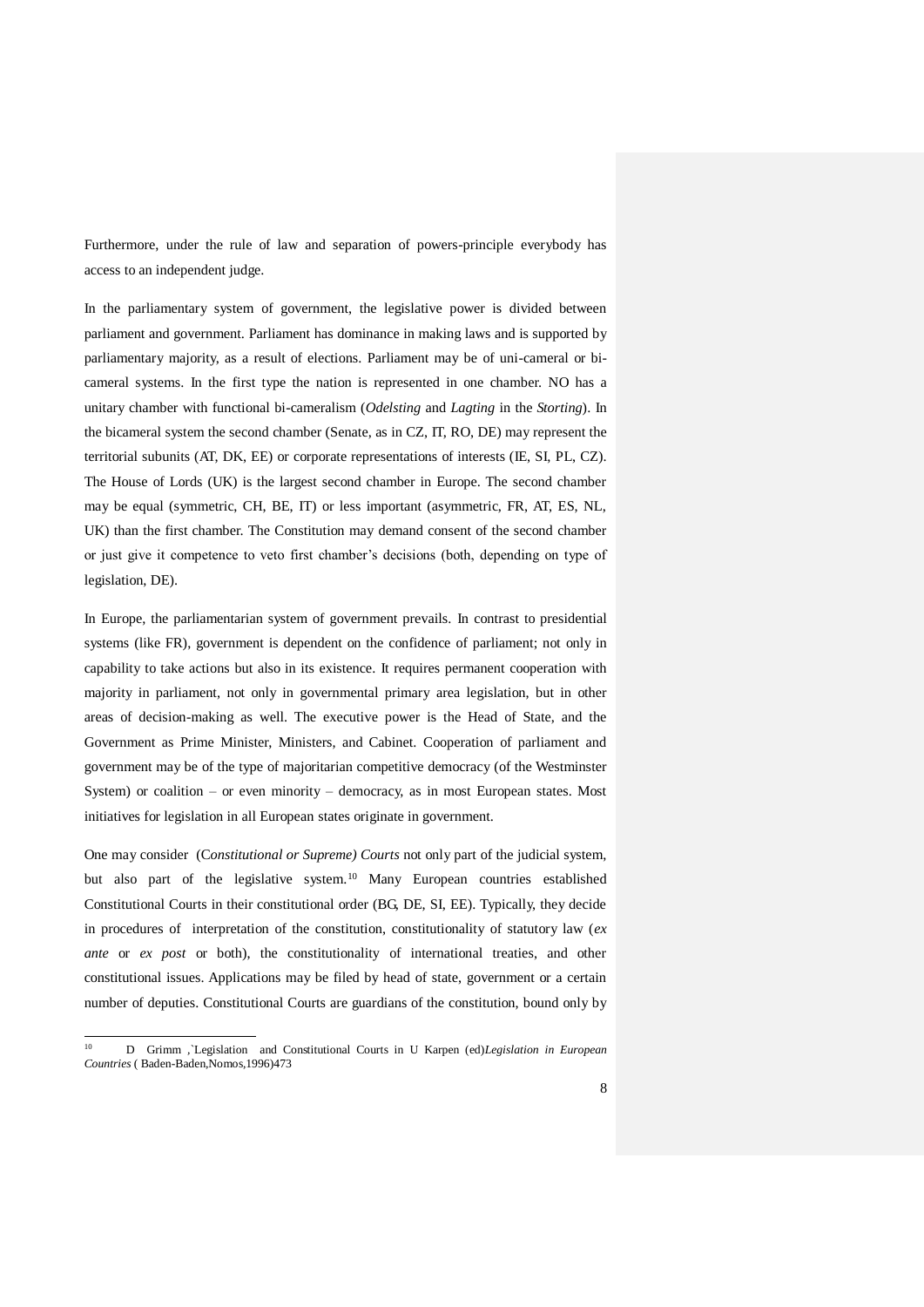its provisions. Constitutional Courts in judicial review procedure can annul laws (DE), which is a sort of "negative legislation". But judicial review may be "positive legislation" in the sense, that it has become more common for some (Constitutional or Supreme) Courts to explicitly establish new general rules (SE, DE). Some courts are, pointedly formulated, activist as "norm givers" Of course questions are raised, whether in view of parliament judicial review and finding of new law by constitutional interpretation is consistent with the demand for democratic legitimacy in legislation (SE, DE, CZ). In cases of *ex ante*-review of laws the court can be an "independent semi-political actor" in the lawmaking process (PL). In DK Courts have the competence to review the constitutionality of laws only *ex post*. In FR it is the *Conseil Constitutionnel* ,which reviews laws and led to a constitutionalization of law ("fundamentalization of law"). Also in the UK judicial review of national and European law has gained space. The "supervisory jurisdiction" before the High Court has its basis in common law, although no UK court has the power to declare primary legislation void.

Of course, jurisdiction of ECJ and ECHR constitutes a source of constitutional case law.

### *1.5. Legislation in multi-layered systems*

Multi-layered constitutional systems of states are characterized by territorial allocation of legal, executive, and judicial competences of government. The exercise of authority on central level, on regional/federal and local level enhances cultural freedom and autonomy, as well as democratic participation and vertical separation of powers. Particularities of economic and social development and political legitimacy bottom-top are promoted under the principle of subsidiarity. The Constitutions of AT, DE, CH, BE, ES, IT and – after devolution – the UK contain multi-layered systems. In Europe, tendencies of Unitary systems in ethnically and socio-culturally comparatively homogenous states face administrations imprinted by decentralization, regionalization and federalism. This is true in particular in states with ethnic-cultural and/or socio-economic divisions.

Legislation is distributed between the central state and the regional subunits. There are various models of assigning competences:

-exclusive legislative competences either of the centre and the territorial units;

- concurrent or additional competences, with priority of the centre;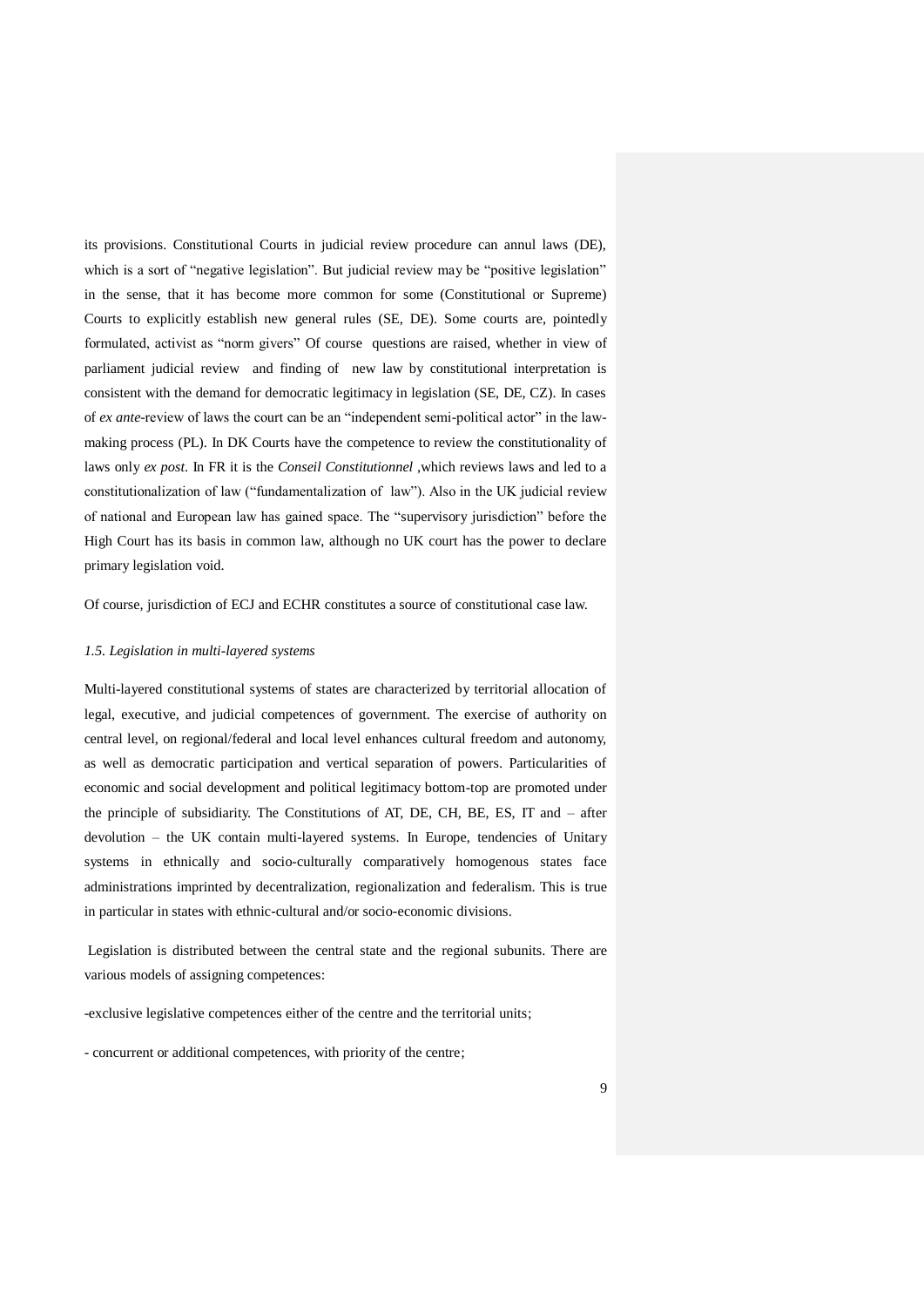- and framework competences of the centre with residual competences of the lower level, with presumptions for the centre or lower layer.

Under a national constitution, of course, procedures and guidelines of subnational legislation are more or less homogenous. In what follows, this book focuses, for that reason, on central legislation. The lower units usually participate in central legislation, be it in uni-cameral or bi-cameral systems. Multi-layered systems of legislation are in permanent dynamic development. Tension forces pull the regionalized and federal state into unitary state (as in AT, DE) or the unitary state into forms of decentralization or autonomy (like in ES – Catalonia, or in the UK – Scotland, Wales, and Northern Ireland).

In unitary states, executive powers are usually deconcentrated to territorial corporations (NO, SW, IE, HU, GR). Competences are delegated from the centre and authorities are subject to systematic hierarchical monitoring as legal and opportunity control. *Decentralized* unitary systems provide autonomous regulation-authority to the subunits (PL-*województwo*, NL-provinces, DK, FN, PT). In FR territorial corporative entities (*département*, governed by a *préfet*) in a process of decentralization in the 1980s have gained some new powers. The national parliament, however, is the only lawmaker. The NL are a decentralized unitary state as well, with the provinces and municipalities enjoying legislative power. Central government has the authority, however, to declare null and void any act by a lower authority. *Regions* are governmental units in-between decentralized and federal layers in a state, like in IT, ES, CZ, PT, UK. In Italy the powers of the state are listed in the constitution, as exclusive or concurrent; the rest goes to the regions, with a presumption for their powers. In ES and IT the Senate as the representation of territorial subunits is the second chamber. The UK is not a single jurisdiction. The processes and styles of legislation differ substantially in the devolved jurisdiction of Wales, Scotland, and Northern Ireland. It is an asymmetric decentralization. There is a parliament in Scotland, an Assembly in Northern Ireland, and a National Assembly in Wales, all with restricted legislative authorities.

CH is a *confederation*, AT, BE, DE are *federations*. In CH the cantons are sovereign except to the extent that their sovereignty is limited by the Federal Constitution. They exercise all rights that are not vested in the confederation. CH regards subsidiarity as a key principle. In a hierarchical manner the people precede the cantons and these are preceding the central government. CH is a model of concordance-democracy. The Second Chamber of the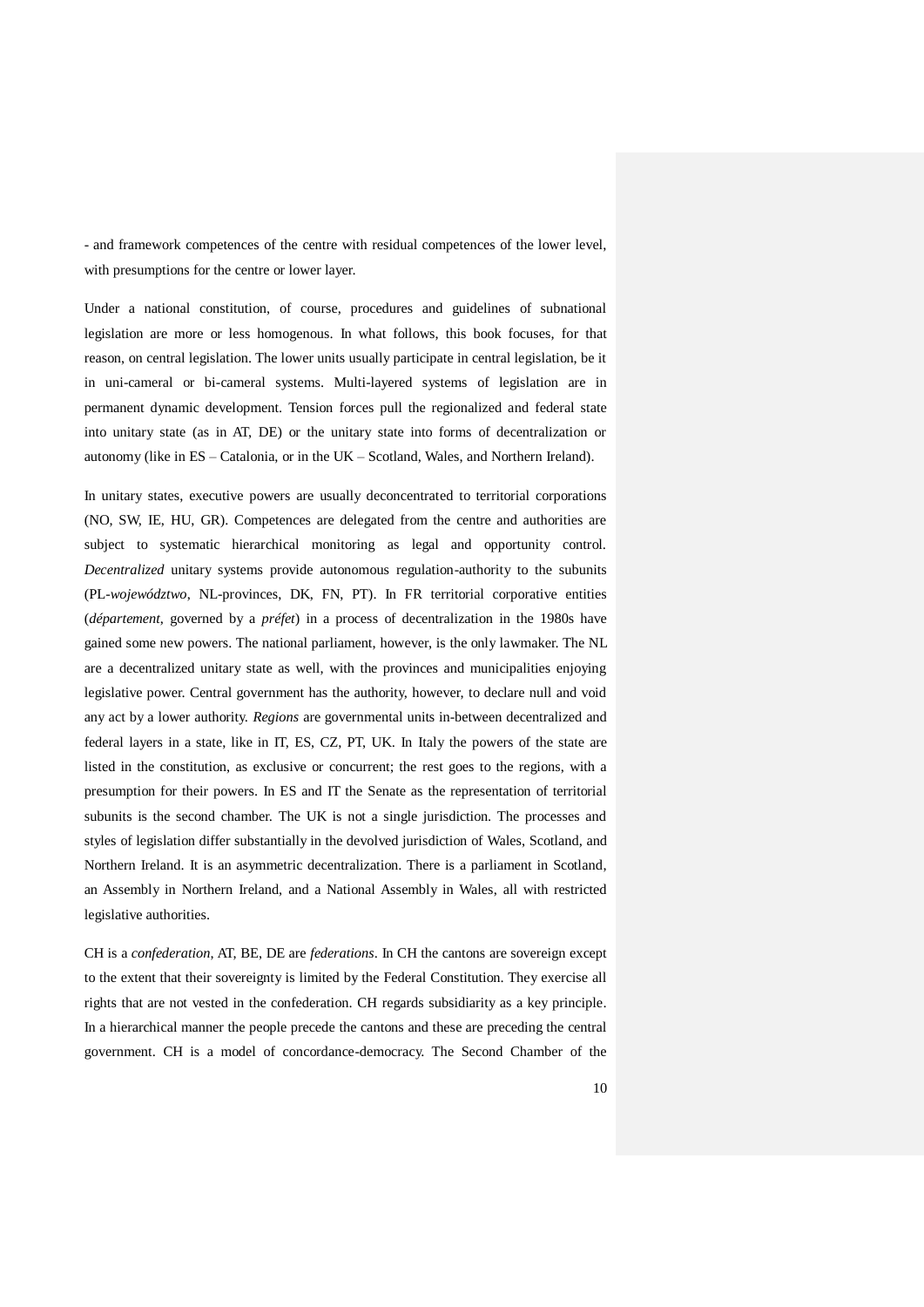confederal parliament is the State Council (*Ständerat*), next to the National Council. As significantly varying from CH as "decentralized", the AT federation is very much "unitary". The states (*Länder*) are oriented towards the central government. The major areas of legislation are assigned to the competence of the Federation, the procedure of legislation does not significantly differ from that of the Federation. Courts are exclusively Federal ones. BE is a Federal State, consisting of Flanders, Wallonia, and Brussels. Complex areas of legislation are dealt with on both levels.

DE is a Federal State, with explicit fields of legislation resting with central layers of government, all the others remaining for the states (*Länder*). The federal legislature has exclusive and concurrent competences. The presumption of legislative areas is for the states. The strong-point of legislation rests with the federal level; administration is to a larger extent a matter of the states. In difference to the CH the country is not a "concurrent", but rather a "competitive" federation. The Constitution, however, in the concurrent area of legislation provides that the establishment of equivalent living conditions throughout the federal territory as well as the legal or economic unity must be guaranteed. That is an important restraint of competition among the states and pulls towards harmonization. The "Second House" of the legislature is the Federal Council (*Bundesrat*), which consists of members of state governments. In some areas it must consent with the House of Representatives (*Bundestag*), in most fields it may just enter an objection, which can be overridden by the Federal Council. In all Federations, as described, the states – in following the unification trend – conclude agreements on substantive matters (like education legislation) or organization and procedures of administration. This creates an intermediate level of government, located somewhere between (con-)federal and state (cantonal) level. In fact, in federal states there is an even more multi-layered legal system: the five-fold division of competences is European law, federal law, interstate law, state law, communal law.

*European legislation* is legitimized by the member states. The Union is a multi-layered system, inspired by federal ideas. It is neither a confederation nor a federation, but rather a "states' composite." It is one form of "open statehood" which is a canal that allows sovereign states to let supranational or international law flow into national legal orders. The constitutions of member states of the EU authorize governments and parliaments to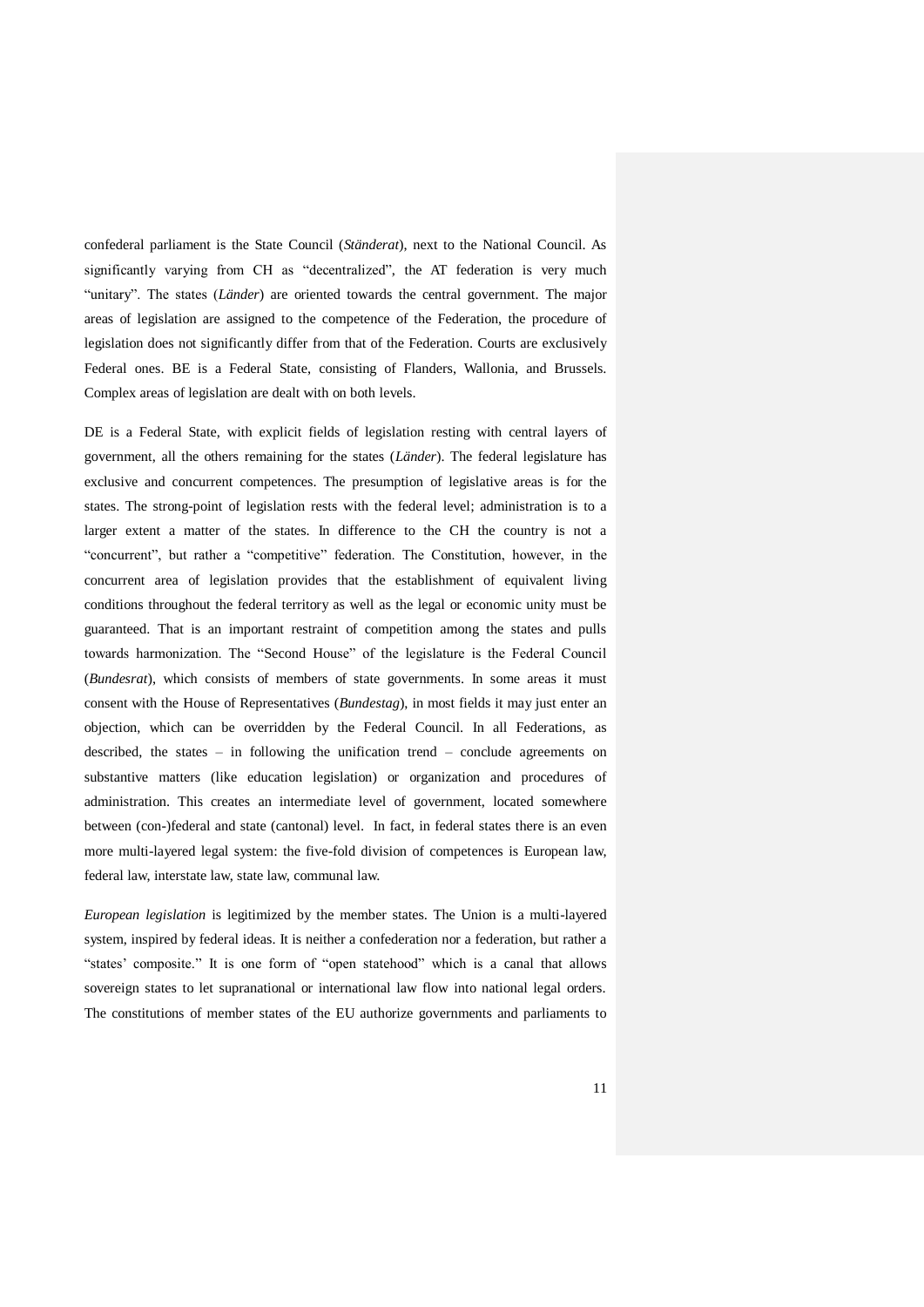integrate into the Union and therefore transfer parts of sovereignty to Brussels (IT, FR, DE, SI; the position of EU law within the hierarchy of laws is discussed under 2.2.).

In the following this book restricts itself mainly to national procedural and substantive legislation, although a very high percentage of legal acts in the member states originate from EU sources.

## **2. The Law**

#### *2.1. Laws and other types of regulation*

Laws as subject of legisprudence are general, abstract norms, as opposed to individual decisions in a particular case. Norms, as a rule, apply to many cases. They are abstract and thus apply to many addressees: they are general. The general law guarantees freedom and sets boundaries of it. The law must be abstract in content to assure that addressees/people can be equal. The general and abstract norm makes the legal system consistent. The law is the primary and central instrument of government in a liberal and democratic rule-of-law state. The law regulates organisation and procedure of governmental institutions, protects individuals' rights and serves as the single and most important instrument to distribute and allot social services. Usually, the budget of the state is decided by parliamentary law. In general, the hierarchy of laws in European jurisdictions is the following:

- Constitutional laws
- *lois organiques*
- parliamentary statutory laws
- delegated laws and ordinances
- other sources of law.

PL includes into its constitution a precise and exhaustive list of laws.

This chapter will mainly focus on statutes of central government; only when directly relevant, will decentralized legislation come into the picture.

In HU, the constitution is not considered as "law", but instead as the "foundation" of the legal system that shall be binding on everyone. There are "Cardinal Acts", which require two-third majority of parliament, although they are not higher in hierarchy than a statute, but have a content of great importance. The UK chapter is limited to Westminster and UK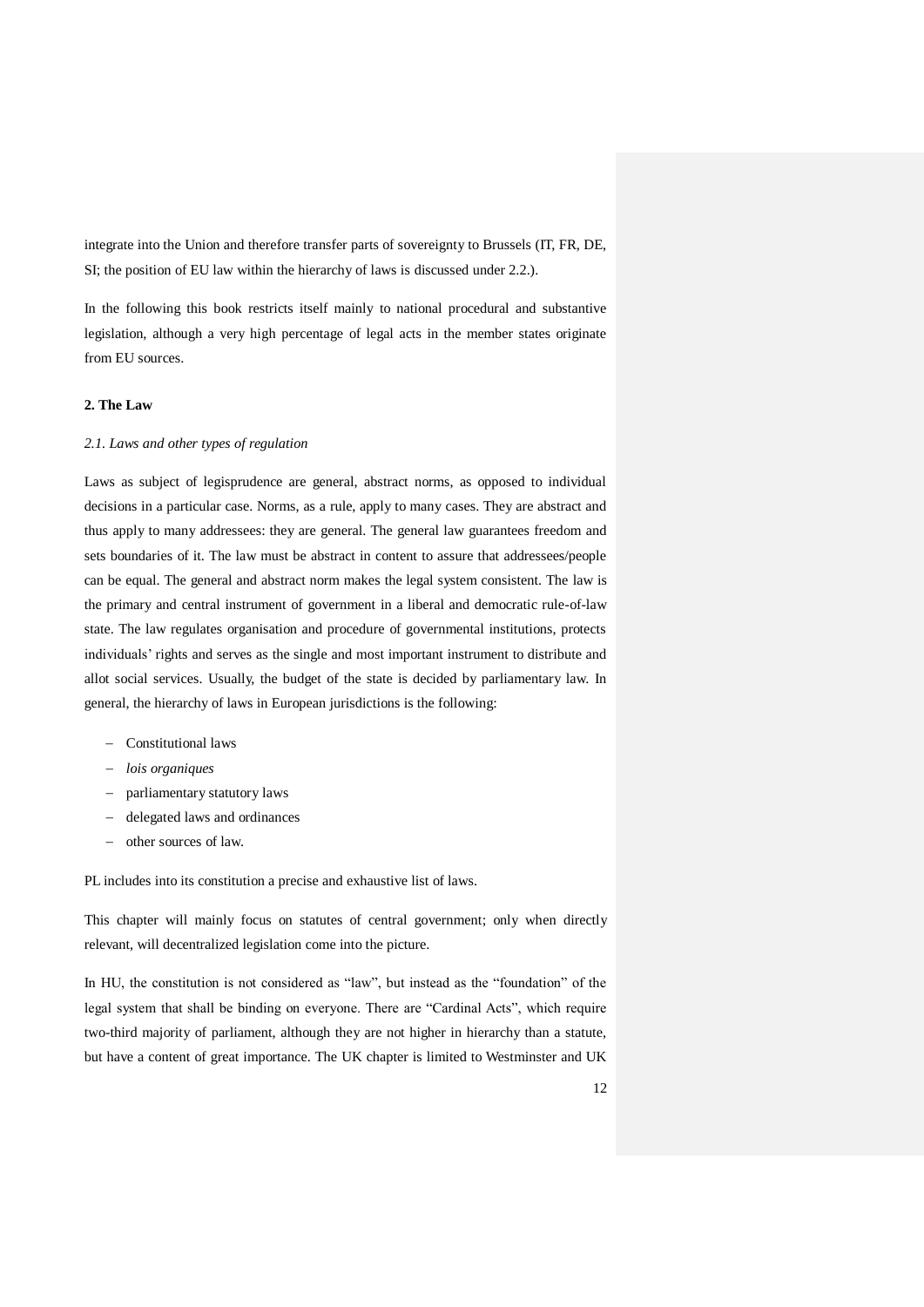Public Acts, although reference is made to devolved and local acts and delegated legislation for the purpose of detailing the sources of law. Private, local and personal acts which apply to specific people and places may also be adopted by Westminster Parliament. The same is true for church measures. FR has a highly codified system of laws. The perception is living: "the law is the ultimate expression of the "general will" (French: "légicentrisme"). The second level in the hierarchy of laws, below the constitution, are "lois organiques". In French legislation since the new constitution of 1958 three facets of legislation can clearly be observed. First of all the constitutionalization of law, by the activity of the "Conseil Constitutionnel". This development gains room in other jurisdictions as well, like in DE. Second, the globalization of laws under the influence of International and European law. This trend towards the greater units and the globe is also not a French particularity. And the latter is true for a third observation of French legisprudence: the expansion of sub-statutory and soft law. NL has a clear hierarchy of laws as well. There are the constitution and acts of parliament as primary level, royal decrees as second level, and ministerial decrees as third level. Parliamentary law is "wet in formele zin". SK differentiates between the constitution and constitutional law, laws adopted by parliament and generally binding regulations of municipal and higher territorial units (self-government). All these three categories are counted as primary legislation. Semi-primary laws are governmental regulations for approximation of law of the country with EU law. Secondary legislation covers subordinate legislation, government regulations, and norm contracts.

#### *2.2. Constitutional law*

The Constitution is the fundamental law of the country, regulating the organisation and procedure of branches of government, territorial structure, human rights and freedoms, and principles of "preferred ways of life". European countries mostly have written constitutions, except the UK (with a few exceptions), (partly) the NL, and MT. All authorities are bound by the constitution, the executive and judiciary in addition to law and justice. This fact is the principle of a hierarchy of norms, which constitutes the legal system. The repeal of a constitutional act or the abrogation of a fundamental right regularly requires special procedures in parliament and – in some constitutions – observance of material barriers. Usually, a two-third majority in parliamentary voting is required. This normally requires inclusion of the opposition. In addition, in some countries a referendum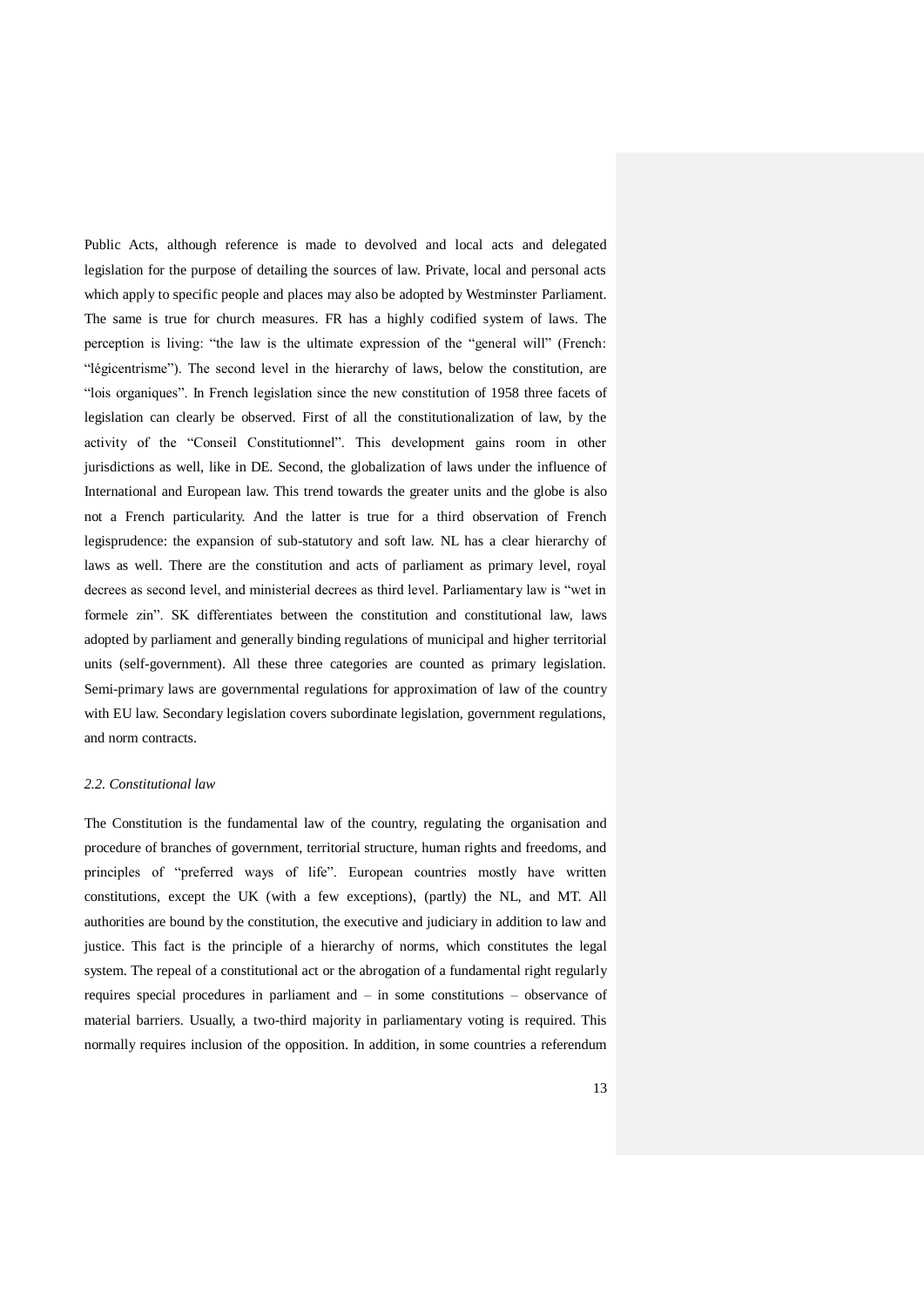is required to give legitimacy from the people. A further hurdle may be a constitutional court. Some constitutions (CZ, DE) contain a so-called "material core" which prohibits any changes in the essential requirements of the rule-of-law state, fundamental rights and freedoms, and the unity or territorial structure of the country. AT has no constitution in the formal sense, instead, there are various constitutional acts and a high number of so-called "constitutional provisions" in statutory law. There used to be more than a thousand of these provisions which initiated a huge project of "clearing up the constitution". The Dutch constitution is a very lean document. The latest general revision (of 1983) specifically aimed at giving the legislator as much room as possible for shaping the law of the land. Some countries have very detailed and long constitutions (PL, BG, HU).

### *2.3. Organic law*

Organic laws are laws which carry out the constitution, although they are neither formal nor in their substance amendments of the constitution. They do concretize the constitution (FR – *lois organiques*; ES – *leyes orgánícas*). This special function of a law could be underlined by a special procedure of enactment or a special rank in the hierarchy of laws. The former is true for EE, where an organic law must be adopted by a majority of the members of parliament; the latter for NO, where this type of legislation enjoys superiority to statutory law and de facto ranks in-between the constitution and statutory legislation. Organic laws regulate on fields of fundamental importance for the state. Sometimes the enactment of such areas is expressly stipulated in the constitution (like FR, RO, PT):

- electoral law;
- organisation, functioning, financing of political parties;
- referenda;
- government organisation;
- public service;
- protection of minorities.

In HU, a rank higher than ordinary statutes is attributed to statutory law as a supplement to the constitution (cardinal acts). This applies to laws for local government, prosecutors, etc. In LU the chamber decided to create (in the constitution) an intermediate category of legislation, between constitution and ordinary law, similar to the organic law in FR.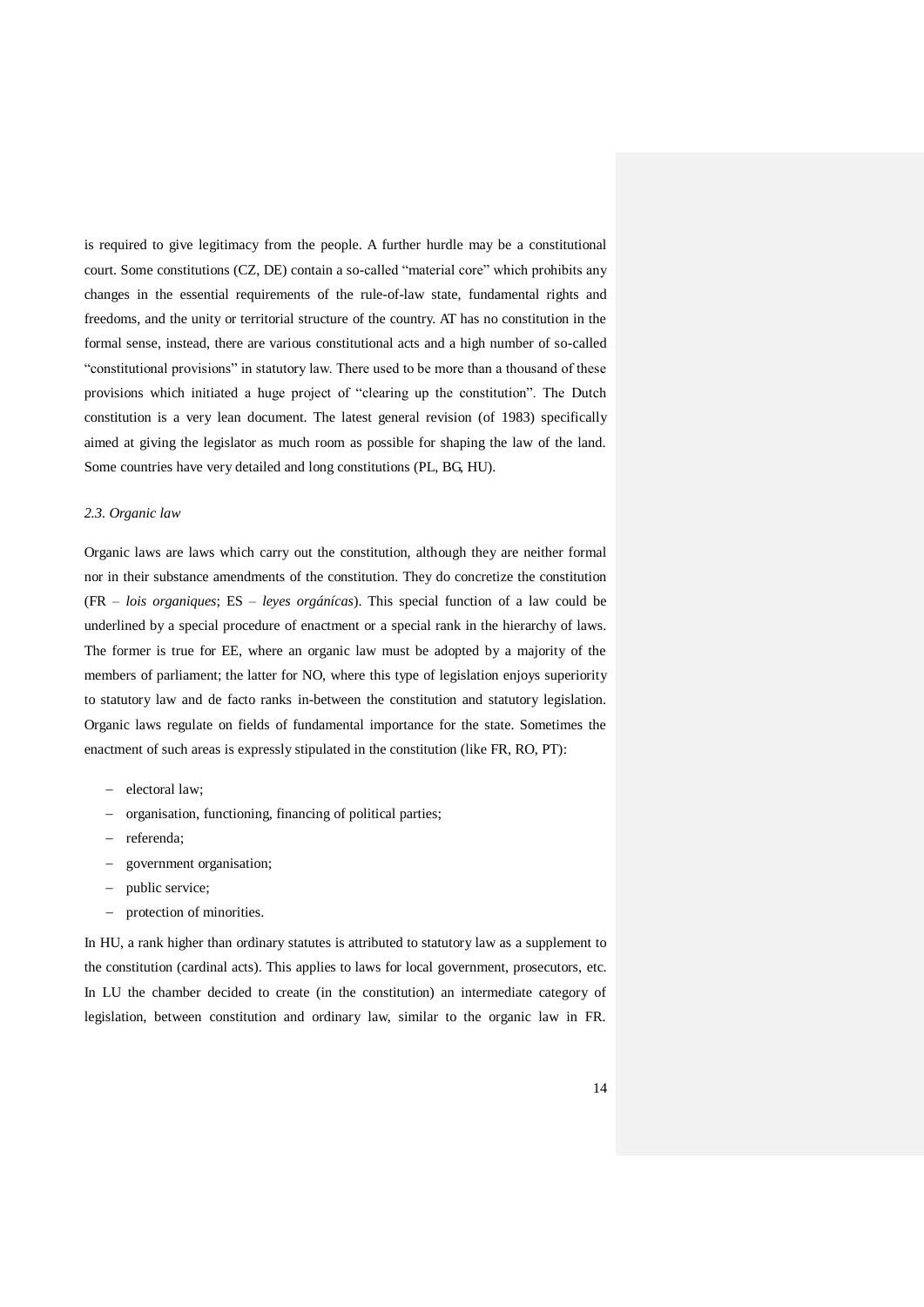Altogether, it can be established that organic laws within the hierarchy of sources of laws plays an extraordinary and – in practice of legislation – important role.

### *2.4. Statutory law*

Statutory laws are the primary and central instruments of democratic governance, much more so than any other form of regulation. Statutory laws take precedence over all lower types of general and abstract norms. The rule-of-law principle requires a reservation of parliamentary law for any restriction of fundamental rights and freedoms as well as important orders for organisation and procedures of authorities. The CH constitution demands – even wider as the mentioned notion of reservation of law – that "all activities of the state are based on or limited by parliamentary law". It is not sufficient that non burdensome regulation like delivering public services or other benefit management is based on the "social state" principle of the constitution only. PT and DE apply parliamentary law, which is not necessarily of a general and abstract character, like urgent planning decisions in infrastructure. In all countries the adoption of the budget and transformation of international treaties by parliamentary acts in the form of a statutory law may be mentioned in this context (NL). The Constitutional Court of BE finds that an individual act in form of a statute is contrary to the constitution, if its purpose is to circumvent the usual guarantees in the administrative regulation procedure or hinder judicial review. In FI one main goal of the reform of the constitution in 2000 was to widen and ensure the role and significance of the law enacted by parliament, on the costs of decrees and other lower level regulation.

### *2.5. Statutory instruments, ordinances*

Subordinate legislation, delegated laws, ordinances, secondary legislation are general – abstract – norms, issued by administrative bodies and authorized by parliamentary law. Pieces of secondary legislation by far outnumber parliamentary statutes in all European countries. Reasons for that increase are temporal pressure of government, technicality of the matter, flexibility of norms, and exceptional situations (CH, AT, FR). Organs which may authorize secondary legislation may be the cabinet, a minister, state governments (in federations) or subordinate authorities. In some countries, there is a graduation of statutory instruments (BE, DE, ES, LU). Important ordinances require the consent of cabinet or even of the second chamber (UK, DE, FR – *Conseil d'État*). A legislative act may delegate to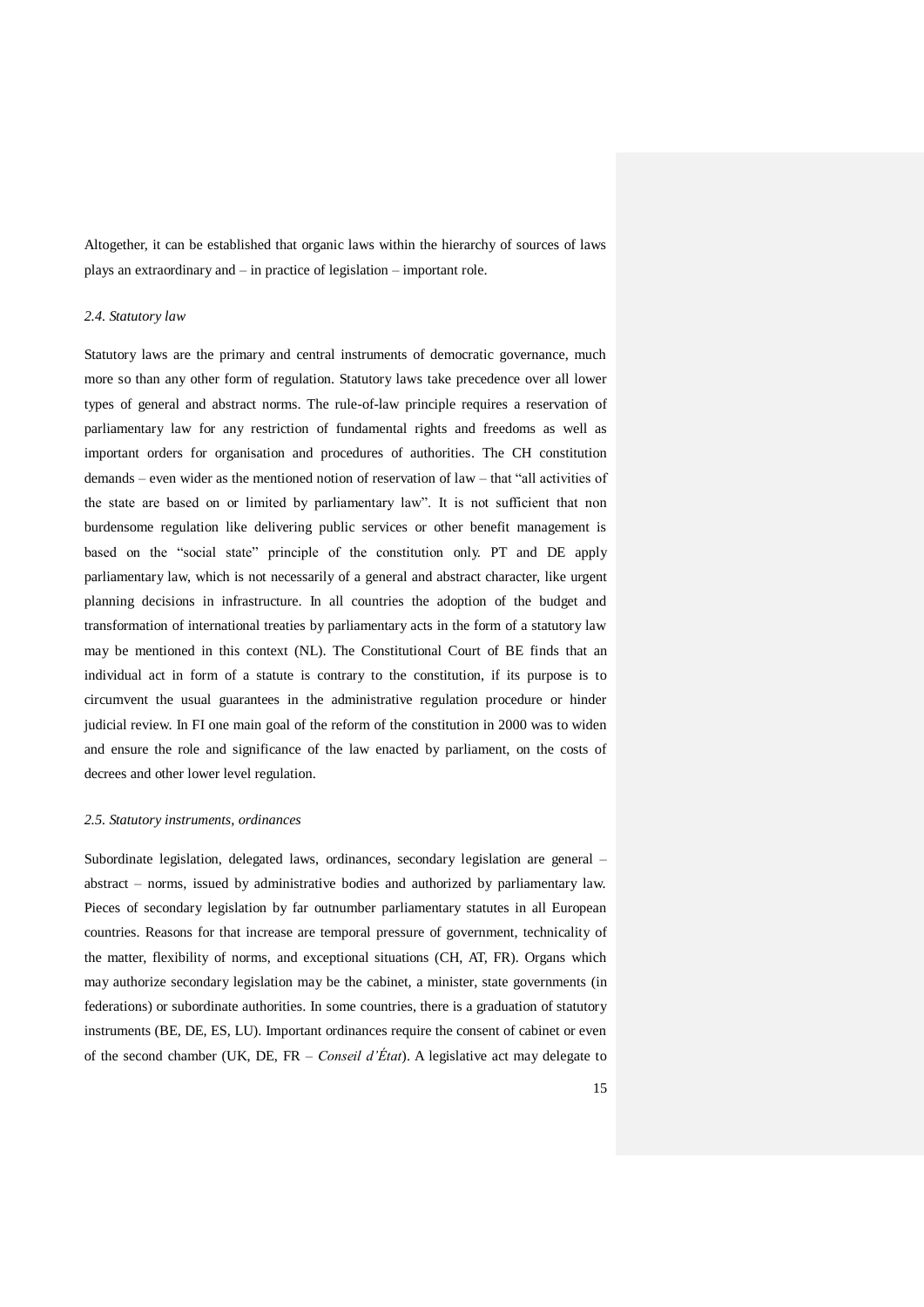the European Commission the power to adopt non-legislative acts of general application to supplement and amend certain non-essential elements of the legislative Act. The objectives, content, scope, and duration of the delegation of power shall be explicitly defined in the legislative act. The essential elements of an area shall be reserved for the legislature and accordingly shall not be the subject of a delegation of powers (Art 290 TFEU). Similar provisions are to be found in national constitutions (DE, AT, CH, IT, EE, PT, SE, PL). This restriction of empowerment of the executive allows for parliamentary control *ex ante* and *ex post* as well (UK, FR, IT, ES). In some countries, government may release emergency ordinances without enabling law (RO); some of them are debated in an emergency procedure in parliament. This has a curtailing effect on the rule of law (RO). In the UK, in general, delegated legislation is looked at as a constitutional anomaly in that it allows the executive to legislate in contradiction with the principle of separation of powers. However, it is legitimized by the advantages of speediness, flexibility, and efficiency.

In FR, in the frame of "rationalized parliamentarism" secondary legislation plays a different role. Statutes shall determine the rules only in areas as listed in the constitution. Matters other than those falling under the scope of statutory law shall be matters for executive regulation. This is a non-delegated, original competence of government. Furthermore, in order to implement its programmes, the government may ask parliament for authorization, for a limited period of time, to take measures by ordinance that are normally the reserve of statute law. This regulation resembles delegated legislation in other jurisdictions. In the NL the involvement of parliament may be secured in a special manner. The statutory act which authorizes a Royal Decree may add the provision, that the proposal is sent to parliament, thus enabling both houses of parliament to discuss the matter with the responsible minister.

## *2.6. Other sources of law*

Regulations by autonomous bodies (*bye-laws*) are adopted by local authorities (municipalities, counties), universities, chambers (of commerce etc.), for the area of their responsibility (CH, NL, IT). There are regulations by non-state-actors, e.g. *collective labour agreements*, which could be declared as generally binding for employers and employees. The adoption of the *budget* as a calculation of public funds and the *integration of international treaties* are particular regulatory functions based on a formal, but not substantive law of parliament. Policy rules of administrative bodies, written as general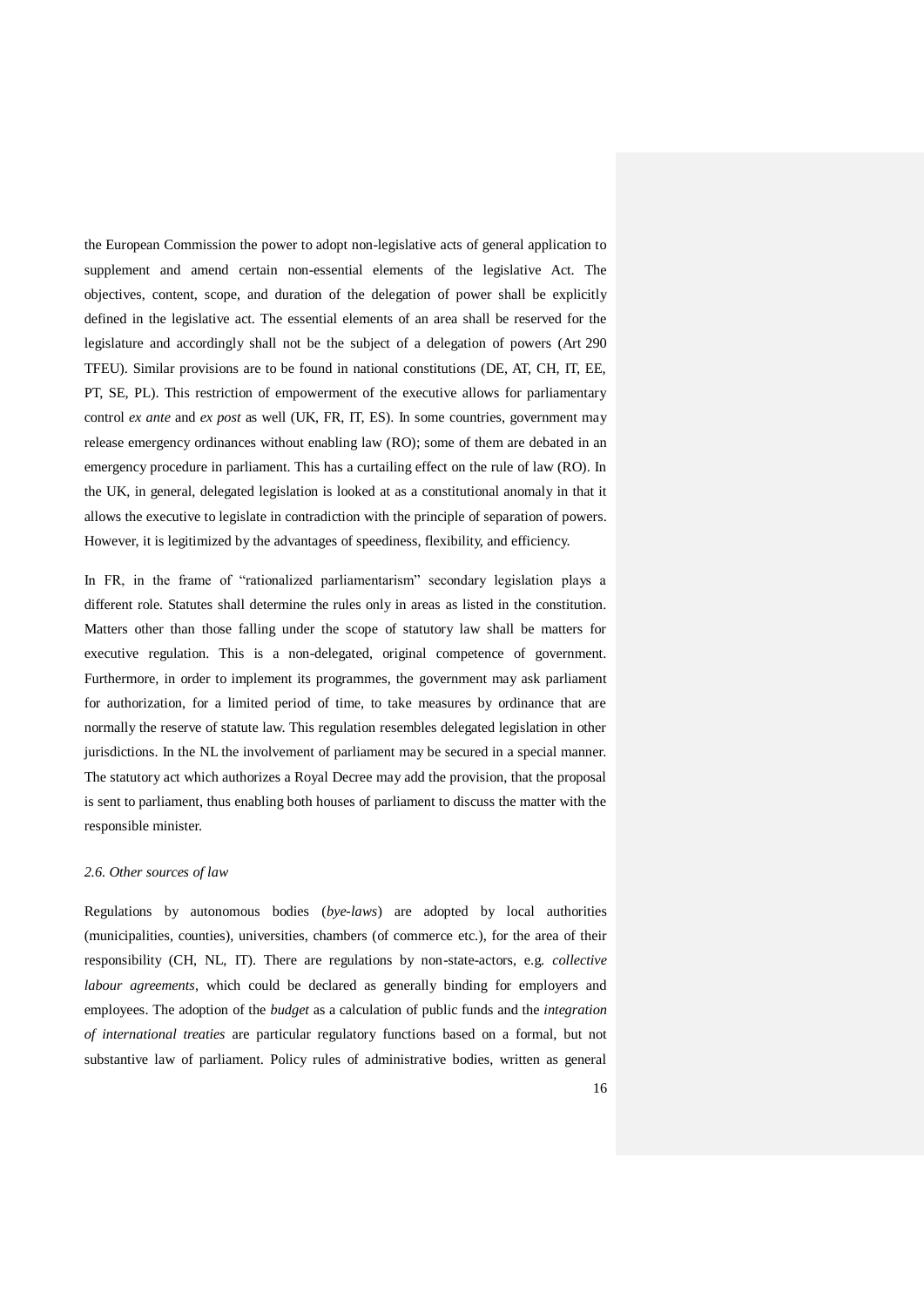rules, are acts of "quasi legislation" (IE), not legislation. They guide administrative practice, inter alia, the interpretation of legislative provisions (PT, SI). They have a limited scope of application. Finally, there are different types of *soft law*, like corporate governance codes, which in SE are compiled by the Corporate Governance Board and apart from the private business sector's self-regulation. It complements the SE Companies Act and other regulations. Usually, the compliance with soft law is not mandatory but voluntary. The European Economic and Social Committee (EESC) welcomes the EU Commission's new policy communication, which mainly proposes measures of a soft lawnature, one to their subsidiarity and proportionality-qualifications.

## *2.7. European law*

Although this chapter does focus on European countries' legislation, not on EU legislation, a few remarks on EU regulations in the hierarchy of norms are required (1.5.). Under the principle of conferral, the EU is to act only within the limits of competences, which are explicitly conferred upon it by the member states in the treaties, to attain the objectives set out therein (Art 45 TEU). The EU, making use of its competences, is bound by the principles of subsidiarity and proportionality (Preamble, para 13). Regulations of the EU enjoy a directly binding effect on the member states' institutions and citizens. Directives have to be transformed and detailed by national law (Art 288 TEFU). There is no consistent opinion on the issue of which rank EU regulations have in national laws' hierarchy. The ECJ in *Costa/Enel*<sup>11</sup> held, that EU legislation precedes not only national statutory law, but also national constitutional law. This opinion, however, is only supported by few constitutional texts and not shared by the majority of national Constitutional and Supreme Courts.

The IE Constitution clearly joins the ECJ in directing, that no provision of the national constitution invalidates laws as enacted, acts done or measures as adopted by the member state, before on or after the entry into force of the Treaty of Lisbon, that are necessitated by the obligation of membership of the EU (similarly NL, BE, LU, AT). SK is of the opinion that legally binding acts of the EU shall have primacy over the Laws of the Republic. In BG EU law has absolute primacy over domestic legislation. It is not clear whether it has primacy over the constitution. The BE Constitutional Court implicitly suggests that EU law

<u>.</u>

<sup>&</sup>lt;sup>11</sup> Flaminio Costa v ENEL (1964) Case 6/64.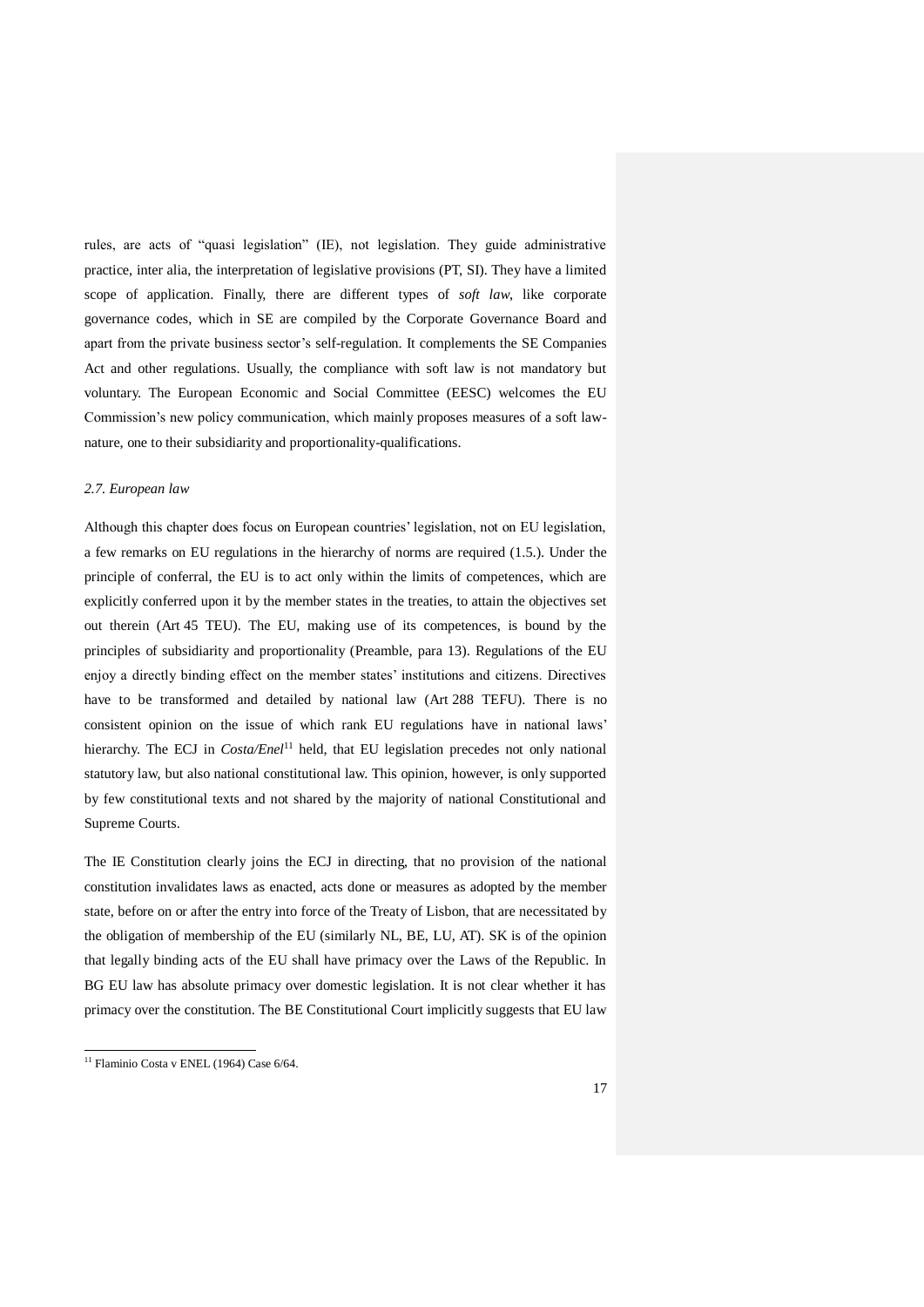has the rank of international treaties and thus primacy only over sub constitutional legislation, but not over the constitution. The EE constitution declares that the state may belong to the EU, provided that the fundamental principles of the constitution are respected ("protective clause"). This also is the opinion of the DE Constitutional Court. The Court held that EU regulations are directly applicable and have precedence over national laws on the basis of an unwritten norm of primary Union's law. In principle, this is true in view of national constitutional law as far as limits of transferable competences of the sovereign state authority are not exceeded. This is a clear safeguard of the intangible core of the constitution, which are fundamental rights and freedoms, and the federal parliamentary democracy.

## **3. Legislative Process**

## *3.1. Legislation in the regulatory cycle*

The question is: who is the legislator, how is the legislator organized, and what is the procedure for making legislation? Laws are made on the supranational level, in the EU, on the national level, and – in some states – on the subnational level, like the states in federations or the cantons in CH, the regions in ES, or other autonomous levels. This may be looked at as a vertical separation of powers. This chapter focusses on legislation on national central processes. EU legislation is dealt with in a separate chapter, and for subnational legislative procedures, roughly the same rules apply as for procedures of legislation on the national level. This is well understandable according to the principle of homogeneity of law in the Constitutional State (AT, DE).

On the national level, all three branches of government are actors in legislation: legislative, executive, and even (constitutional) judiciary, if it has the competence to review, amend, or even nullify laws. The latter is described as "juridification progressive des règles de method legislative".<sup>12</sup> Participation of all powers may be considered as a notion of rule of law: a (horizontal) separation of powers.

Laws are enacted in a procedure in which all constitutional organ-groups participate, namely parliament and government. The main steps of this procedure are:

 $12$ <sup>12</sup> CA Morand (ed), *Légistique Formelle et Materielle*, *Formal and Material Legistics* (Aix-en-Provence, Presses Universitaires D'Aix-Marseille, 1999), 39.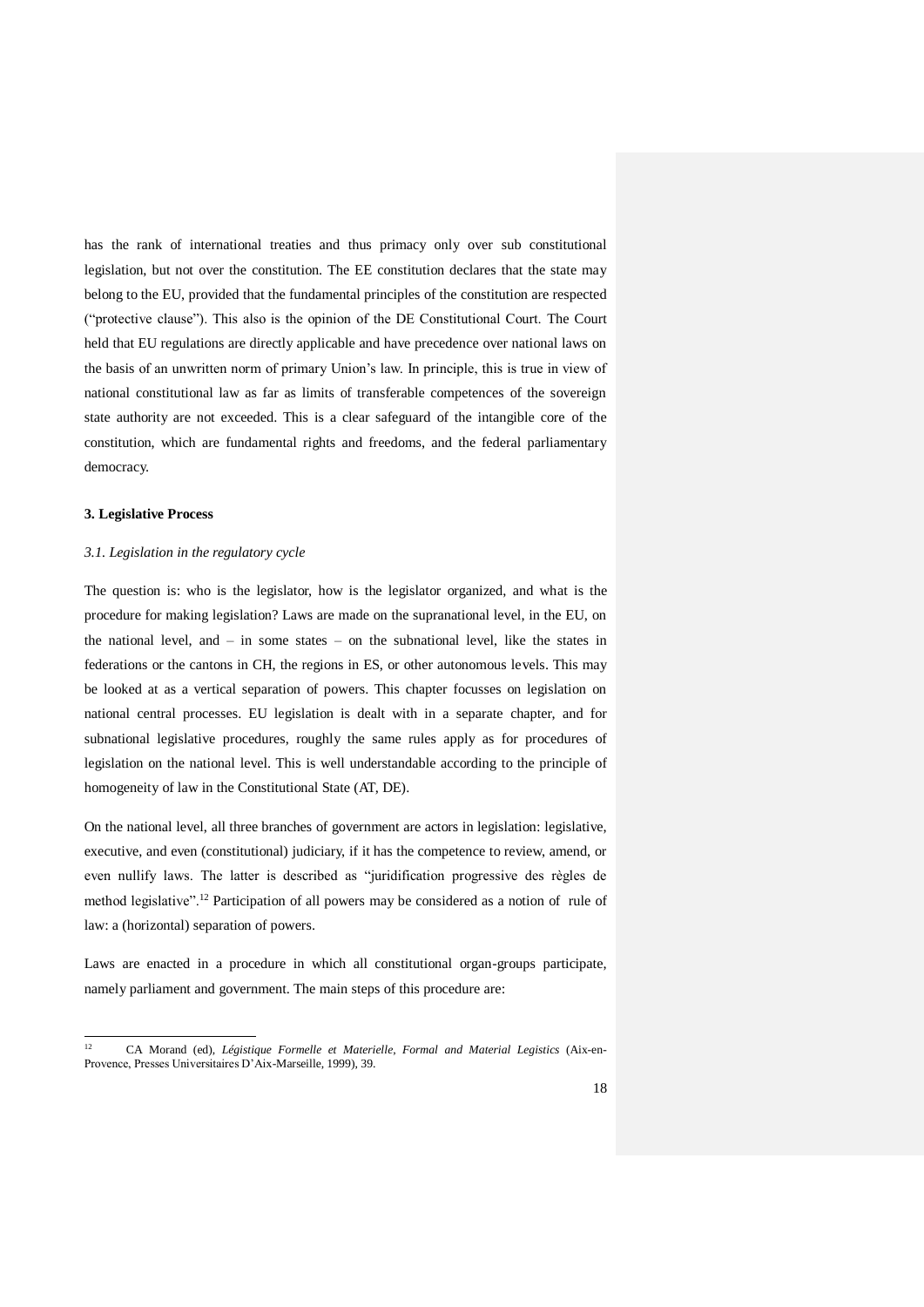- impulse as a request to legislate on a subject;
- analysis of the social problem, policy-setting;
- definition of targets and instruments of regulation;
- drafting;
- bringing the bill to parliament;
- deliberation of the draft in the house $(s)$ ;
- adoption;
- implementation;
- monitoring;
- $and if needed amendment.$

Here a new regulatory cycle starts. The basic structures of law-making are part of the constitution. Details are regulated on in Rules of Procedure of Parliament and Government. Governments have established directives of good government to check the facts in detail, to make a sound prognosis, to balance the interests at stake, carefully to assess and monitor the impact of legislation, and to induce amendments. This catalogue is applied in every modern legislation (subch. 4).

This procedure of legislation may be roughly divided into three stages: the preparatory phase (3.2.), the parliamentary phase (3.3.), and the post-parliamentary/implementation phase (UK, DE). Special procedures are prescribed by constitutions for participation of the people in law-making, as referenda (3.4.) or amendments of the constitution, laws to implement international treaties and the budget (3.5.).

# *3.2. Initiatives for legislation – the executive phase.*

Legislation is the primary responsibility of parliament. The competence for *initiating* a bill rests with the government (FR, DE, PL), the state president (PL, LT, HU, not in FR), a certain number of deputies or political groups in parliament (DE, AT, ES), single members of parliament (UK – private members bills), the second chamber ( $IT$ ,  $FR$ ,  $DE$ ), the people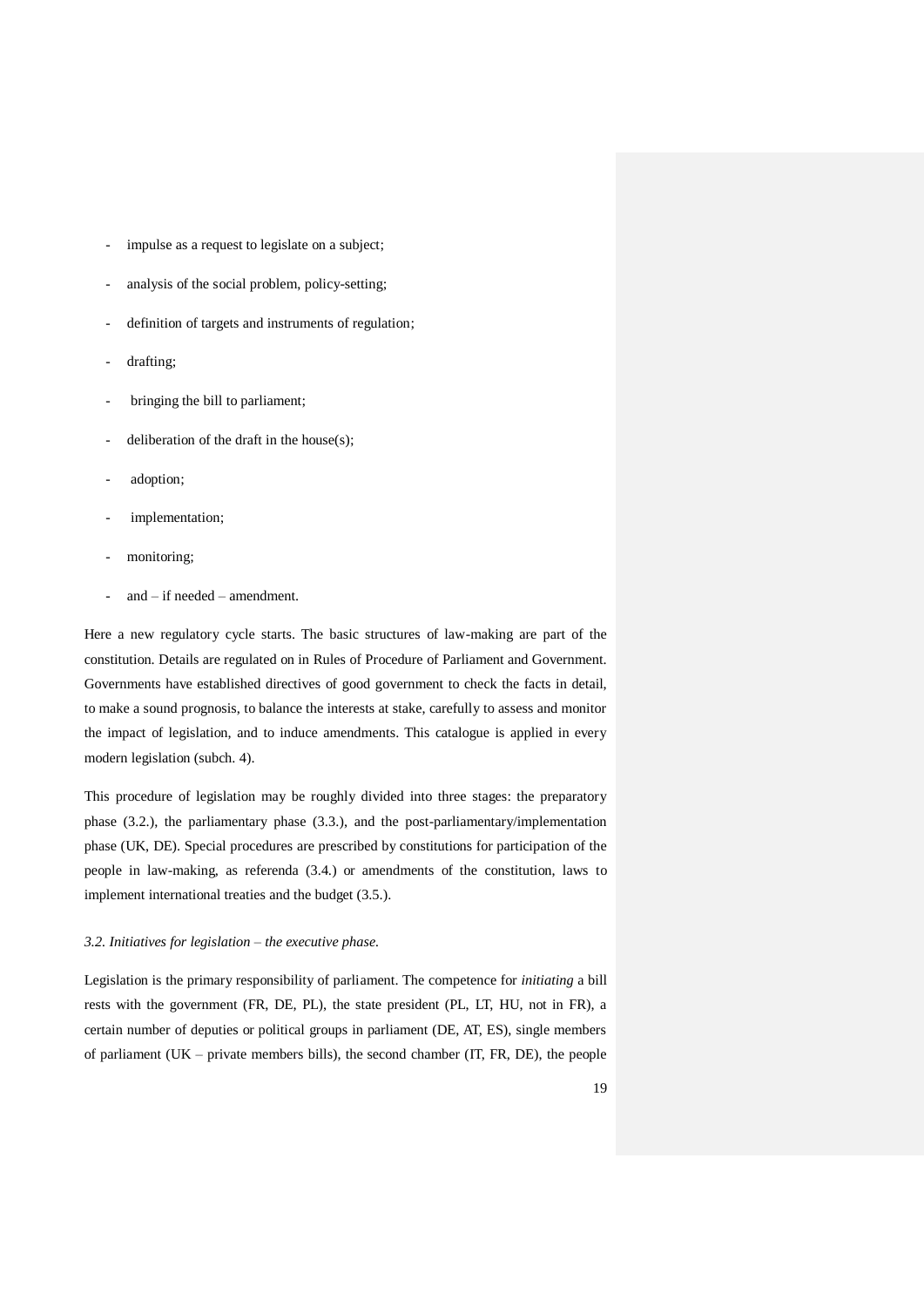(subch. 3.4.), or representatives of stakeholders (RO, EE, IT ( *Consiglio nazional per economia e lavore*)).

Most initiatives for legislation originate in *government*. Government is the "Lord of Legislation" (IT). Much – if not all – legislative work is vested in government in the preparliamentary phase. "It is rare that parliament makes any significant changes in the bill" (NO). In the parliamentary system, the role of government is central (LU, BE, NL, DE, UK). Even in practice the role of parliament in some countries can be described as reactive to governments' activities (FI). Government, however, is based and dependent of the majority of parliament. The pre-parliamentary phase of legislation, therefore, is an "executive phase".

Requests for legislation (*impulses*) are put forward by government commissions, expert groups, lobby groups, civil service, and decisions of courts. In many cases, the result of some incident, which led to media attention, is inducing legislative activity of government. Parliamentary oppositions may use these channels. Many initiatives are produced by EU directives.

For each parliamentary session, some governments have a parliamentary agenda, which has been agreed before the session starts (UK, similarly SK). This agenda lists the bills which government intends to bring to parliament. It is agreed at cabinet level and "is a mixture of political choices, needs, and affordability" (UK). The line ministers submit proposed bills to the cabinet (SE, DE).

The *drafting process*, which is the next step of the legislative procedure (which is, in turn, part of the *policy process*) begins, when the drafter receives a request to draft a bill (UK). This request originates in government departments. The relevant ministry will usually assign a bill-team, to coordinate the work of policy-officers, including specialists in the subject matter at hand. Drafting work is either centralized or decentralized. An example of the former is the UK. The drafting process, in practice, is a responsibility of the Office of Parliamentary Counsel. It takes over after the bill team has analysed the social problem, collected data and information. In close contact with the administrators in the relevant department the counsel writes the text of the draft. Both sides should be familiar with the problem and possible solutions. Most European countries prefer a decentralized drafting system. The bill is drafted in relevant ministries (CH, DE, FI, SE). The ministry in charge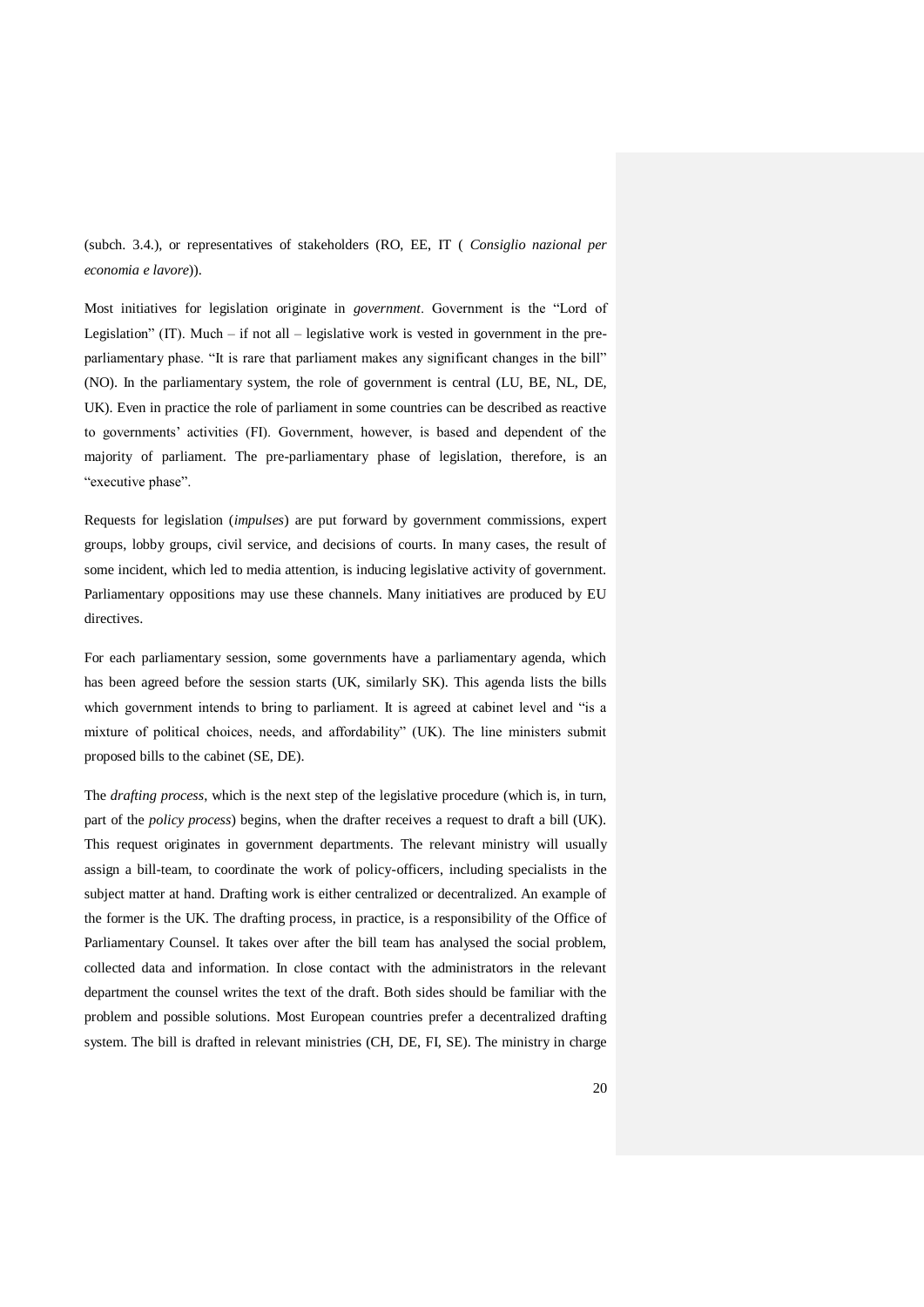starts a *circulation procedure*. All ministries which have a say in the field of drafting that bill may contribute their opinions. This always includes the ministers of finance and justice. The lead minister organizes assessment of the draft and hearings with expert bodies, stakeholder associations (DE). This decentralized procedure close to the addressees is preferred since domain knowledge and practical experience can easily be assessed at all stages of the drafting progress (CH). Even if a bill is formally prepared by a parliamentary committee, the administration is usually tasked with the actual drafting of the text (CH). In PL the drafting process in ministries is supported by a "good legislation center" of the government. In SK, a legislative council of the government which is composed of experienced lawyers and chaired by the minister of justice, coordinates and directs the activities of the ministries and other bodies concerning the preparation of the bill.

Before the bill can be submitted to the council of ministers for formally initiating it in parliament, it is reviewed in the ministry of justice or legislative councils or ministerial committees (NL, SE, PL, DE) on its *legal quality*. In FR oversight bodies are included to assist the government to initiate finally a good law. This is the Council of State, which acts as advisor to the government, the Secretariat General du Gouvernement (SGG), namely its *Service de la Legislation et e la Qualité du Droit*. During the preparatory phase of legislation, the draft is *presented to the public*. The public is thereby informed about the government's intention to bring new legislation in the field, and relevant social bodies, committees, institutions, and stakeholder associations take oral and written evidence about the bill and the possible need to revise it before it is submitted to parliament (SE, DE, FI, PL, FR, NO). In CH, in theory, everyone can participate in this process; in practice, political parties and special interest groups submit their opinions. The administration in all countries analyses the responses and summarises them in a report.

The *final text of the bill* is formally voted upon by the government (cabinet). Any disagreements are traditionally ironed out already at this point. The whole executive phase usually takes some time, depending on how controversial the proposal is. In particular, the need for consenting opinion is time-consuming in coalition governments. At this final point, the text of the draft is accompanied by an explanatory memorandum, advisory opinions, e.g., of the Council of State, the RIA Board, a synopsis (at least in case of amendments, which is the major part of legislation) and the government's reaction to these documents (SE, AT, NL, DE). Finally, the draft is introduced into parliament.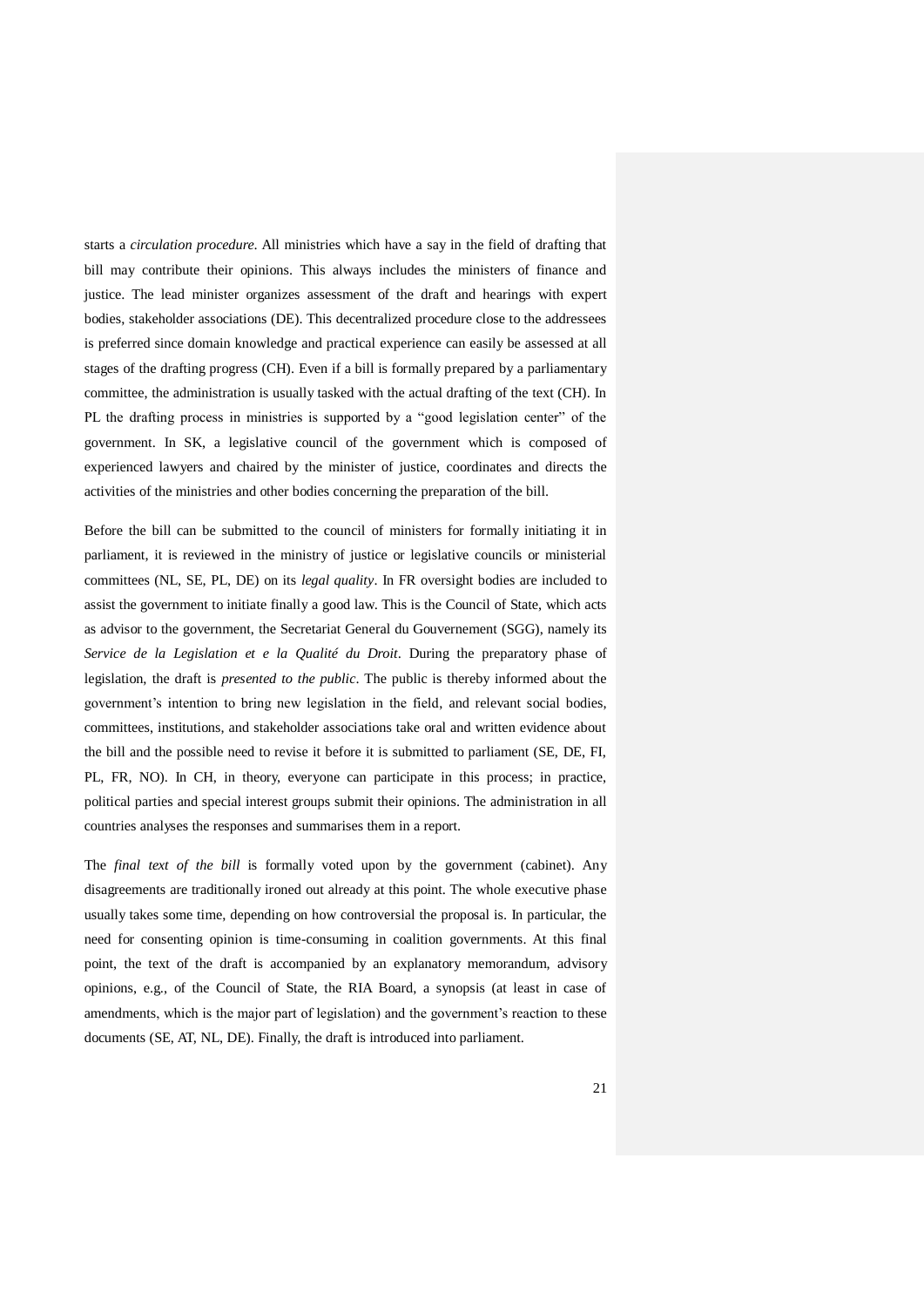## *3.3. Debate and adoption of the law – the parliamentary phase*

The procedure the bill goes through before it becomes law, is different in parliamentary systems, either with one or two houses. SE, NO, FI, SI, EE and others have unicameral parliaments; other countries have bi-cameral systems (House of Lords/UK, Senate/BE, Council of States-*Ständerat*/CH, *Bundesrat*/DE, AT, moreover IT, NL, EE). Participation of these second houses may be symmetrical with that of the chamber of deputies – consent is required for the adoption of a bill (CH) – or asymmetrical – veto- or objection-rights (RO) – or mixed – partly consent requirement or a right to objection (DE). The law must indicate, which procedure it passed ("with consent of the second house …").

The parliamentary process in the first house has *several stages*. In principle, law-making follows the *Westminster model* in European parliaments. The procedure starts with the *first reading*. This is the introduction of a bill to parliament, a formal stage without any form of discussion (UK). The *second reading* is the first debate on the main principle of the proposed legislation. The government will make the case for the bill and the oppositional parliamentary group(s) will respond. No amendments can be made at this stage, but the main areas for debate are identified. At the end of the second reading there is a vote which in parliamentary government-systems is usually consent to the draft and transmission to the committee(s) for close line-by-line scrutiny. *The committees* consist of members as nominated by the parliamentary groups according to majority relationship in the house. In all parliaments the major part of law-making work is done in committees. The area of responsibility of a committee usually mirrors that of a ministry. Next to these standing committees there may be set-up select or sub-committees for dealing with particular legislative problems or controlling government. One important – or the most important – body is the budget committee. Preparatory work for discussions in the committees or plenary debates is done in working groups of parliamentary groups of the parties. Amendments of the bill are introduced, by opposition and government-supporting groups. The committees are the arenas of "bargaining and compromising".

Then the bill is sent to the *plenary* for debating. This is the third reading. The debate deals with the whole legislative project, details of the draft, and requests for amendments. "Technical details" of amendments to adapt laws pass without discussion. Debates in general don't want to change the views or opinions of opposition-members of parliaments or convince them, but are mainly to the public and may serve as an instrument to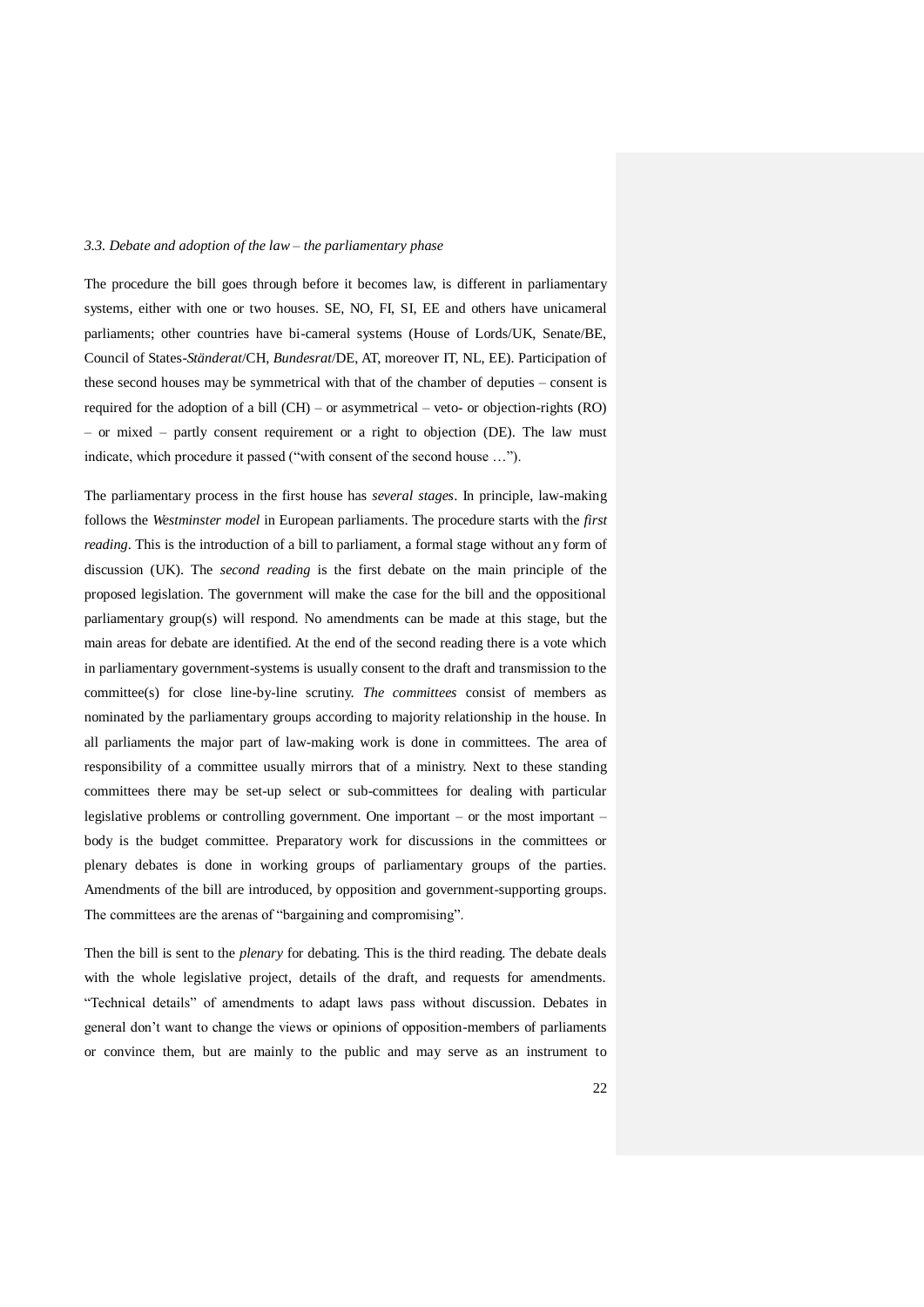strengthen identity of the parliamentary groups. Debates in plenary are different in style and rhetoric's in consensus-oriented (CH, SE, NO, FI) or conflict-influenced cultures (UK, DE, IT, FR). Often motions for amendments, which have been rejected by the majority in committees, are tabled again in plenary to give the requesting group a basis for discussing basic political opinions of the draft. Finally, the bill is adopted.

In IT and ES a final decision may be taken in the committee. In FR, UK, IE, ES government may shorten the debate before a final decision is reached (closure, guillotine, kangaroo). The strongest instrument in "rationalized parliamentarism" (FR) has the primeminister, who may push through a bill without a parliamentary final approval. After having passed through the first chamber of deputies the draft is transmitted for second chamber deliberations. This stage exists in bi-cameral legislatures and may involve its own set of stages, e.g., first, second reading, etc. To have this second house may strengthen the subnational units' influence on a central level (AT, CH, DE, BE, ES). In decentralized unitary jurisdictions (UK, IE, IT, NC) the second chamber brings into the law-making process a distance to party-politics; it works as a "deliberative body" or a "chamber of reflection". In some constitutional systems the chamber is obligatorily participating in all legislative procedures (UK, BE), in others it has just the power to suspend/veto first chamber decisions. In all bi-cameral systems the second chamber must be included in all legislation-procedures to amend the constitution. In some jurisdictions the competences of the second chamber are very restricted (IE, AT, ES). If procedures in view of the matters or prolonged deadlines are complex, the weight of the second chamber may grow (FR, UK, ES).

The Federal Council (*Bundesrat*) of DE may be counted as a "second chamber" with strong reservations only, since it is composed by government members of the states. Its importance in legislation is significant. Without majorities in Bundestag and Bundesrat, government cannot put through an important legislative project. In IT, a bill is initiated either in the chamber of deputies or the Senate. A bill must be approved by both houses. In BE, the powers of the Senate are multi-faceted. Legislative procedures are uni-cameral: the Senate is not involved at all. In others, it acts as an asymmetric organ: it has the right to discuss or bring in an amendment. Finally, symmetric participation is required: the Senate has equal power as the House of Representatives. In CH the Council of States (*Ständedrat*) as a representation of cantons, has exactly the same rights and duties as the first chamber,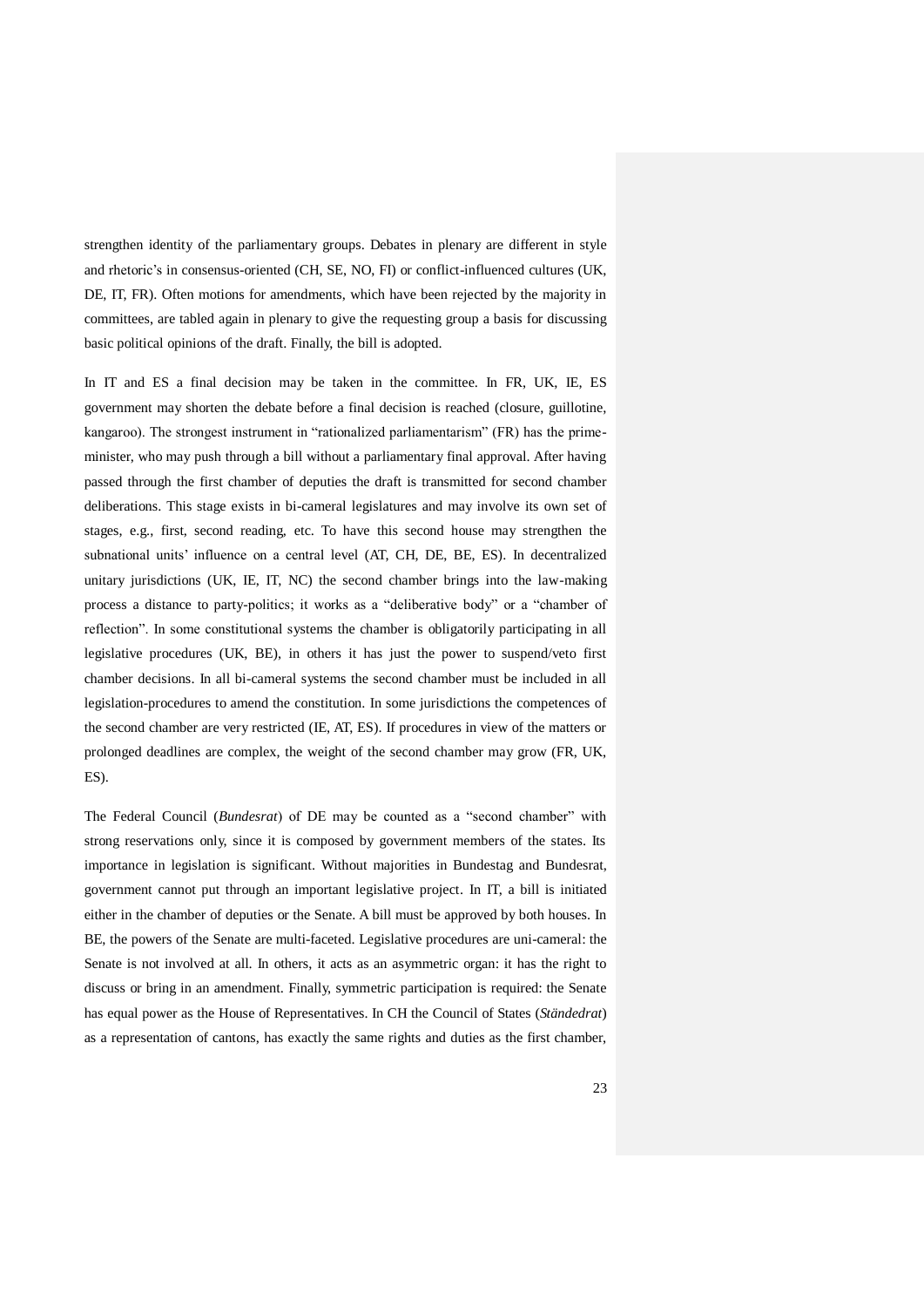the National Council. In the NL the second chamber, which – according to the constitution is the "First Chamber" – is elected by the provincial governments and has asymmetric rights. It does not have the competence to table amendments to bills; it is expected to take a less political stance. The PL Senate is entitled to veto bills or initiate amendments. As in most asymmetric bi-cameral systems, the veto may be overridden by the (absolute) majority of the house of deputies. The interventions of the Senate are (currently) rare, since deputies and senators are members of the same party.

If in bi-cameral systems, like CH and DE (with reservation), there are differences between first and second chamber, a *conciliation committee* composed of select members of both chambers, is appointed. This committee is tasked with proposing a compromise motion that eliminates the remaining differences in their entirety. If this compromise motion is rejected by either of the chambers, the bill is abandoned.

### *3.4. Enactment and promulgation – the post-parliamentary phase*

The bill becomes a law and takes effect when it is *certified* and promulgated. This final act of the legislative process is done by the head of state (King/Queen or President) or by the chair of parliament. In FR, EL, IT, PT this organ has a suspensive veto-right. In case of a veto, the bill is remitted to parliament, which may override the veto (with an enlarged) majority of votes (PL, SI, CZ). Some countries report that the veto right is just a right on paper (UK, NO). In FR, PT, IT, DE, AT the state president may examine the constitutionality of the draft in formal and substantive perspective. In DE the president may refer the case before the constitutional court. After signature, the law is *promulgated*. In AT electronic promulgation has replaced the prior paper publication; in many other countries both techniques are applicable. In the UK a "good law" project is undertaken by the National Archives in cooperation with the Office of Parliamentary Counsel, partnered with the Sir William Dale Centre for Legislative Studies at the University of London. The survey demonstrated that the free electronic database of legislation in the UK is used much more heavily than initially thought. 60 % of the users are non-lawyers. It is a chance to talk on law to users directly, without intermediaries.

The description of the legislative process would not be complete without accentuating the role of the constitutional court. It has the right to amend statues *ex post*, if they are in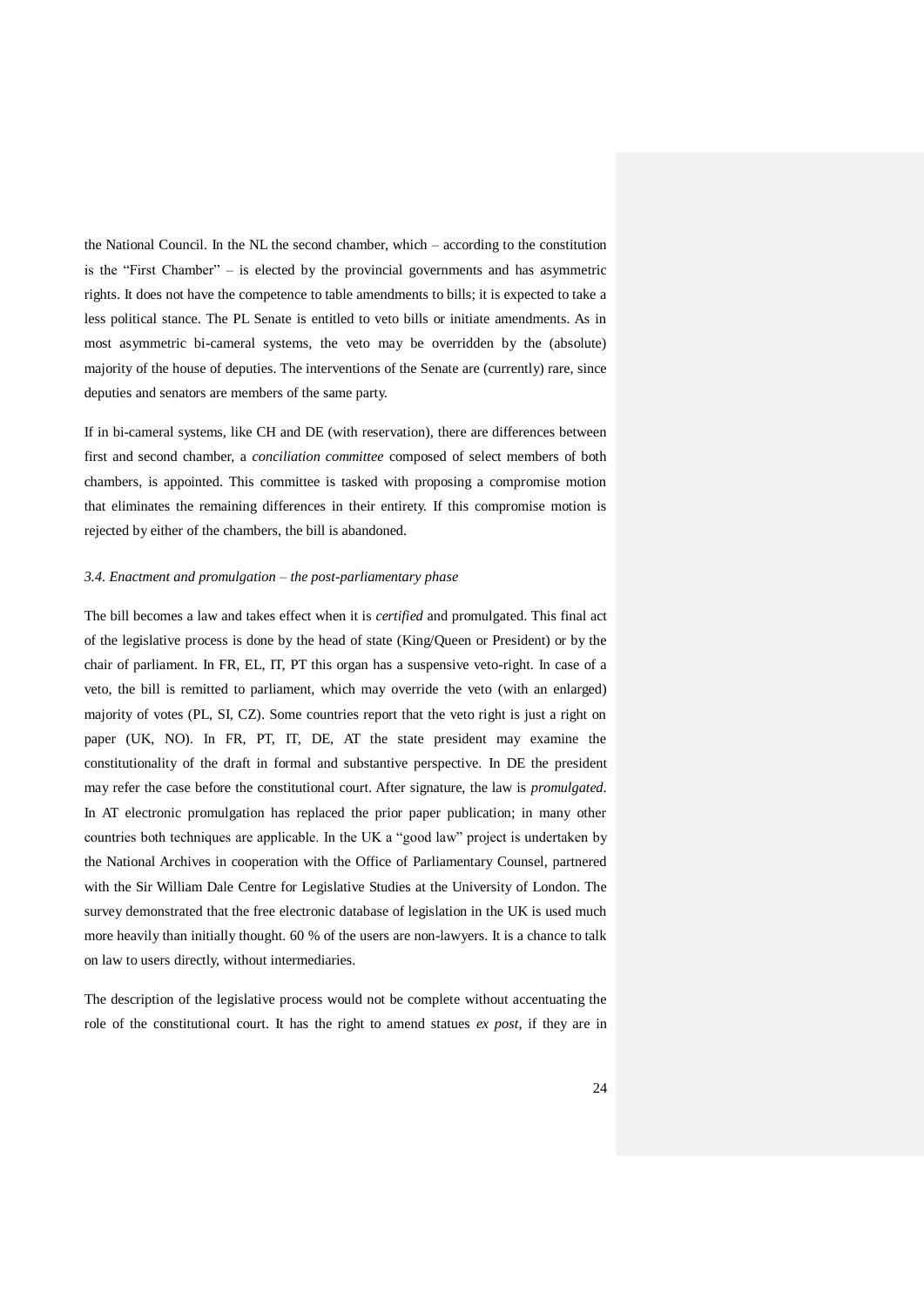conflict with the constitutional rule (SE, DE). Since the legislative act is annulled *ab initio*, SI addresses the court as a "negative law-maker".

## *3.5. Plebiscites*

The term "direct democracy" stands for plebiscitary participation of the people in the initiation of drafts, referenda of laws, and other votes (namely on important political issues). Plebiscites are complementary to parliamentary decisions; they add to legitimacy of decisions, without shaking representative democracy. Forms of direct democracy on a central level of states in general is not provided for in Europe. In CH, however, many issues are decided by the people, so that one may call this jurisdiction a "half-direct" democracy. The fact that the CH people have the right to be consulted, to veto, and even to initiate legislation has had a substantial impact on its political institutions as well as on its legislative process and techniques. Parties work together and CH is the classic "consensual democracy". The density of people's direct participation in this country has been adopted by other jurisdictions only in a very restricted manner (IT, AT, DE, ES, FI). In all these countries, peoples' initiatives are counted as in innovative element of law-making. If obligatory or facultative referenda follow, they have mostly a slowing-down effect. Obligatory referenda may be held to adopt laws on important issues. Obligatory votes may be necessary, e.g., to transform international treaties or joining international associations. Referenda may be required by the constitution to amend or totally replace the constitution (CH, DK, IE). Referenda may be set by the people or on demand of parliament, president, or government (FR).

Citizens may initiate matters in parliament (BG). Parliament may invoke a referendum, which may be binding or consultative (RO, EE). Referenda on legislative texts or specific questions are put to the people by a law in order to give guidance for the legislator (LU). Referenda are held, even if the constitution is silent (BE) or there is no tradition of direct democracy (UK, bill 1975 – EU-Accession; bill 2017 -"Brexit"). In detail, plebiscitary democracy presents a broad range of effects, of only consultative and suspensive, confirming, amending, and otherwise binding nature.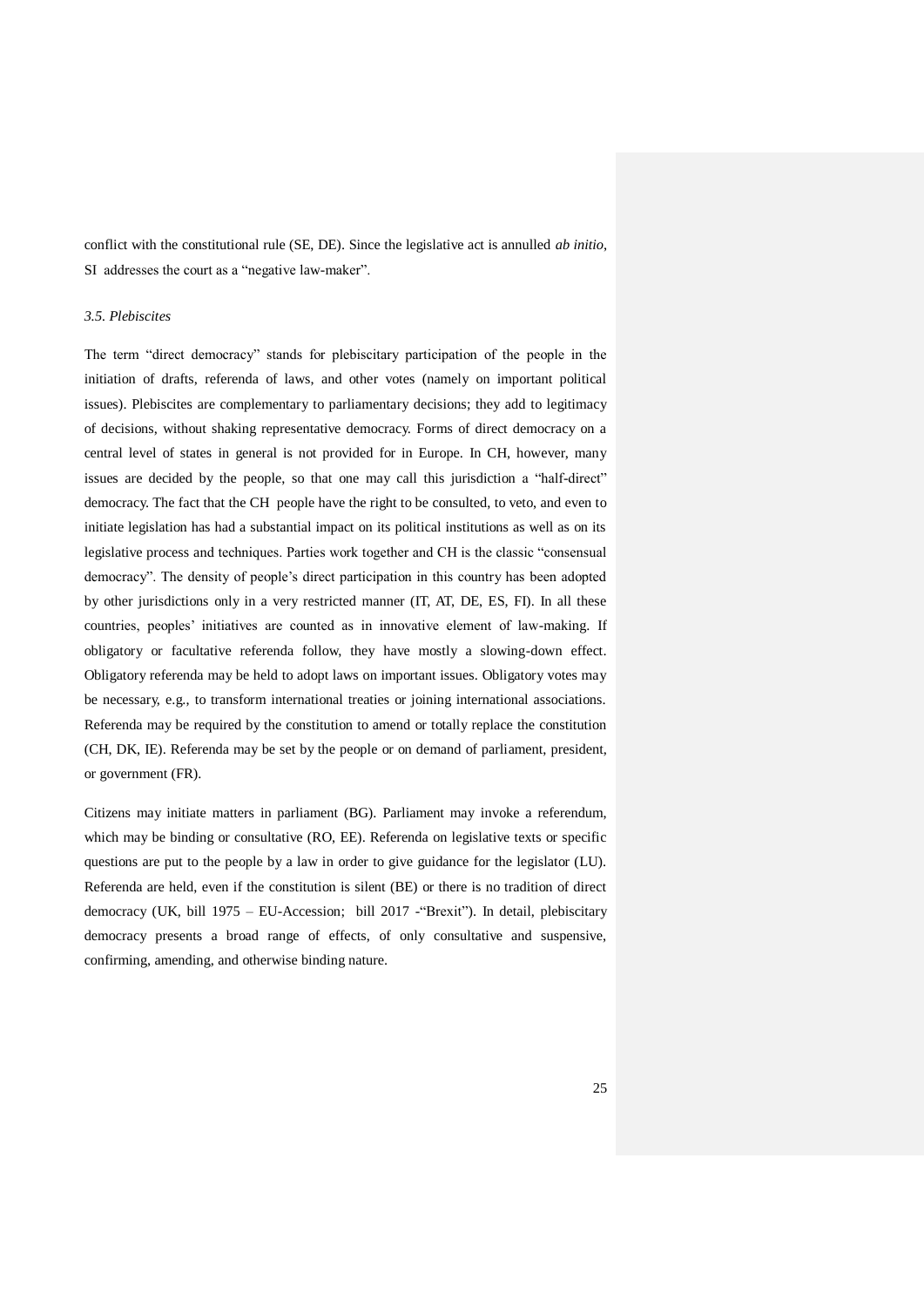## *3.6. Special categories of law*

Constitutional law in almost all European countries takes *precedence* over other laws. No statutory law or other legal act may contradict the constitution. Amendments of constitutional law in all European countries – with the exception of the  $UK -$  have to pass a significantly more difficult legislative procedure, require qualitative majority – mostly two-thirds – in the respective parliament, and hence are based on consensus. In addition, a positive referendum is necessary in CH, DK, IE. In some countries the core-principles of the constitution are intangible (DE, PT, EL).

*International* and *supranational treaties* are integrated (in monistic systems) or transformed into national law (dualistic systems) in the form (and procedure) of statutory law. The same is true for transferring sovereign powers (DK, SE, DE), although a twothirds majority is required.

According to its central political importance the *finance-bill (budget)* in all European countries is adopted by parliament, generally in the form of a statutory law. However, there are some differences to general law-making procedure. Government is the only organ which initiates the budget. The ministers of finance have an outstanding position. All line ministers cooperate closely. The parliamentary debate of the budget is a general discussion of government's activities. The draft budget is dealt with in detail in the budget- and specialist-committees. Finally, the budget is adopted. In IT and DE consent of the second chamber is also required.

### **4. Values and goals of laws, good legislation, and evaluation**

### *4.1. Quantity and quality of laws – substantial legisprudence*

Up to this point considerations dealt with *procedural theory* of legislation; some reflections on formal issues will follow in subchapter 5. In these contexts, the constitution is a binding frame for *organisation, procedure, and structure of the bill.* Constitutionalism in the 19<sup>th</sup> century and positivist thinking of the 20<sup>th</sup> century designed and interpreted constitutions as a mundane and practical document which kept far from "bombastic principles", values, goals of laws, intents, prescriptions for "good legislation" (BE). The traditional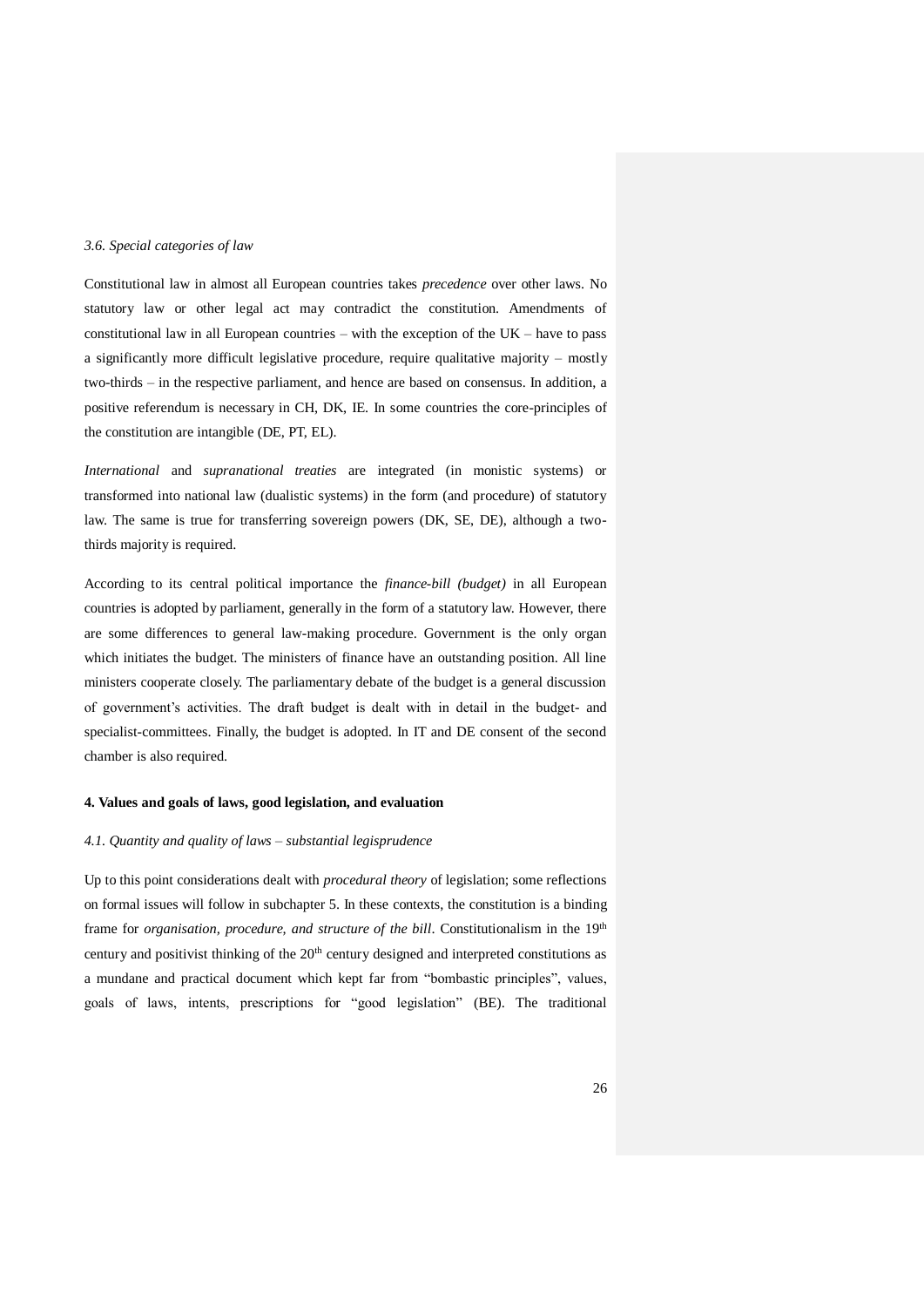methodology of legislation in Commonwealth jurisdictions – and content-wise also on the continent – was introduced by Garth Thornton.<sup>13</sup> It consists of five stages (UK):

- understanding the proposal;
- $-$  designing the law;
- composing and developing the draft;
- verifying the draft.

Legisprudence addressed rather formal aspects of the legislative circle, while issues, such as goal-setting and *ex ante* as well as *ex post* evaluation were – if discussed at all – left to the scholars.

This changed after in the middle of the  $20<sup>th</sup>$  century, when amended and new constitutions were drafted – namely, but not only – in Central and Eastern European States, $14$  and particularly in the treaties of the European Union. According to the normative theory of legisprudence, the constitution is understood as a system of values to be realized in guiding principles for policy, goals, and instruments of the law, the effects of which could be evaluated by assessment and monitoring. Constitutional texts, juridical doctrines, enriched by scholarship, are interpreted as yardsticks for legislation. These values are "the wellbeing of the people" (Art 3 Sect 1, Art 13 TEU), "peace", security" (Preamble para 11, Arts 3 Sec 2, 5, 42 et seq. TEU, Art 23 CPR, Art 1 ESCR), "human dignity" (Preamble para 2 TEU), "rule of law" (Art 2 TEU), and economical and financial goals (Preamble para 8, Art 3 Sec 4 TEU). The latter one shall be deemed substantial and material in many respects. Social policy is an outstanding principle in European treaties and national constitutions (Preamble para 5, Art 2 TEU, Art 151 TFEU). Developed as a welfare state in the Nordic States (SE and others) it was highly impacted by Scandinavian Legal Realism.

Culture, education, and science are important tenets in the treaties and in national as well as subnational constitutions (Preamble para 2, Art 3 Sec 3 TEU, Art 167 TFEU). All countries protect and promote culture and support access of the people to cultural assets. In recent years, new aims gained interest, like environmental and consumer protection (Art 3 para 3 TEU, Art 169 TFEU, CH, PT), gender equality, children's rights, solidarity between generations, youth promotion (BE), etc.

 $13$ <sup>13</sup> H Xanthaki, *Thornton's Legislative Drafting*, 5<sup>th</sup> ed.Thornton's Legislative Drafting, 5<sup>th</sup> ed, (Hayward Heath, West Sussex,Butterworth, 2013).

<sup>14</sup> Nóra Chronowski, Tímea Drinóczi, Tamara Takács (eds), *Govermental Systems of Central and Eastern European States,*( Warszawa Oficyna-Wolters-Kluwer, 2011)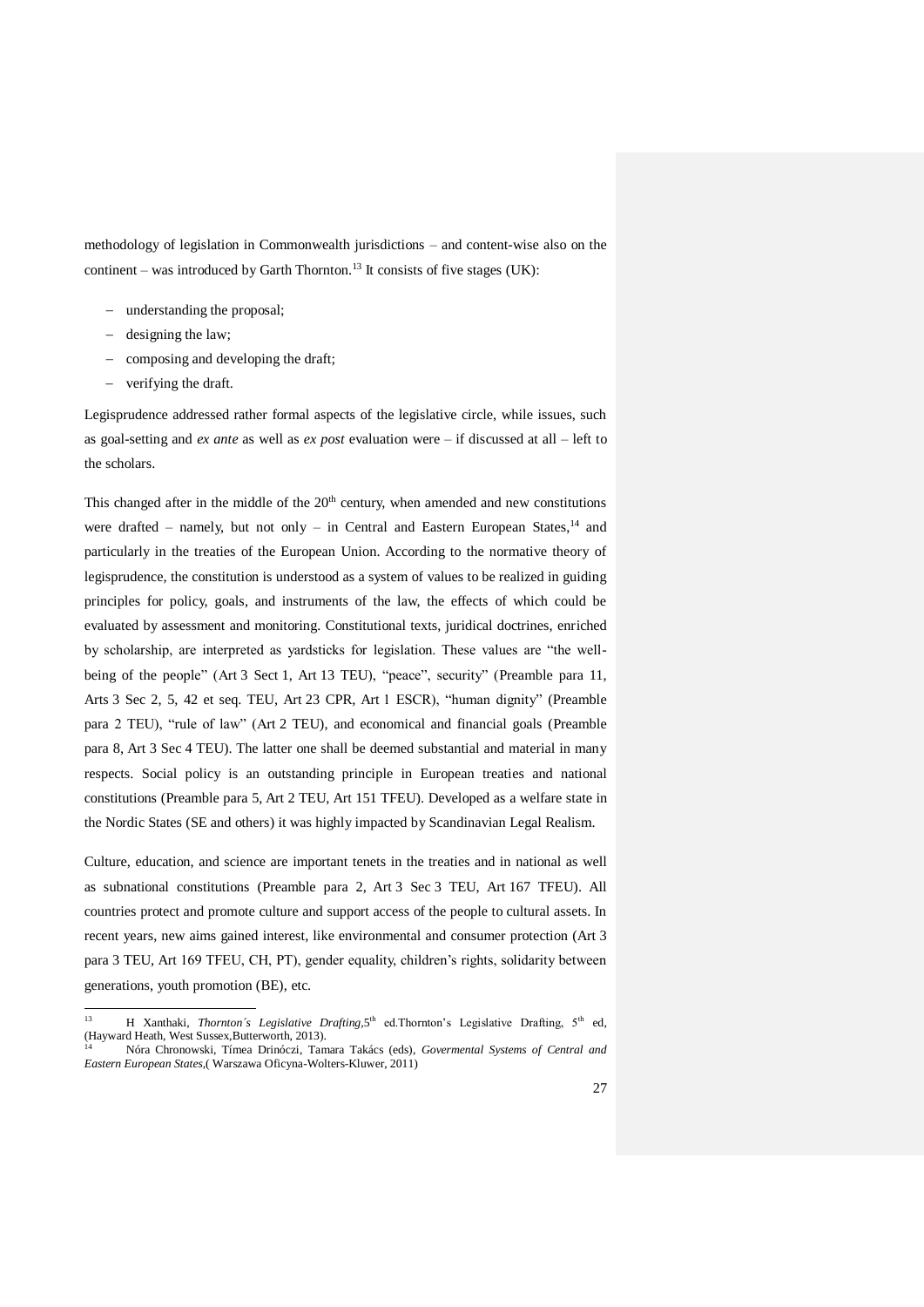This value approach to constitutional texts has never been undisputed, neither in general nor in detail. It is argued that a structural method is missing to clarify the legislative goals position, perspective, and visibility. Moreover, there is no proper way to balance the elements in a mix of goals and effects (SI). Constitutional courts, however, apply valueloaded norms and scholars encouraged judges to follow. Normative principles by integration into constitutional texts do not lose their character as broad and open terms. At least, they are valuable for purpose-oriented interpretation. The first interpreter is the lawmaker, the second and final the judge, if there is judicial review of laws. Details of parliamentary interpretation of value-oriented constitutional texts are to be found in statutory laws.

Until four decades ago, not much attention was being paid to the instrumental quality of legislation. The economic recession of the 1980s changed that. In most European Countries *deregulation* became a major topic, resulting in national policies of "good governance", which obviously means "good and better regulation/legislation". The new policy consists of a systematic analysis of draft legislation on regulatory impact and costs for businesses. This was, at first, laid down in a *checklist,* which had to be worked off when drafting legislation. The result of this check had to be counted for in the explanatory note of the bill. Later on, evaluation as *Regulatory Impact Assessment* (RIA, *ex ante*) and monitoring of laws (*ex post)* was extended to analysis of impacts on citizens as addressees of laws, and the bureaucracy itself ("Cutting Red Tape").<sup>15</sup>

"Good legislation" is a first-ranking element of "good governance/government". The World Bank declares: "We define governance as the tradition and institute by which authority in a country is exercised for the common good. This includes (1) the process by which those in authority are selected, monitored, and replaced, (2) the capacity of the government to effectively manage the resources and implement sound policies, (3) the respect of citizens and the state for the institutions that govern economic and social interaction among them."<sup>16</sup>

Art 13 TEU reads: "The Union shall have an institutional framework which shall aim to promote its values, advance its objectives, serve its interests, those of citizens and those of

 $15$ <sup>15</sup> OECD, *Cutting Red Tape* – National Strategies for Administrative Simplification, Paris, 2006; (EU- )Highlevel Group on Administrative Burdens, *Cutting Red Tape in Europe*, Brussels, 2014. [http://go.worldbank.org/MKOTR258VO=2009-10-25,](http://go.worldbank.org/MKOTR258VO=2009-10-25) more in detail U Karpen,`Good

Governance`(2010) 12 *European Journal of Law Reform* 16.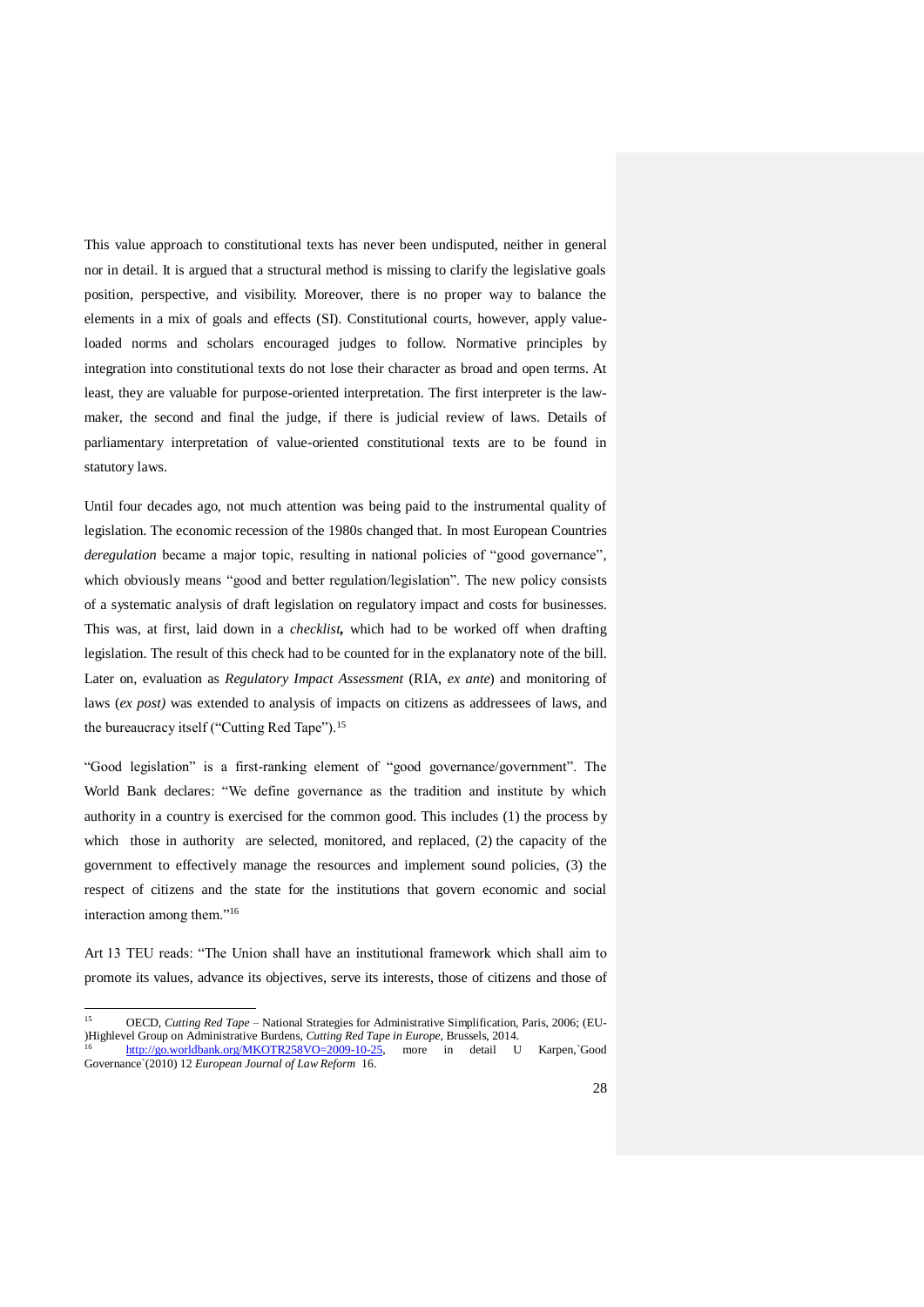Member States, and ensure the consistency, effectiveness, and continuity of its policies and actions." It is important for the legislator successfully to follow the principles and guidelines of the constitution, to assess the effects and side-effects of the draft, and to monitor the impact of the law. This practical side of legislation, namely the policy elements of planning and decision-making in legislation and evaluation of effectiveness and efficiency of drafts have been neglected for a long time. It is obvious that legitimation of laws does not come from social, economic, or fiscal rationality, but rather from democratic sources. Parliament and government as legislators need majority support of the people. At its best, rationality and majority coincide as a solid basis for implementing the law. If this is not the case, majority vote in politics takes precedence. The lack of legisprudence's interest in policy-making as the first step of legislation as well as evaluation is one of the reasons why practitioners and scholars in recent years are more interested in a broader approach to "good government" and "better regulation": better policy.<sup>17</sup> Some scholars and, to a certain extent, also constitutional courts held that there is a right of the people to a good and effective law (EE). On the other hand, there is the opinion that all the legislator owes to the public is a law.<sup>18</sup> It is, however, obvious that all legal acts shall, for example, guarantee protection of fundamental rights or meet the rule of law-principles. This says little about what and how the legislator should regulate the matter at stake. The latter is a question of coherent and proper legislation: policy and planning, drafting as well as controlling the effects and subsequent results, which is "good legislation".

The constitutional duty of the legislator to make not only a law, but also a "good law" requires a multi-criteria evaluation. A "good law" is a law which is needed and appropriate to solve the problem at stake. The legislator – first – must make a law which is necessary. There must be a constitutional or legal stipulation for a law. This is  $-$  not at least  $-$  a question of the *quantity of laws.* Furthermore, the law-maker must assess (*ex ante*) the *quality of the draft* in view of its legal, social, and economic impacts of the law, when implemented, as well as the availability of the financial resources. The legislator – second – must *retain* a good law by *monitoring* (*ex post*) and *maintaining* its quality, including possible amendments. These questions will be dealt with in the following analysis.

 $17$ 17 **OECD-Series** *Better Regulation in Europe*, Country-Studies, Paris, 2010.

<sup>18</sup> K Schlaich,*Verfassungsgerichtsbarkeit im Gefüge der Staatsfunktionen,39* Veröffentlichungen der Vereinigung der Deutschen Staatsrechtslehrer( Berlin, de Gruyter 1981) 95,109.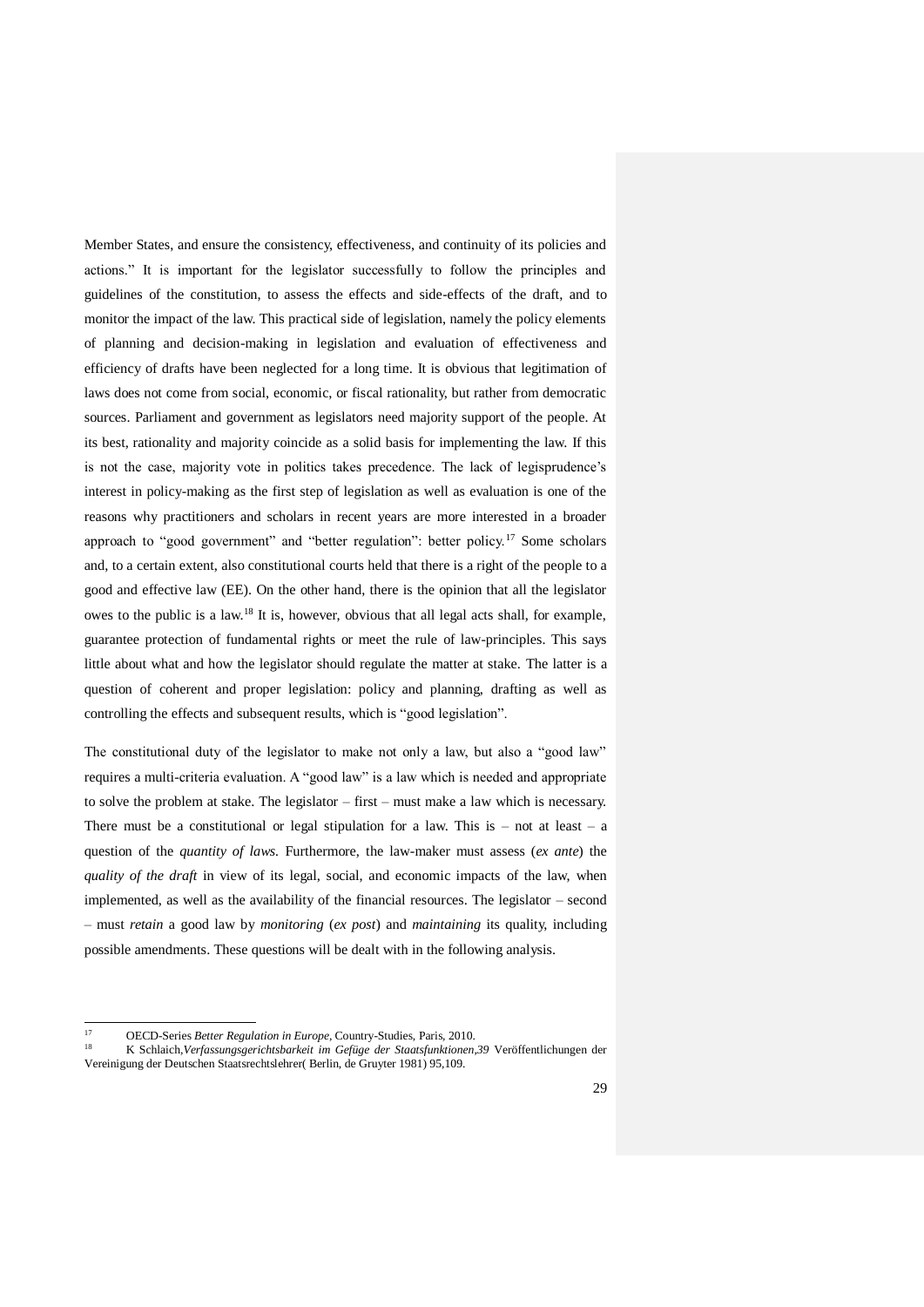## *4.2. Deregulation and evaluation*

Much has been written on the *quantity* of modern legislation. There are, as an example, 150,000 legal acts of European secondary and tertiary law,<sup>19</sup> and perhaps half or more EU member states' rules now come from Brussels.<sup>20</sup> The *European Acquis Communautaire* is shaping whole regulatory regimes. In addition, there are about 10,000 judgements of the ECJ and more than 4,000 international agreements. The reasons for this deluge of laws may be the increase of public tasks in welfare- and intervention-states, technology, and juridification in all areas of life. Undoubtedly, excessive legislation is a criterion for deficits in law-making, for laws which one cannot know or does not understand cannot be effectively implemented. The acceleration of legislative process produces "junk laws" (HU). To avoid proliferation, complexity, and unintelligibility of law, deregulation is needed (SE, EE, FI, UK, DE). There is a saying attributed to Montesquieu: "If it is not necessary to make a law, it is necessary to make no law." The author never wrote that directive, but it certainly – in brief – catches his ideas.<sup>21</sup> Consolidation and codification of existing laws and one-in-one-out standards (UK) for new law-making are instruments to reduce the body of law.

Next to keeping the body of law "small and smart" and placing emphasis on transparent and accessible legislation, goals and instruments of law-making should be evaluated against three main criteria: *conformity with the constitution* and the entire legal system, *effectiveness* and *trust.* The law-first- must stay within the frame of the constitution and fit into the *legal system of the jurisdiction.* In last decades and today mainly economic,"managerial" rationality – as effectiveness and efficiency – are perceived as important quality criteria, not at least in view of budget constraints. A law is effective (CH) if the impact of action comes closest to the legislative intent. Laws must be *effective*, in that they are assumed to be used in practical legal life (SE), and instruments of the law must be *efficient*, that is appropriate and proportional. A means is *appropriate* if and insofar as the objectives of the proposed action cannot sufficiently be achieved by other instruments of government. "The Union shall pursue its objectives by appropriate means,

<sup>19</sup> <sup>19</sup> Frankfurter Allgemeine Zeitung, 02.01.2017.

<sup>20</sup> OECD, *Regulatory Policy and Governance*, Paris, 2011, 93.

<sup>21</sup> Montesquieu, *De lésprit des* lois II, pres. Par Victor Goldschmidt,( Paris,G F Flammarion, 1979, )Livre XXIX, Ch. XVI: "Lorsque, dans une loi, les exceptions, limitations, modifications, ne sont point nécessaires, il vaut beaucoup mieux n'en point mettre. … Il ne faut point faire de changement danse une loi, sans une raison suffisante … Comme les lois inutiles affaiblissent les lois nécessaires celles qu'on peut éluder affaiblissent la legislation."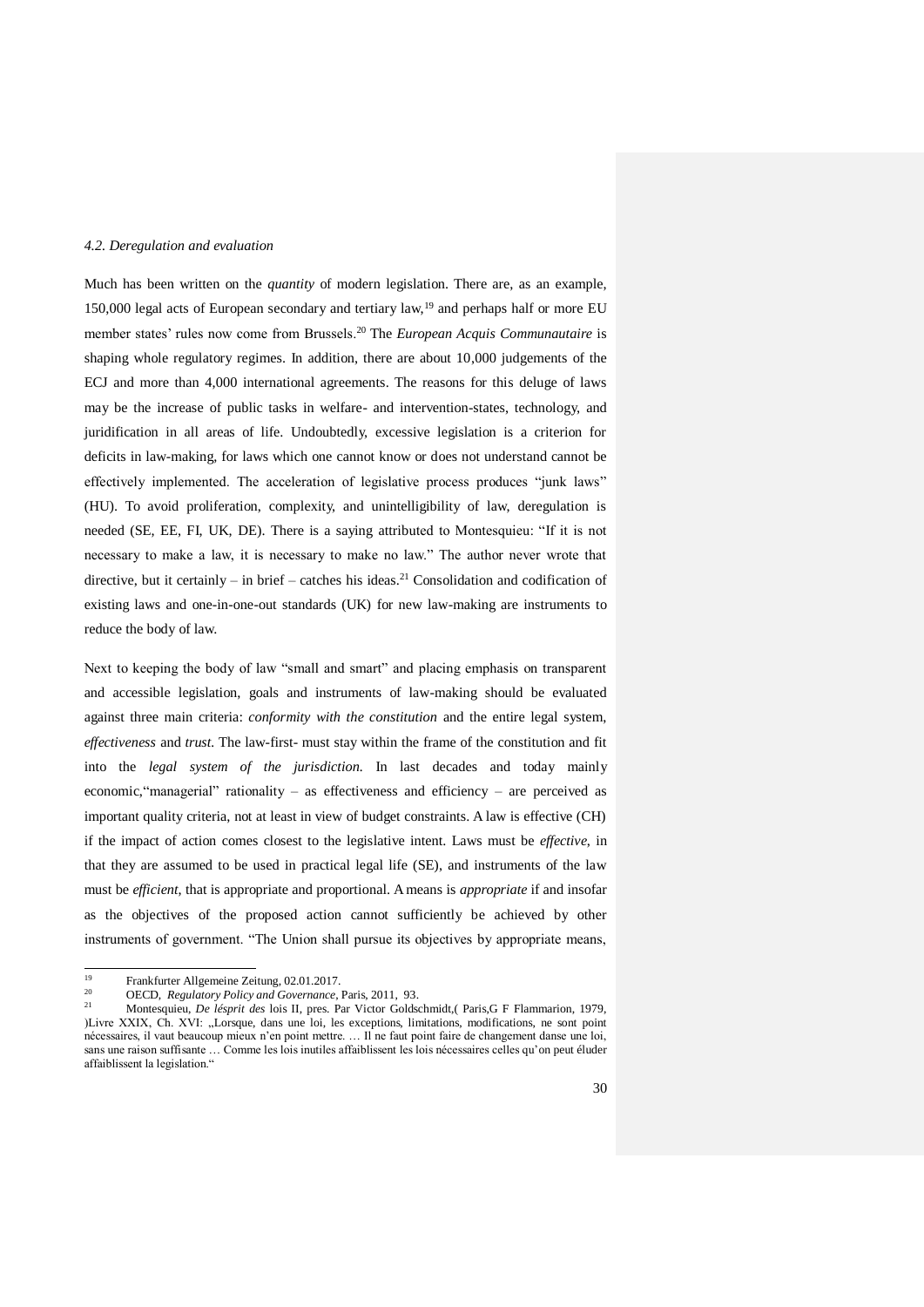commensurate with the competences which are conferred upon it by the Treaties." (Art 3 para VI TEU). The instruments of the law must be *proportionate.* "Under the principle of proportionality, the content and form of Union actions shall not exceed what is necessary to achieve the objectives of the Treaty." (Art 5 para IV TEU).

Proportionality is cost-effect-rationality: the benefits of actions must outweigh the cost. Proportionality tries to reach an end-means optimum. Effective law-making, finally, is built on *trust*. Trust is an important resource of stability that prevents frequent amendment to enacted legislation. Trust is in contrast with a "motorized legislator". Undoubtedly, reduction of "legalization" in all European states is a mandate of the time. Fighting the volume of legislation is not at least an aim of de-bureaucratization. Instruments of New Public Management, devolution, decentralization, co-regulation, all sorts of participation, contribute to that end.

Quantity and quality, deregulation and "better legislation" are the essence of many EU member states' programmes for good governance, "Red Tape", and drafting guidelines. In the Union, remarkable milestones are the "Governance Initiative" (2000), the Report of the "Mandelkern-Group" (2001), the "Agreement on Better Law-making" (2003), SMART (2007), the REFIT-Programme (2012), Better Regulation Package (2015), and the Agreement on Better Law-making (2016). The PT programmes "Legislar melhor" and Simp Legis were able to introduce innovating and cutting-edge policies. BE is working on a better legislation policy, and EE developed an "Estonian Regulatory Oversight Model".

Less quantity and more quality are the guidelines for making good law, including Regulatory Impact Assessment, $2<sup>2</sup>$  and ensuring good legislation, including initiatives for amending laws, and thus starting a new circle of legislation.<sup>23</sup>

## *4.3. Making good law: Policy - goals - instruments*

*Good legislative drafting* is required, equating to a number of steps and devoting sufficient time to assessing or even consultative activities included. Without a decided policy, clear goals, and applicable instruments, it is impossible to evaluate the project, which means to assess the draft and monitor the law (IT, BE, UK, PL). The first step for a draft is a *policy decision*. Experiences in all jurisdictions show that strong political support is needed for

**Commented [aa2]:** Perhaps just explain what a motorized legislator is (I don't know what it is).

 $\overline{22}$ <sup>22</sup> See below, 4.3.

See below, 4.4,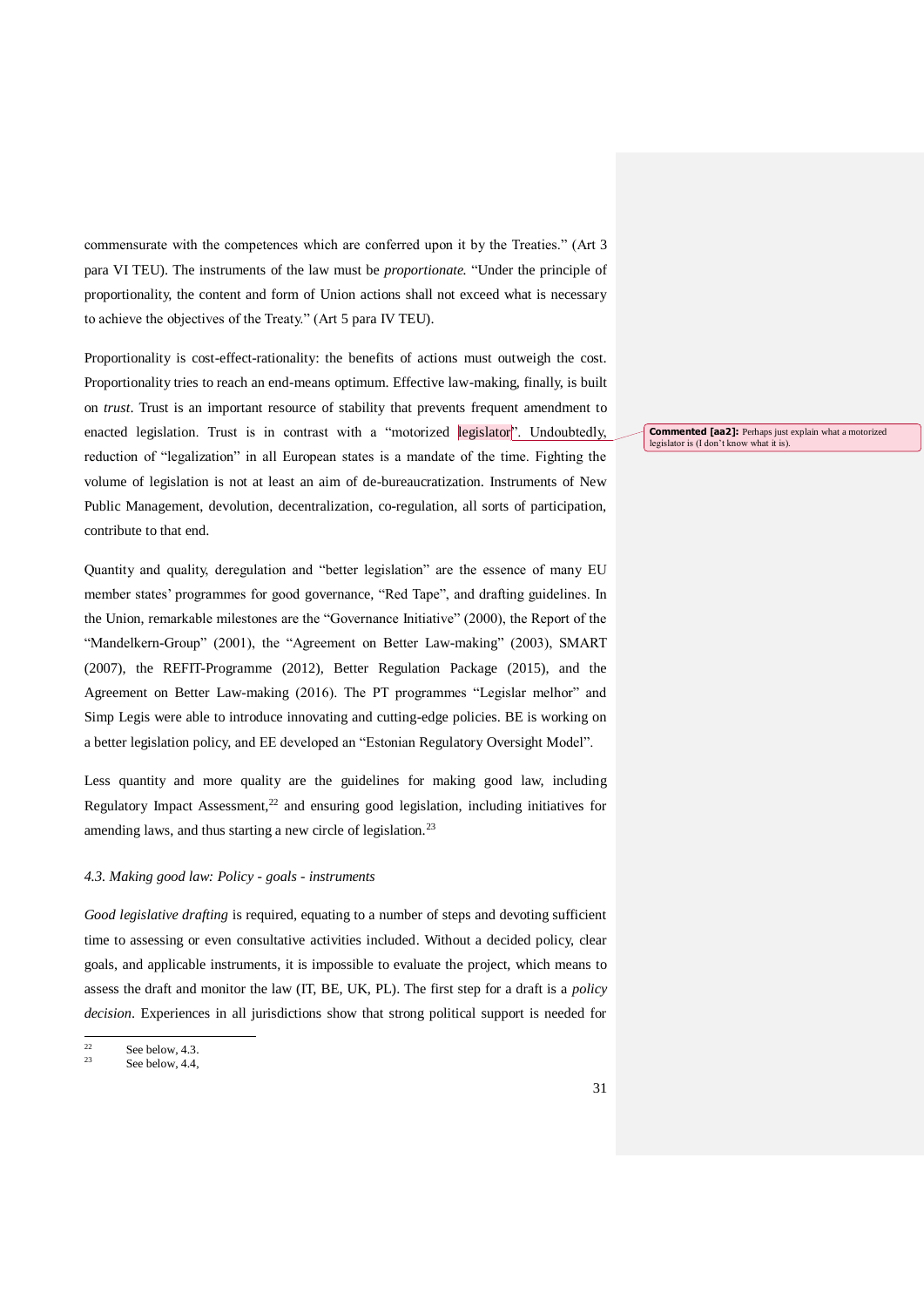the whole legislative process. Government must "stand behind the project". Policy is "that kind of a standard that sets out a goal to be reached, generally an improvement of some economic, political, or social feature of the community".<sup>24</sup> Policy usually follows pressing needs or free choice. Policy must start by answering three questions:

- Is it necessary to make a law at all? Or are other types of regulations sufficient to solve the problem, like economic incitements, self-regulation, voluntary agreements, informal arrangements?

- Why and what and how to draft (SE, BE)?

-Which are the impacts and consequences of a law? (NO,FI,NL,UK,DE,CH).

A constitutionally based argument for drafting a statutory law is the necessity to limit fundamental rights of the addressees. The policy -decision usually is based on a problem and content-oriented, a functional-rational decision. Strategic intentions, however, may prevail, the more controversial and politically essential the problems at stake are. Some member states' governments present to parliament and public an outlook of draft-projects for the whole legislature (The FI "outlook" for four years). However, this is not really a comprehensive political programme, but usually simply endorses the legislative intentions proposed by individual ministers. In the UK, the Prime Minister shall render an account of the general state of the country and of the measures proposed by the government and thus will be made subject to a general debate. The Prime Minister will mention bills and propositions for a legislative programme for the coming session.

The *objectives, targets, and goals* of the draft are formulated by government and the drafters. They are detailing constitutional yardsticks (like "social" or "ecological" policyperspectives) for the law and the political decision, which has been taken. The objectives should be SMART, i.e. specific, measurable, achievable, relevant, and timed. The opinion reaches out that in the participatory and transparent rule of law-state there is a constitutional duty to give reasons for legislative acts. In some states (CH, LT), it is a key element of the legislative process to report the reasons why legislation is considered necessary. The purpose of that piece of legislation is usually more clearly stated in such texts than in the legislative text itself. Even in countries where a statement of the purpose of the act in one of its provisions is traditionally atypical (like in SE) it becomes somewhat

 $^{24}$ <sup>24</sup> R. Dworkin, *Taking Rights seriously*,( Cambridge (Mass.),Harvard Univ.Press ,1977)24.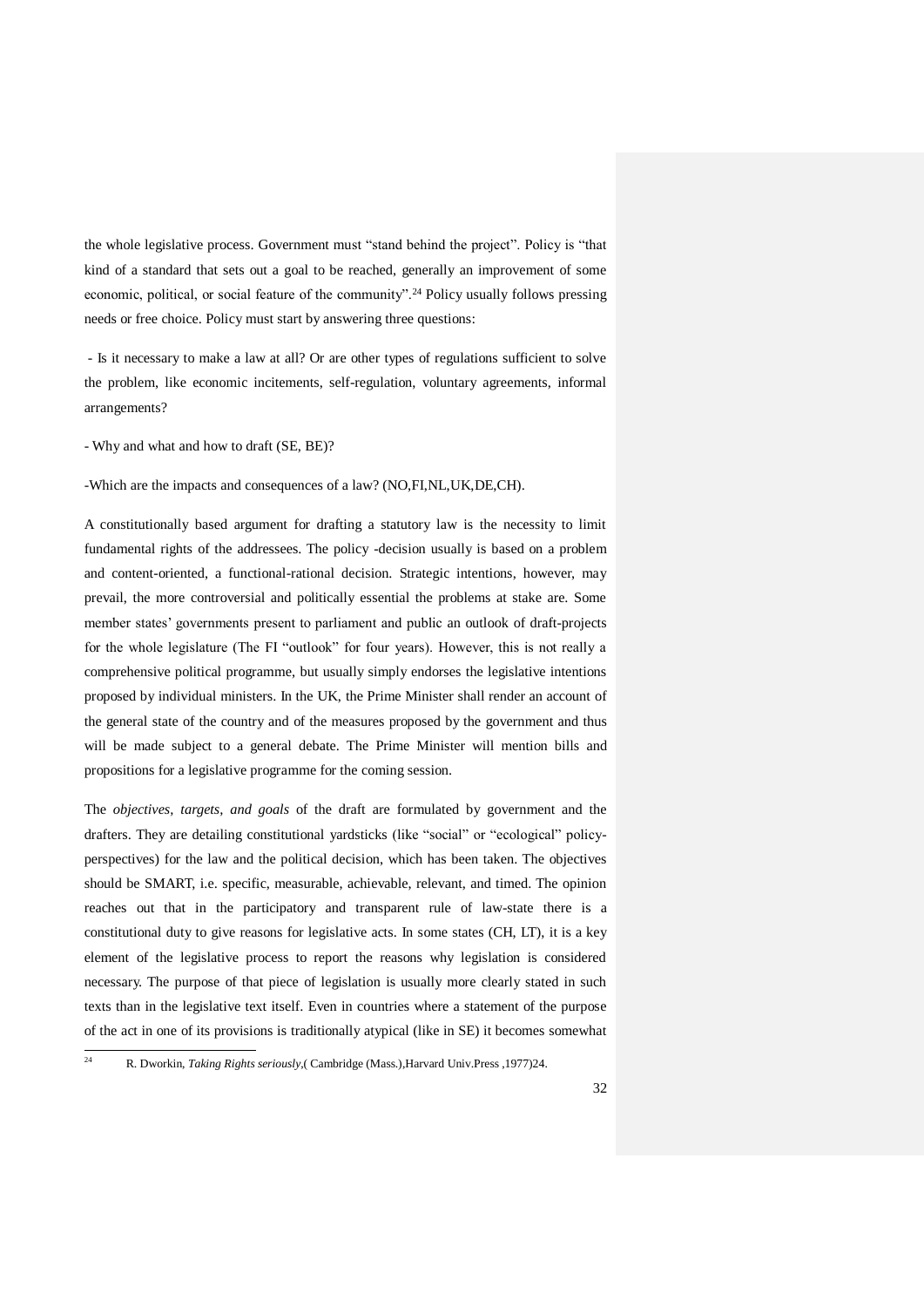more common. In other law-making systems, with a long-standing tradition of an explanatory note preceding the legal text, it is quite the use to explain the intent of the law in an opening article, which may read as "the purpose of this act is to regulate …" (DE). An enunciation of the principles provides a firm and intelligible structure of the statute. It helps to clear the understanding of the legislators, provides guidance to politicians and officials in the executive , assists the courts and finally-and most important-explains the law to the public.

*Instruments* for implementing laws are quite diverse. First, they could be imperative, inductive, or contracting. Imperative means impose obligatory duties: to do something or not to do something. They are a tool of government by prescription, in the shadow of punishment, civil damages, or penalties. Incentives, on the other hand, are tools of government by objectives, such as recommendations, information, benefits stimulations, warnings, rewards, auto-regulation, etc. (UK). They count on the cooperation, appreciation, persuasion, and understanding of the addressees. Finally, there are instruments of government by arrangement, like contracts, accords, and conformance. Soft-law and voluntary compliance add to a new participation-oriented implementation of laws. The principles of subsidiarity and proportionality are important guidelines for using the tools (Arts 3 para VI ,5, para I, para IV TEU). Legislative tools should reflect the goals and values, priorities in EU Treaties (BE). Effective instruments must have regard to the resources and means available in the country: affordability and feasibility of legislation are basic quality factors.

### *4.4. Evaluation of drafts :Regulatory Impact Assessment( ex ante)*

RIA is a set of activities and procedures carried out to ensure the legal, economic, social, and financial quality of drafts, before enacted (*ex ante*) (RO). This policy instrument is advocated by the OECD and used by the EU and member states. In the meantime, the opinion is widespread that, to make a thorough *ex ante* evaluation of a draft is part of the law-makers duty to make a good law (FI, FR, BE, AT, DK, DE). Checking the impacts of new law is important, particularly in view of new technical developments, like in ecology, information technics, nuclear energy, biotechnology, genetics, and health service. RIA is applied to avoid "gold platting" of EU directives in member states. CH is the first country in Europe to have introduced RIA into the constitution: "The Federal Parliament shall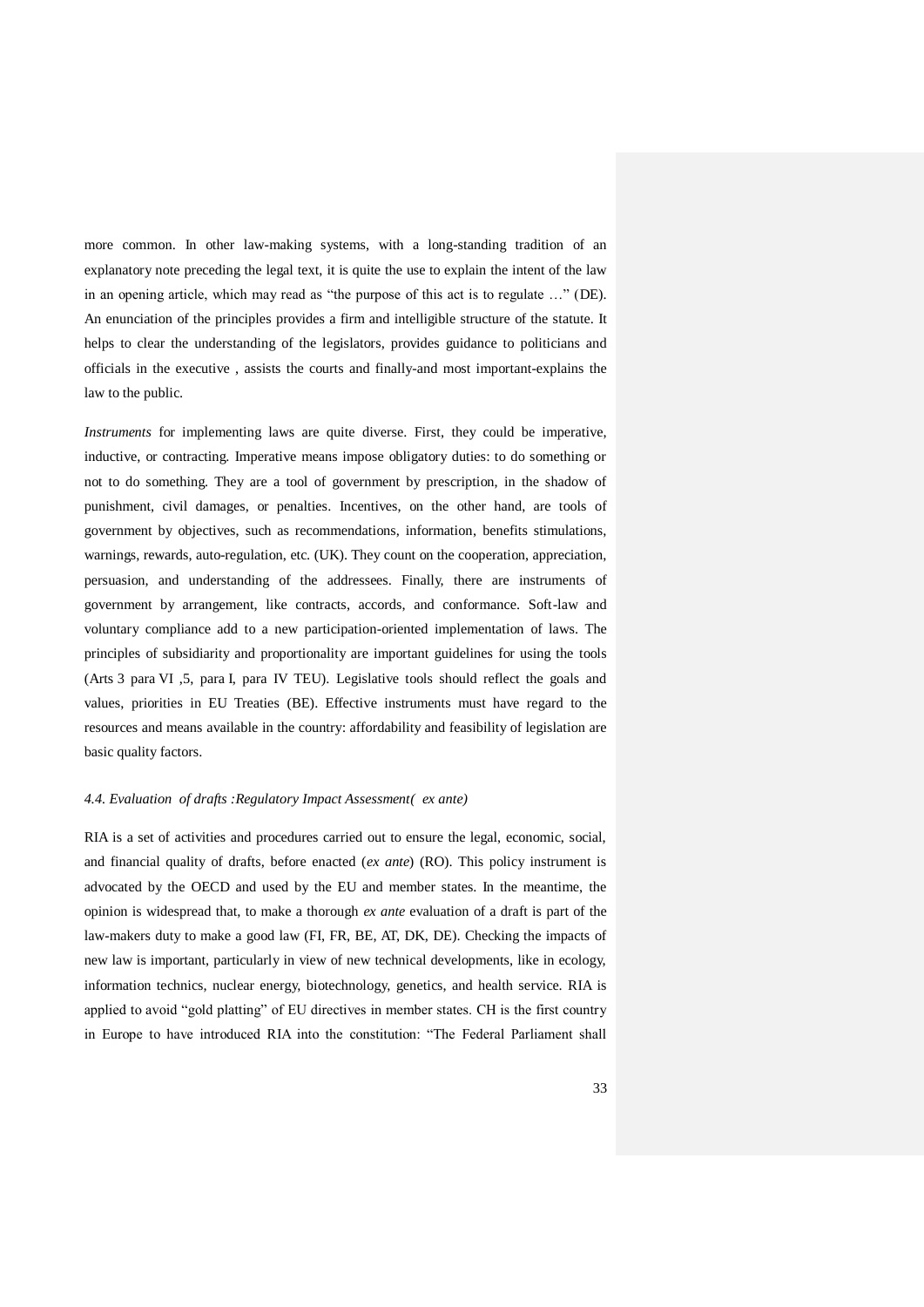ensure that the efficacy of measures taken by the confederation is evaluated." BG followed with a provision in the "Normative Acts Act. "

RIA is generally accepted and certainly a valuable tool for increasing the quality of lawmaking, but its usefulness should not be overrated, because of tremendous methodological and even political constraints, and – to keep in mind – that RIA never has to judge whether the policy is fit for purpose. Some critics raise doubts, whether RIA led to a significant decrease of numbers of statutory and secondary legislation.<sup>25</sup>

There are quantitative and qualitative methods of RIA.<sup>26</sup> The former ones are the costbenefit-analysis and economic as well as economic and financial prognoses. The latter ones are comparative and interdisciplinary studies. In detail, analyses are measuring certain "dimensions" of impact, starting with costs for (small and middle-size) businesses, citizens, and administrative agencies, and are extending over costs for children and youth and de facto gender equality (AT). In some states drafts must – when being initiated in parliament – not only be accompanied by arguments, but by a presentation of RIA results. The consequences of non-compliance with rules of good legislation, including RIA requirements, are different. In HU there are no consequences, in FR bills can be discarded by the *Conseil d'État*. If (constitutional) courts measure drafts or laws against substantial standards – like effectivity or proportionality – they certainly refer to RIA results as proof of constitutional and good law-making (DE).

*RIA's organization and procedures* are quite diverse. The NL is the role model for RIA bodies in Europe and beyond. It has been so successful, that the question arose whether all states are "going Dutch". This appreciation is mostly owed to the effectiveness of the "Advic College Toetsing Administrative Lasten" (ACTAL), which was established in 2011 as an independent and external advisory body that advises government and parliament on minimizing regulatory burdens. Its mandate terminated in 2017, but the work of assessing bills is continued by a special legislative reviewing unit within the Ministry of Justice and Security. The results of review are noted in a memorandum as submitted to the Council of Ministers. Similar to ACTAL independent advisory boards have been established in FI, DE, NO, SE, CZ, and UK. These independent bodies as a network "Regulatory Watch Europe" collaborate to achieve their own expertise, strengthen the EU approach on better

 $\overline{25}$ 

 $\frac{25}{26}$  Ismayr (n2), 15. <sup>26</sup> Alexandre Flückiger, (*Re)faire la loi*,( Bern,Stämpfli ed., 2019) 479 ff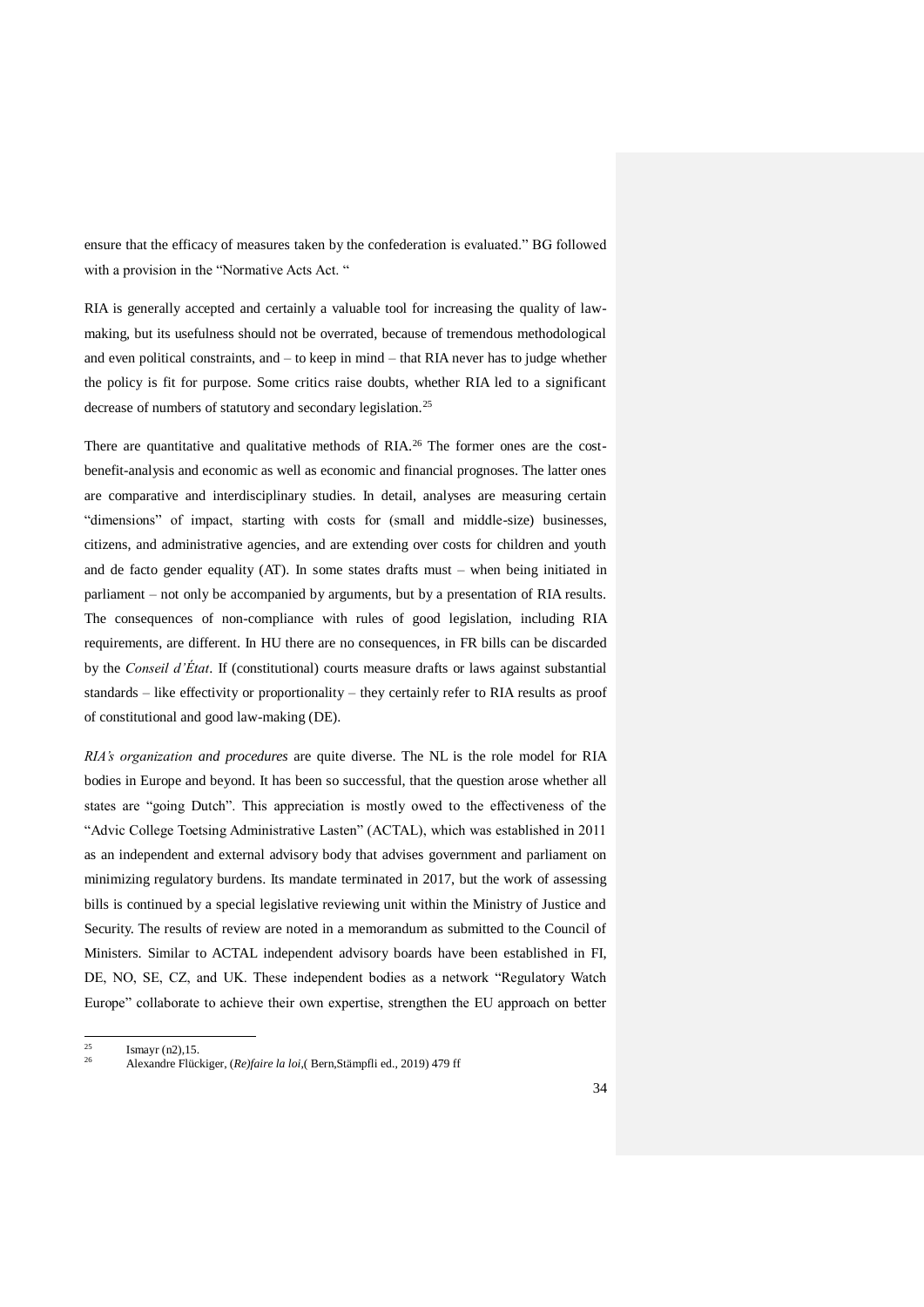regulation, inform other (European) countries on the added value of external and independent scrutiny of RIA and advise their *governments* on the quality of EU -RIA. Regulatory Watch Europe's "Joint Statements" to vital points and upcoming problems of legislation addressed to European institutions as well as "Joint Reactions to European Consultation" belong to the best offerings on the "legislative and legisprudence market": short, topical, and always up to date. Not at least following the trend in national legislatures, in 2015 the European Commission established the independent Regulatory Scrutiny Board (RSB). In many European countries councils of state advise governments in better law-making (IT, BE, RO, LU, FR, SI).

*Parliaments* also seek to assess drafts on their own initiative. They use different institutions to do that. First of all, they use the expertise of Parliamentary Research Services. Furthermore, parliamentary advisory councils, governmental reports (as requested), hearings, questions enrich expertise of the houses (SE, DK). In DE, an Office of Technology and another for Sustainable Development have been established. In BE 12 members of the House and 11 senators form the Parliamentary Council of Evaluation of Legislation.

Next to parliaments as democratic representations, the *people themselves* should contribute to attaining best assessment of legislative impacts and quality of drafts. "The institutions shall … give citizens and representative associations the opportunity to make known and publicly exchange their views in all areas of Union action" (Art 11 para 1 TEU). Stakeholders and interest groups may best know the impacts in their fields of society's activities. They participate formally and do informal "lobbying" in all phases of the drafting process, predominantly in ministries and then in parliament. At the European level, the High Level Group of Independent Stakeholders on Administrative Burdens in 2014 delivered a remarkable report on reducing bureaucracy in the Union's and member states' administrations. Next to informal contacts there are formal Economic and Social Councils (PT, SE, LU, NL). In CH, a process of broad consultations ("Vernehmlassungsverfahren") has to be conducted. "Concerted Actions" and other forms of nearly "neo-corporatistic" structures and procedures are characteristic for "concordance democracies" (AT, SE, DK, FI, PT, SI). Since the drafts have to be published (DE, NL), the media do participate in their analysis. Where such a broad involvement of stakeholders and the public is recommended and used in the law-making process, this no longer or not only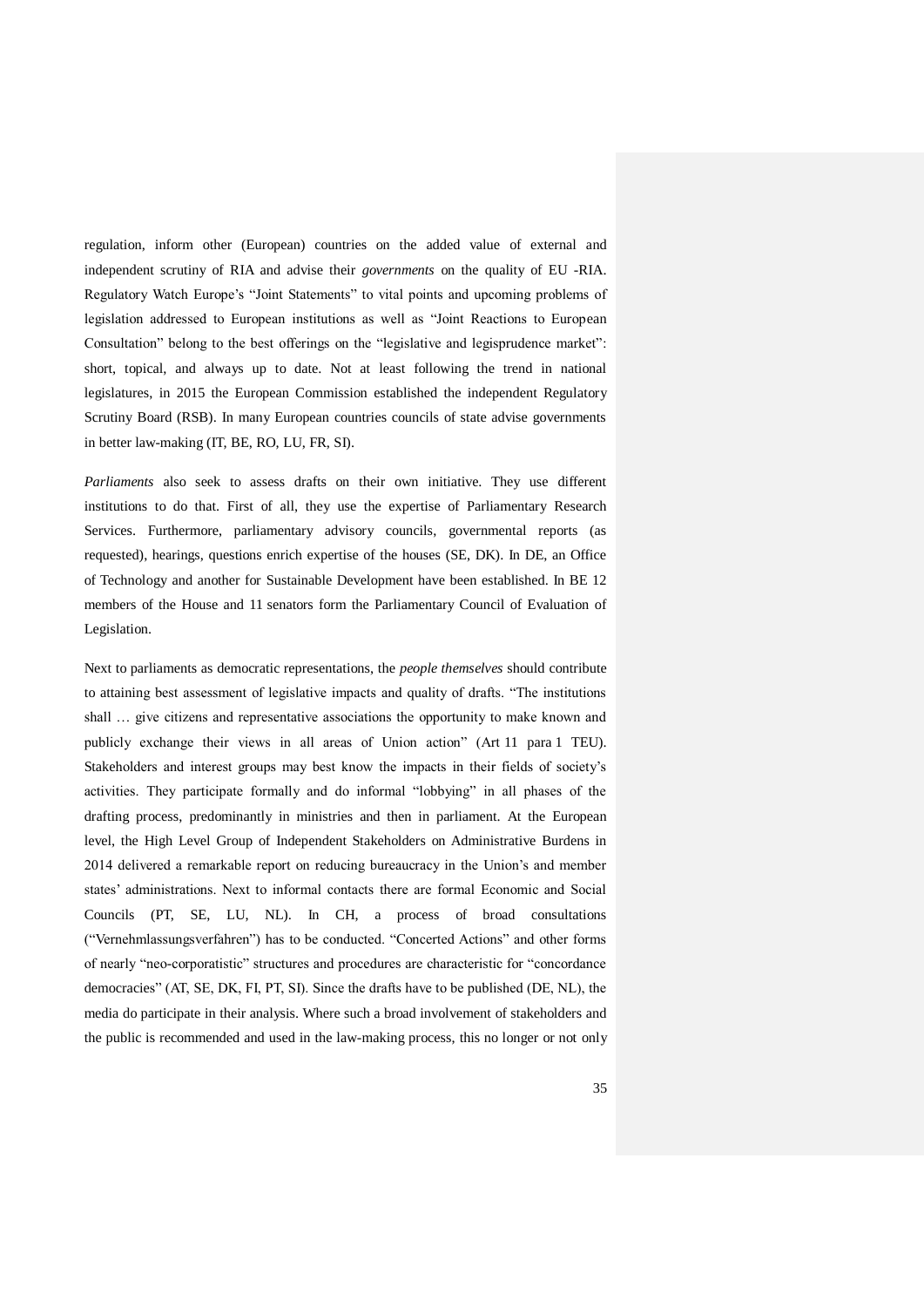highlights an improvement in representative democracy but is also inspired by a desire to strengthen participatory or deliberative democracy.

In jurisdictions with *constitutional courts*, there may be access to assessing the bill *ex ante*. In PL the President of the Republic (instead of vetoing a bill directly) can demand a court decision. It may declare the bill unconstitutional in part or as a whole. In RO, ex ante control of constitutionality is possible by notification by the President to one of the presidents of the two chambers, the government, or the High Court of Cassation and others.

### *4.5. Evaluation of law: Monitoring and ensuring quality of laws (ex post).*

There is a law-makers constitutional duty to *monitor* the effectiveness of a law, to *revise* it (if necessary), and to *maintain* its quality. Monitoring laws looks at the intended consequences and the unintended impacts of positive legal action. Although of high interest to the legislature as well as the executive bodies (and performed in the latter's domain), monitoring is sporadic in many countries. Evaluation of legislation rather takes the form of impact assessment of new legislation than monitoring and amending existing law (RO, LT, NL, CZ). Main goals of *ex post* evaluation are managing the flow of new norms in the context of the existing law, the codification and simplification of the stock of law, and the harmonization of national law regarding EU legislation (FR). Indeed, *ex post* monitoring may be looked at as the crowning of the regulation feedback loop (SI). The task of *monitoring* consists of looking into the case law, dealing with that particular piece of legislation, as well as following the administrative practice, the scholars' discussion, and public debate (DK, NO). Usually, monitoring is done in *ministries*. In FR, there are administrative oversight bodies in the general inspectorates. Often groups of experts or individuals are mandated (LT). The reports of the Audit Courts are an invaluable source of monitoring the effects of a law (DE). *Parliament* has diverse means to monitor efficacy of its products, to tackle uncertainties, to collect information on the implementation of the law, and to improve prognostic abilities. It may add express provisions to the law demanding reports of the government on a particular date after the implementation of the law. It may write "sunset clauses" ("guillotine clauses") insofar as the law is expiring at a given date, if it is not renewed in the existing form or as amended. Some parliaments make use of "policy experiments" in that they legislate on a given matter – sometimes in addition to the already existing regulation – and limit the validity of the new legislation to evaluate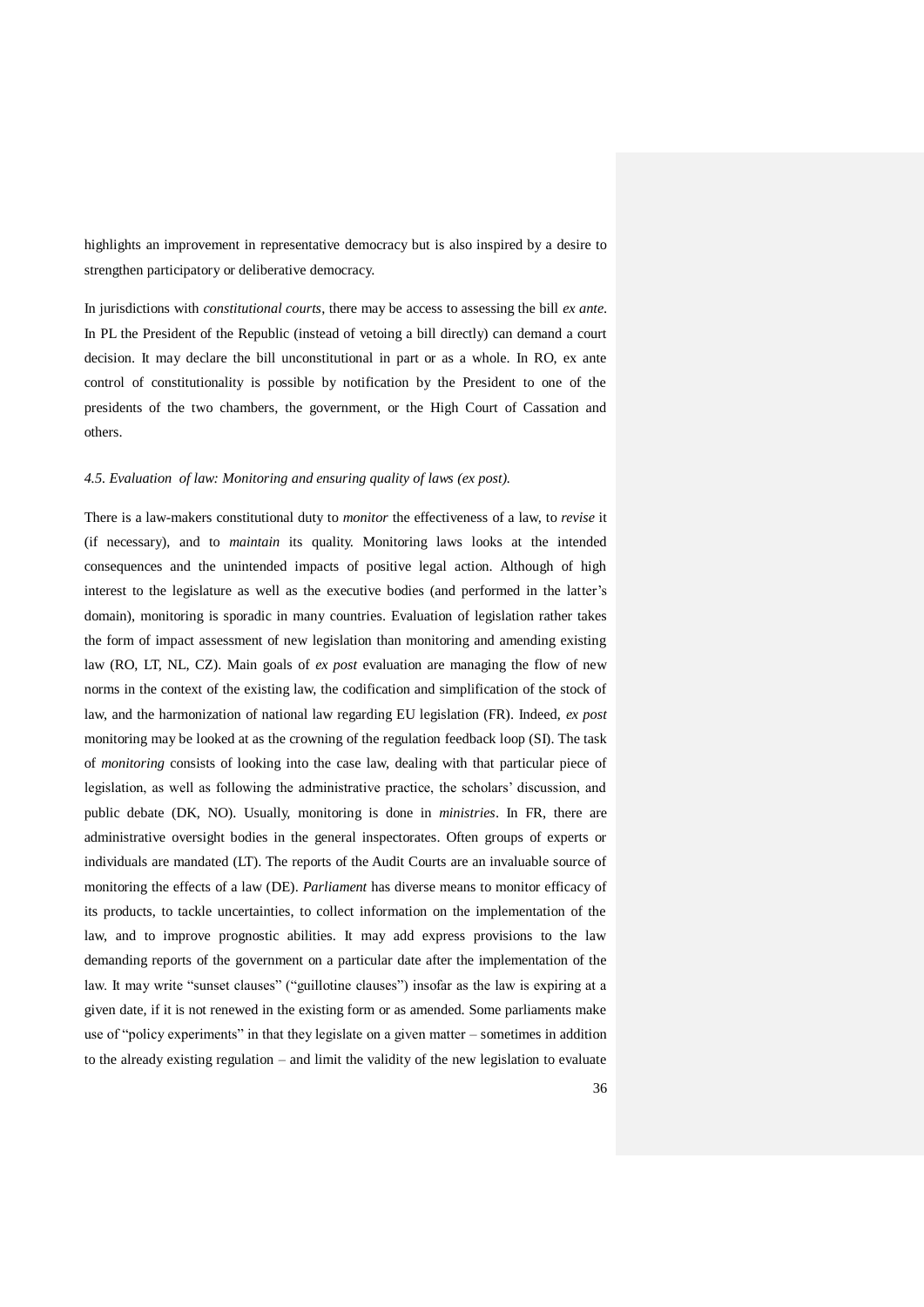its effects. Parliamentary committees, in practice, are involved in monitoring the quality of legislation (NO). This is considered a necessity to allow for a more independent evaluation and particularly strengthen the role of parliament (FR).

A strong instrument of monitoring the quality of laws is *judicial review*. This is done by national (constitutional or supreme) courts, the CJEU, and the ECHR (DE, BE, IT, AT, SI, LU), as opposed to jurisdictions practising a diffuse judicial review of norms. A SE court does not need to apply a provision which it finds to be contrary to the constitution. The CH Federal Supreme Court may exercise very limited constitutional review: it may not declare a statutory law as void. The country wanted to prevent a situation where a court declares unconstitutional what the people considered in keeping with the constitution. Therefore, only secondary legislation and cantonal law may be brought before the Supreme Court. The Supreme Court of the UK hears cases of the greatest public or constitutional importance, affecting the whole population (for example prorogation of Parliament<sup>27</sup>). Procedures before a Constitutional/Supreme Court may be the abstract or concrete standards control and even individual constitutional complaints (DE). The main problem of constitutional review – as observed in all countries with access to constitutional review – is to draw an often fine line between jurisdiction and policy. Furthermore, it is essential to secure the political independence of judges and to avoid the risk of having judges, who act as replacement legislators. Given the wide and open substantive and value-terms of national constitutions and European Primary Law, some of them advanced to master-keys in the hands of judges. This is true, for example, for "proportionality".

"Legal Systems can be likened to public gardens. They work best when they are properly kept and maintained, and this allows them to be easily used" (IT). A proper "law-making housekeeping" allows for legal certainty, creative compliance, and effective implementation (AT). This includes, of course, sweeping out anachronistic and unnecessary legislation and bringing about amendments. Doing so, the legislator closes the circle of legislation and opens up a new one.

## **5.** *Formal Legisprudence: Structure, Language, Techniques of Law –Drafting.*

<u>.</u>

<sup>27</sup> *R (Miller)* v *The Prime Minister* [2019] UKSC 41.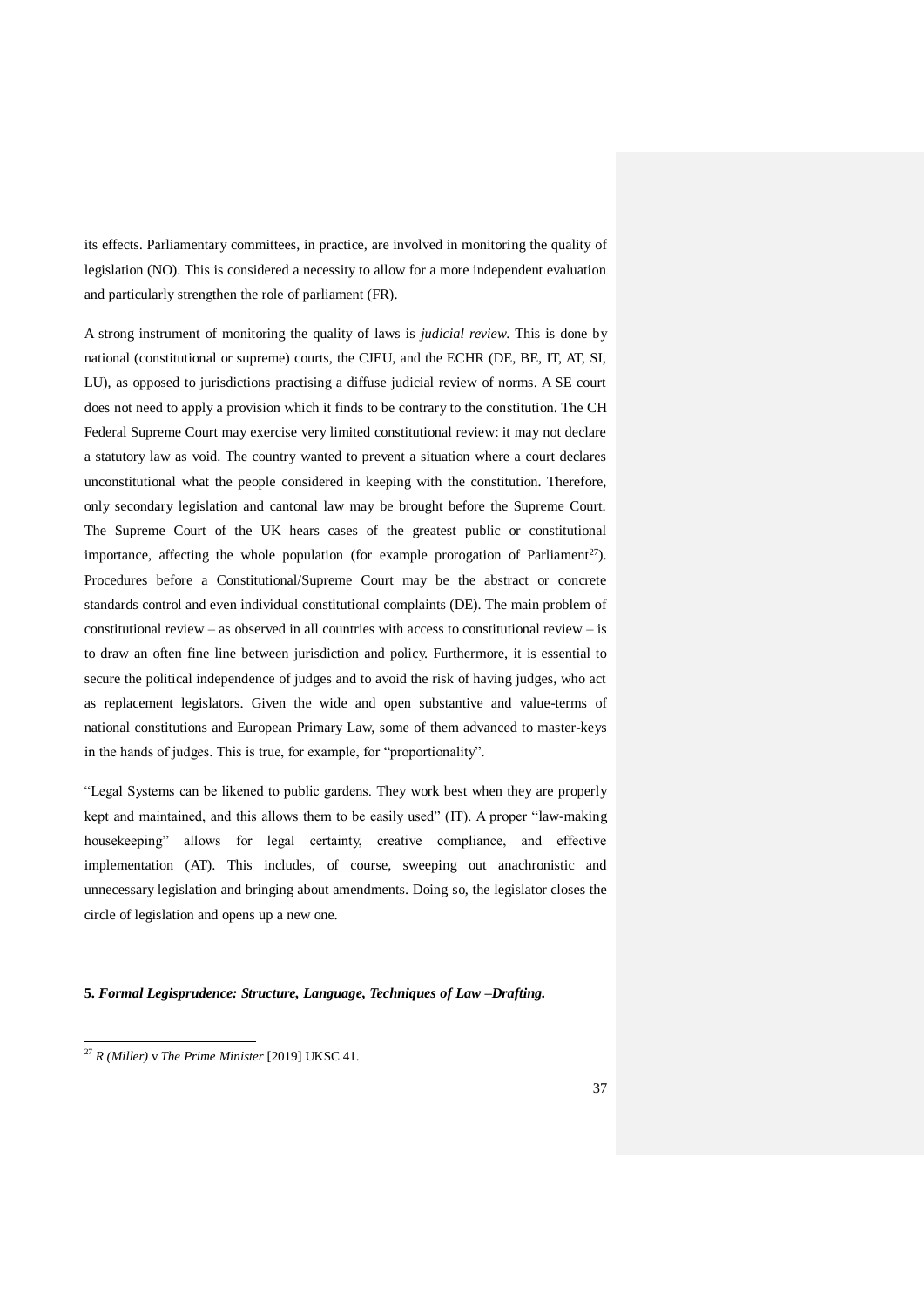The analysis of formal legisprudence in European jurisdictions has shown that, although drafting legislation is very much a matter of national eccentricity, within Europe drafting styles increasingly converge.

Most jurisdictions introduce rules of legislative drafting that bind the professional drafters.<sup>28</sup> Austria,<sup>29</sup> Belgium,<sup>30</sup> Bulgaria,<sup>31</sup> Croatia,<sup>32</sup>, the Czech Republic,<sup>33</sup> Cyprus,<sup>34</sup> Denmark,  $35$  Estonia,  $36$  Finland,  $37$  France,  $38$  Germany,  $39$  Greece,  $40$  Italy,  $41$  Latvia,  $42$ Luxembourg,<sup>43</sup> the Netherlands,<sup>44</sup> Poland,<sup>45</sup> Portugal,<sup>46</sup> Romania,<sup>47</sup> Spain,<sup>48</sup> and the UK<sup>49</sup>

<u>.</u>

 $^{28}$  For the synthesis of national drafting conventions in this chapter, see H Xanthaki and C Stefanou, "Drafting for Transposition of EU Criminal Laws: the EU Perspective" [2003] *European Current Law Review* xi-15.

<sup>&</sup>lt;sup>29</sup> See *Legistische Richtlinien*, 1990, [https://www.justiz.gv.at/web2013/home/verfassungsdienst/legistik/e](https://www.justiz.gv.at/web2013/home/verfassungsdienst/legistik/e-recht-und-legistische-richtlinien/legistische-richtlinien~2c94848a60c158380160e4e3747c0c33.de.html)[recht-und-legistische-richtlinien/legistische-richtlinien~2c94848a60c158380160e4e3747c0c33.de.html.](https://www.justiz.gv.at/web2013/home/verfassungsdienst/legistik/e-recht-und-legistische-richtlinien/legistische-richtlinien~2c94848a60c158380160e4e3747c0c33.de.html)

<sup>30</sup> See *Principes de technique legislative - Guide de rédaction des textes législatifs et réglementaires,* Conseil d'Etat, [http://www.raadvst-consetat.be/?page=technique\\_legislative&lang=fr,](http://www.raadvst-consetat.be/?page=technique_legislative&lang=fr) which replaces the *Traité de légistique formelle*, Circular of the Prime-Minister of 23 April 1982.

<sup>&</sup>lt;sup>31</sup> See Law on Normative Acts, Promulgated, State Gazette No. 27/3.04.1973, amended and supplemented, SG No.65/21.07.1995, supplemented, SG No. 55/17.06.2003, effective 18.12.2003, amended and supplemented, SG No. 46/12.06.2007, SG No. 34/3.05.2016, effective as of 4.11.2016, [https://www.legislationline.org/documents/ id/22269.](https://www.legislationline.org/documents/%20id/22269)

<sup>&</sup>lt;sup>32</sup> See Croatian Guidelines for Legislative Drafting, June 2015.

<sup>33</sup> See Resolution of the Government no. 188, 19 March 1998, https://www.vlada.cz/cz/ppov/lrv/dokumenty/<br>legislativni-pravidla-vlady-91209/. [legislativni-pravidla-vlady-91209/.](https://www.vlada.cz/cz/ppov/lrv/dokumenty/%20legislativni-pravidla-vlady-91209/) <sup>34</sup> See Legal Service of the Republic, *Guidelines for the drafting of national and transposition legislation*,

March 2017.

 $5$  See Zahle, Dansk forfatningsret I (2001) 263 an Zahle (4).

<sup>&</sup>lt;sup>36</sup> See Regulation 279, Regulatory Rules on draft Normative Acts, RT 1, 1999, 73, 695; 2004, 10, 61.

<sup>&</sup>lt;sup>37</sup> See *Bill Drafting Instructions* (2006, Ministry of Justice publication 2006:3, Helsinki), [https://oikeusministerio.fi/en/bill-drafting-instructions.](https://oikeusministerio.fi/en/bill-drafting-instructions)  <sup>38</sup> See *Circulaire relative à la codification des textes législatives et réglementaires*, Circular of Prime

Minister of 30 May 1996, JORF n°129 du 5 juin 1996 page 8263, [https://www.legifrance.gouv.fr/affichTexte.do?cidTexte= JORFTEXT000000742705&categorieLien=id;](https://www.legifrance.gouv.fr/affichTexte.do?cidTexte=%20JORFTEXT000000742705&categorieLien=id) also see *Circulaire relative aux règles d'élaboration, de signature et de publication des textes au Journal Officiel*, Circular of the Prime Minister of 2 January 1993.

<sup>39</sup> See *Handbuch der Rechtsförmlichkeit*, 1991 and 2008 (revised), [https://www.bmjv.de/DE/Themen/](https://www.bmjv.de/DE/Themen/%20RechtssetzungBuerokratieabbau/HDR/HDR_node.html)  RechtssetzungBuerokratieabbau/HDR/HDR\_node.html<br><sup>40</sup> Manual for the procedures of Inter-ministerial c

Manual for the procedures of Inter-ministerial coordination of the Greek Government, June 2018, [http://www.ggk.gov.gr.](http://www.ggk.gov.gr/)

<sup>41</sup> See N Jotti e Camera dei Deputati, "Formulazione tecnica dei testi legislative" [1986] 109 *Il Foro Italiano* 139 and 147; also see *Regole e suggerimenti per la redazione dei testi normativi*, 1992 and 2007, [http://web.consiglioveneto.it/qualita/manuale%20drafting.pdf;](http://web.consiglioveneto.it/qualita/manuale%20drafting.pdf) also *Istruttoria legislativa nelle commissioni*, 1997, [https://www.senato.it/1057?testo\\_generico=28&voce\\_sommario=62.](https://www.senato.it/1057?testo_generico=28&voce_sommario=62)

<sup>42</sup> See *Normatīvo aktu projektu izstrādes rokasgrāmata*,<https://tai.mk.gov.lv/book/1/chapter/178>*.* 

<sup>43</sup> See M Besch, *Traité de légistique formelle* (2007, Service Central de Législation, Luxembourg).

<sup>44</sup> See *Aanwijzingen voor de regelgeving or Ar*, 1992, [https://www.kcwj.nl/kennisbank/integraal](https://www.kcwj.nl/kennisbank/integraal-afwegingskader-beleid-en-regelgeving/verplichte-kwaliteitseisen/aanwijzingen-1)[afwegingskader-beleid-en-regelgeving/verplichte-kwaliteitseisen/aanwijzingen-1;](https://www.kcwj.nl/kennisbank/integraal-afwegingskader-beleid-en-regelgeving/verplichte-kwaliteitseisen/aanwijzingen-1) also see C. Borman (ed.), *Aanwijzingen vor de Regelgeving* (1993, Zwolle, the Netherlands).

<sup>45</sup> See Regulamin Pracy Rady Ministrów, Regulamin RM, Law on Normative Acts, Promulgated, State Gazette No. 27/3.04.1973, amended and supplemented, SG No.

<sup>65/21.07.1995,</sup> supplemented, SG No. 55/17.06.2003, effective 18.12.2003, amended and supplemented, SG No. 46/12.06.2007, SG No. 34/3.05.2016, effective as of 4.11.2016.

<sup>46</sup> See Assemblea da Republica, *Regras de Legistica a Observar na Elaboração de Actos Normativos da Assembleia da República*, [http://ialorg.wpengine.com/wp-content/uploads/2018/02/RegrasLegistica-AR.pdf;](http://ialorg.wpengine.com/wp-content/uploads/2018/02/RegrasLegistica-AR.pdf)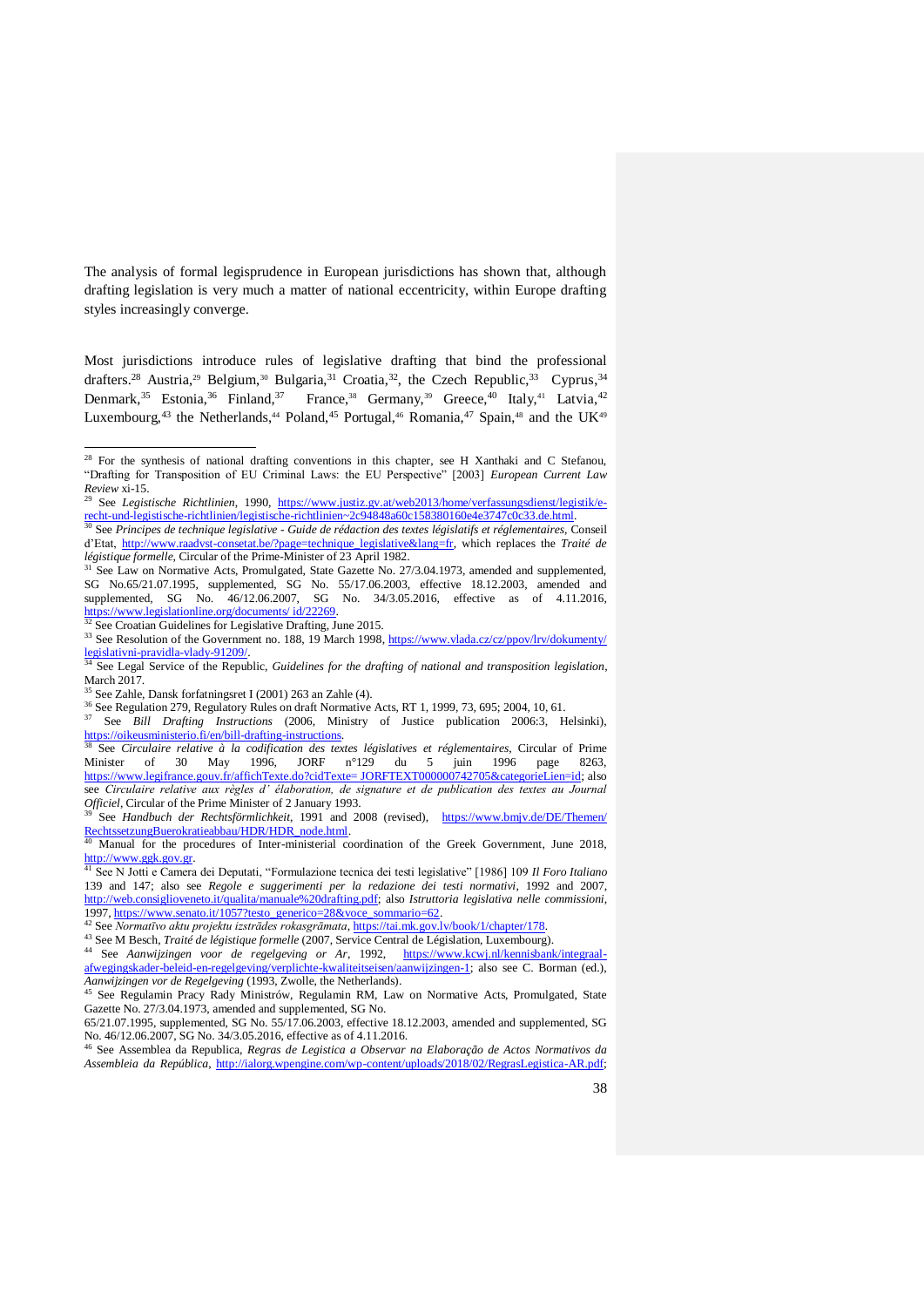have introduced texts that include some guidelines or standards of quality for national drafters. For the rest of the jurisdictions drafting principles derive from their legislative traditions. These guidelines and principles are applicable to all national texts, irrespective of their role as implementation documents of purely national policy or as transposition documents. Clarity, simplicity, precision, accuracy and plain language are common standards of good quality of legislation both in the common and in the civil law drafting styles.<sup>50</sup> Consideration of the circle of persons which are the main users of the legislative texts,<sup>51</sup> consideration of any interpretative problems arising from the text,<sup>52</sup> the need for consistency with existing legislation, avoidance of irrelevant provisions and the use of uniform terminology are all rules of drafting that are common in the legislative guidelines of European jurisdictions. 53

Legislative action as a means of regulation must be selected only if it is an essential and effective means of ending legal uncertainty. This is expressly the case in Belgium, France, Germany and Portugal.<sup>54</sup> However, even elsewhere this principle would apply as it is ensuing to the principle of proportionality: only proportional measures are necessary and efficient means of attaining the aim of the law and, consequently, only proportional measures may fulfil the imposed national tests of necessity and efficiency.

The principle of legality is expressly introduced in Germany and Portugal.<sup>55</sup> Elsewhere the other Member States the principle is consequential to the hierarchy of sources of law,

1

also see Deliberation of the Council of Ministers of 8 February 1989 on the approval of the general principles for the elaboration of projects for normative acts.

<sup>&</sup>lt;sup>47</sup> See Law No. 24 Of 27 March 2000 On The Rules Of Legislative Technique For The Preparation Of Normative Acts ( LEGE nr. 24 din 27 martie 2000 privind normele de tehnică legislativă pentru elaborarea actelor normative), https://www.global-regulation.com/law/romania/3071730/-lege-nr.-24-din-27-martie-2000-privind-normele-de-tehnic-legislativ-pentru-elaborarea-actelor-normative.htmLaw 24/2008.

<sup>&</sup>lt;sup>48</sup> See Directives on the form and structure for the schemes of projects of laws, 1991; also see Norms on the consultation regime of the *Congreso de los Diputados e del Senato*, 1989. <sup>49</sup> See Consolidation of Enactment (Procedure) Act 1949, 41 *Statutes* 741; also see Statutory Instruments Act

<sup>1946, 41</sup> *Statutes* 717; Interpretation Act 1978, 41 *Statutes* 899.

<sup>50</sup> See G. C. Thornton, *Legislative Drafting* (1996, Butterworths, London/Dublin/Edinburgh), pp.52-54; also see R. Pagano, *Introduzione alla legistica: l'arte di preparare le leggi* (1999, Giuffrè Editore, Milano), pp.26-30.

<sup>51</sup> See M. Ainis, *La legge oscura* (1997, Laterza, Bari), p.103.

<sup>52</sup> See V. Fronsini, *Lezioni di teoria dell' interpretazione* (1993, Bulsoni, Roma), p.1993; also see W.A. Leitch, "The Interpretation Act: ten years later: 16 *Northern Ireland Legal Quarterly* (1958) 215, at 236-237.<br><sup>53</sup> See R. Paggang, 1900, sp. zit, sp. 27, 20 <sup>53</sup> See R. Pagano, 1999, *op.cit.*, pp.37-39.

 $54$  See the French Circular of  $2<sup>nd</sup>$  January 1993 on the rules for the elaboration, signature and publication of texts in the Official Journal and to the coming into force the particular procedures of the Prime Minster, art.2.1.1.1.; German *Gemeinsame Geschäftsordnung der Bundesministerien*, 15 October 1976 as modified, art.40; German Manual of judicial formalities, 1991, para.26-28; Portuguese Deliberation of the Council of Ministers of 8 February 1989 on the approval of the general principles for the elaboration of projects of normative acts, art.1a.

<sup>55</sup> See the German Manual of judicial formalities, 1991, para.31-32; Portuguese Deliberation of the Council of Ministers of 8 February 1989 on the approval of the general principles for the elaboration of projects of normative acts, art.4.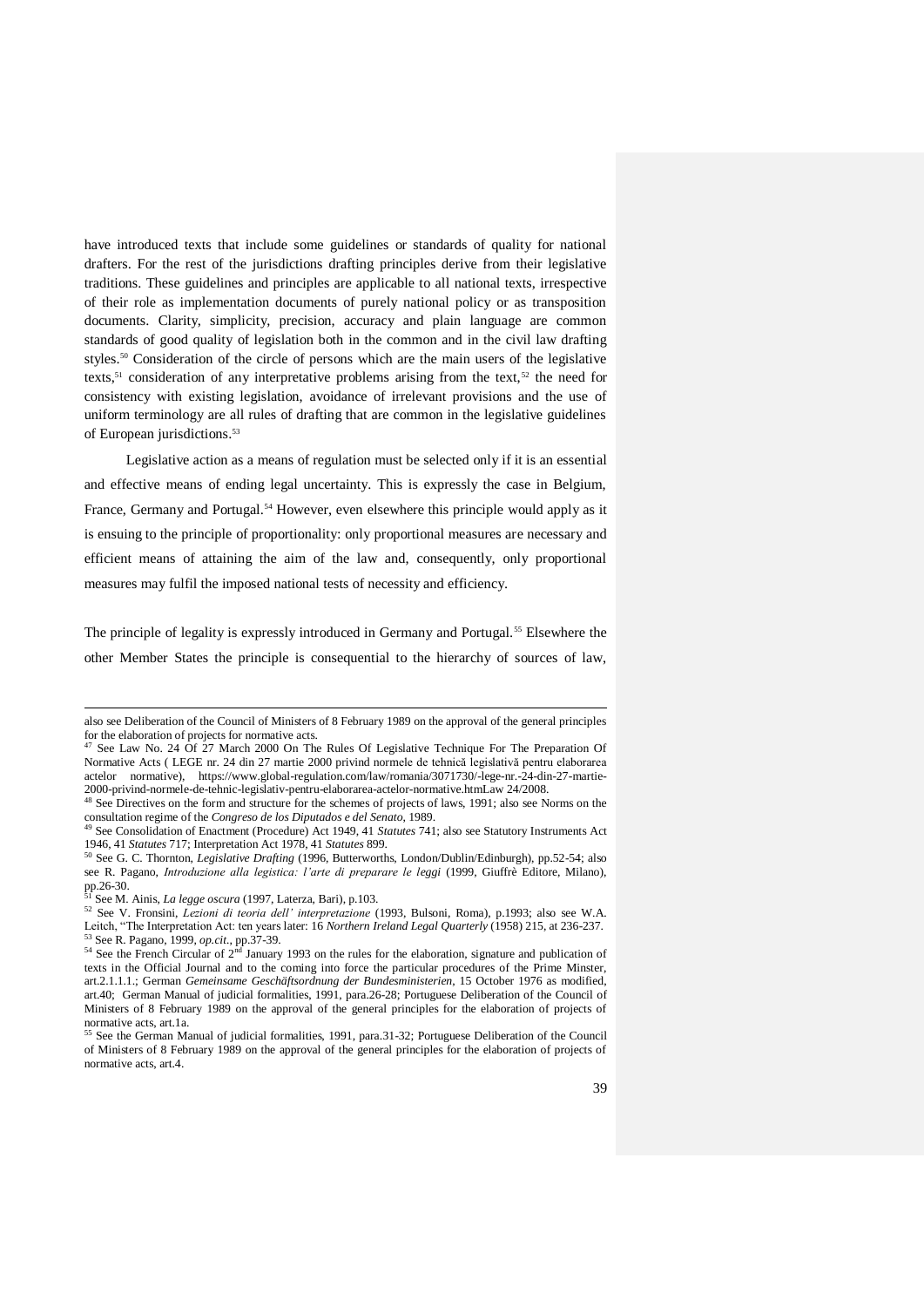which invariably place EU and the Constitution or constitutional laws higher than laws or executive decrees.

Drafting for a circle of users is reflected in the Austrian and German appreciation that legislative texts are mainly used by lay persons whose lack of legal knowledge does not allow for complicated, specialised texts full of legal terminology,<sup>56</sup> as well as in the German requirement for the clear determination of the new duties and rights introduced by the legislative text.<sup>57</sup> An expression of this rule can be found in the common rule for plain language and unambiguity.

Clarity of legislation is a principle expressly introduced in Austria, Belgium, France, Germany, the Netherlands, Portugal, Spain and the UK.<sup>58</sup> Unambiguity is required from Belgian, German, Italian, Portuguese, Spanish and UK drafters.<sup>59</sup> Simplicity is a rule of drafting in Austria, Belgium, Germany, Portugal, and Spain.<sup>60</sup> In the UK simplicity is also pursued but not to the detriment of certainty.<sup>61</sup> Plain language, as an expression of the rule for the consideration of the language accessible by the lay persons who will be the main

<u>.</u>

<sup>56</sup> See Austrian *Legistische Richtlinien*, 1990, art.9; also see the German *Gemeinsame Geschäftsordnung der Bundesministerien*, 15 October 1976 as modified, art.35; German Manual of judicial formalities, 1991,  $para.34.$ <sup>57</sup>

See the German Manual of judicial formalities, 1991, para.59.

<sup>58</sup> See Austrian *Legistische Richtlinien*, 1990, art.7; Belgian *Circulaire de Premier Ministre*, 23 April 1982, art.1; German *Gemeinsame Geschäftsordnung der Bundesministerien*, 15 October 1976 as modified, art.35; German Manual of judicial formalities, 1991, para.33-39; Italian *Regole e suggerimenti per la redazione dei testi nomativi*, 1991, art.2; Dutch *Aanwijzingen Voor de Regelgeving*, 1992, art.218; Portuguese Deliberation of the Council of Ministers of 8 February 1989 on the approval of the general principles for the elaboration of projects of normative acts, art.7c; Spanish Guidelines on the form and structure of projects of laws, 1991, approved by the Decision of the Council of Ministers of 18 October 1991, OJ of 18 November 1991, no 276, disposition 27774, pp.37235-37, at 37235; also see L. Neville-Rolfe, "Good regulation: weighing-up the risks", in A. Kellermann, G. Ciavarini-Azzi , S. Jacobs and R. Deighton-Smith, *Improving the Quality of Legislation in Europe* (1998, Kluwer Law, The Hague), pp.245-249; G.C. Thornton, *op.cit.*, pp.53-54.<br><sup>59</sup> See Belgian *Circulaire de Premier Ministre* 23, April 1992, and J. Corrective, *O.C.* Thornton, *op.cit.*, pp.53-

<sup>59</sup> See Belgian *Circulaire de Premier Ministre*, 23 April 1982, art.1; *Gemeinsame Geschäftsordnung der Bundesministerien*, 15 October 1976 as modified, art.35; German Manual of judicial formalities, 1991, para.37; Italian *Regole e suggerimenti per la redazione dei testi nomativi*, 1991, art.2; Portuguese Deliberation of the Council of Ministers of 8 February 1989 on the approval of the general principles for the elaboration of projects of normative acts, art.7c; Spanish Guidelines on the form and structure of projects of laws, 1991, approved by the Decision of the Council of Ministers of 18 October 1991, OJ of 18 November 1991, no 276, disposition 27774, pp.37235-37; for an analysis of ambiguity under British law see Black, *The Labyrinth of Language* (1972, Pelican Press, London), p.107.

<sup>60</sup> See Austrian *Legistische Richtlinien*, 1990, art.1; Belgian *Circulaire de Premier Ministre*, 23 April 1982, art.1; German *Gemeinsame Geschäftsordnung der Bundesministerien*, 15 October 1976 as modified, art.35; German Manual of judicial formalities, 1991, para.33; Portuguese Deliberation of the Council of Ministers of 8 February 1989 on the approval of the general principles for the elaboration of projects of normative acts, art.7c; Spanish Guidelines on the form and structure of projects of laws, 1991, approved by the Decision of the Council of Ministers of 18 October 1991, OJ of 18 November 1991, no 276, disposition 27774, pp.37235-37.

<sup>61</sup> See The Preparation of Legislation – Report of a Committee appointed by the Lord President of the Council (Renton Report) of May 1975, ch.XI, art.14.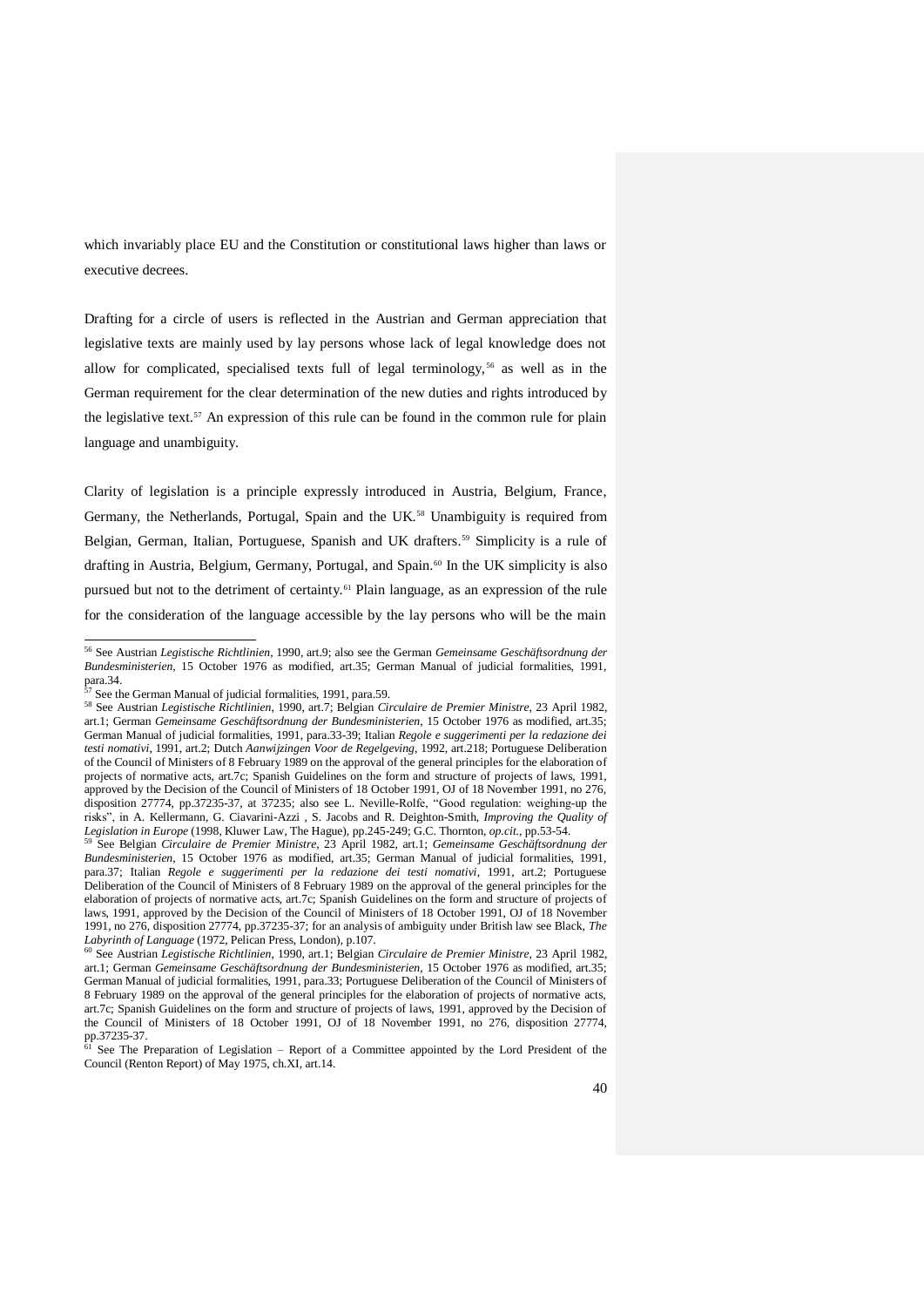users of the particular legislative text is expressly introduced in the Netherlands, Portugal and the UK.<sup>62</sup>

The requirement of the use of the same term when referring to the same concept is an expression of the principle of unambiguity and is expressly introduced in Austria, Belgium, Italy, the Netherlands and Portugal. $63$  On the basis of the same principle of unambiguity, unnecessary abbreviations are to be avoided in Germany and Italy.<sup>64</sup> As an expression of the need for clarity and unambiguity, lack of pointless repetitions of existing provisions which is often followed by the use of different terms to reflect the same concept is to be avoided not only under the Austrian, Italian and Dutch guidelines.<sup>65</sup> Long sentences must be avoided in Austria, Germany, and Italy.<sup>66</sup> It is noteworthy that the UK does not introduce a general rule against long sentences; nevertheless, a similar result is achieved through restrictions in the use of subordinate sentences (especially before the subject of the phrase or between the subject and the verb of the sentence) $67$  and against long sentences which are not split into paragraphs.<sup>68</sup> Moreover, imprecise references to other legal texts are expressly prohibited in the Austrian, German, Italian, Dutch, and Portuguese guidelines.<sup>69</sup>

<u>.</u>

<sup>62</sup> See the Dutch *Aanwijzingen Voor de Regelgeving*, 1992, arts.54 and 218; Portuguese Deliberation of the Council of Ministers of 8 February 1989 on the approval of the general principles for the elaboration of projects of normative acts, art.7a; for the UK see M. Faulk and I.M. Mehler, *The Elements of Legal Writing*  (1994, Macmillan Press, London).

<sup>63</sup> See Austrian *Legistische Richtlinien*, 1990, art.31; Belgian *Circulaire de Premier Ministre*, 23 April 1982, art.3a; Italian *Formulazione tecnica dei testi legislativi*, 1986, G.U., no. 123 of 29 March 1986, Ordinary Supplement, no. 40, art.16a; Italian *Regole e suggerimenti per la redazione dei testi nomativi*, 1991, art.16; Dutch *Aanwijzingen Voor de Regelgeving*, 1992, art.58; Portuguese Deliberation of the Council of Ministers of 8 February 1989 on the approval of the general principles for the elaboration of projects of normative acts, art.7a.

<sup>64</sup> See *Gemeinsame Geschäftsordnung der Bundesministerien*, 15 October 1976 as modified, art.34; Italian *Formulazione tecnica dei testi legislativi*, 1986, G.U., no. 123 of 29 March 1986, Ordinary Supplement, no. 40, art.9.

<sup>65</sup> See Austrian *Legistische Richtlinien*, 1990, art.3; Italian *Regole e suggerimenti per la redazione dei testi nomativi*, 1991, art.19; Dutch *Aanwijzingen Voor de Regelgeving*, 1992, art.78. <sup>66</sup> See Austrian *Legistische Richtlinien*, 1990, art.18; German Manual of judicial formalities, 1991, para.51;

Italian *Regole e suggerimenti per la redazione dei testi nomativi*, 1991, art.1.

 $67$  See The Preparation of Legislation – Report of a Committee appointed by the Lord President of the council (Renton Report) of May 1975, art.16.

<sup>&</sup>lt;sup>8</sup> See The Preparation of Legislation – Report of a Committee appointed by the Lord President of the council (Renton Report) of May 1975, art.8.

<sup>69</sup> See Austrian *Legistische Richtlinien*, 1990, art.56; German Manual of judicial formalities, 1991, para.97- 109; Italian *Regole e suggerimenti per la redazione dei testi nomativi*, 1991, art.55; Dutch *Aanwijzingen Voor de Regelgeving*, 1992, art.78; Portuguese Deliberation of the Council of Ministers of 8 February 1989 on the approval of the general principles for the elaboration of projects of normative acts, art.6c.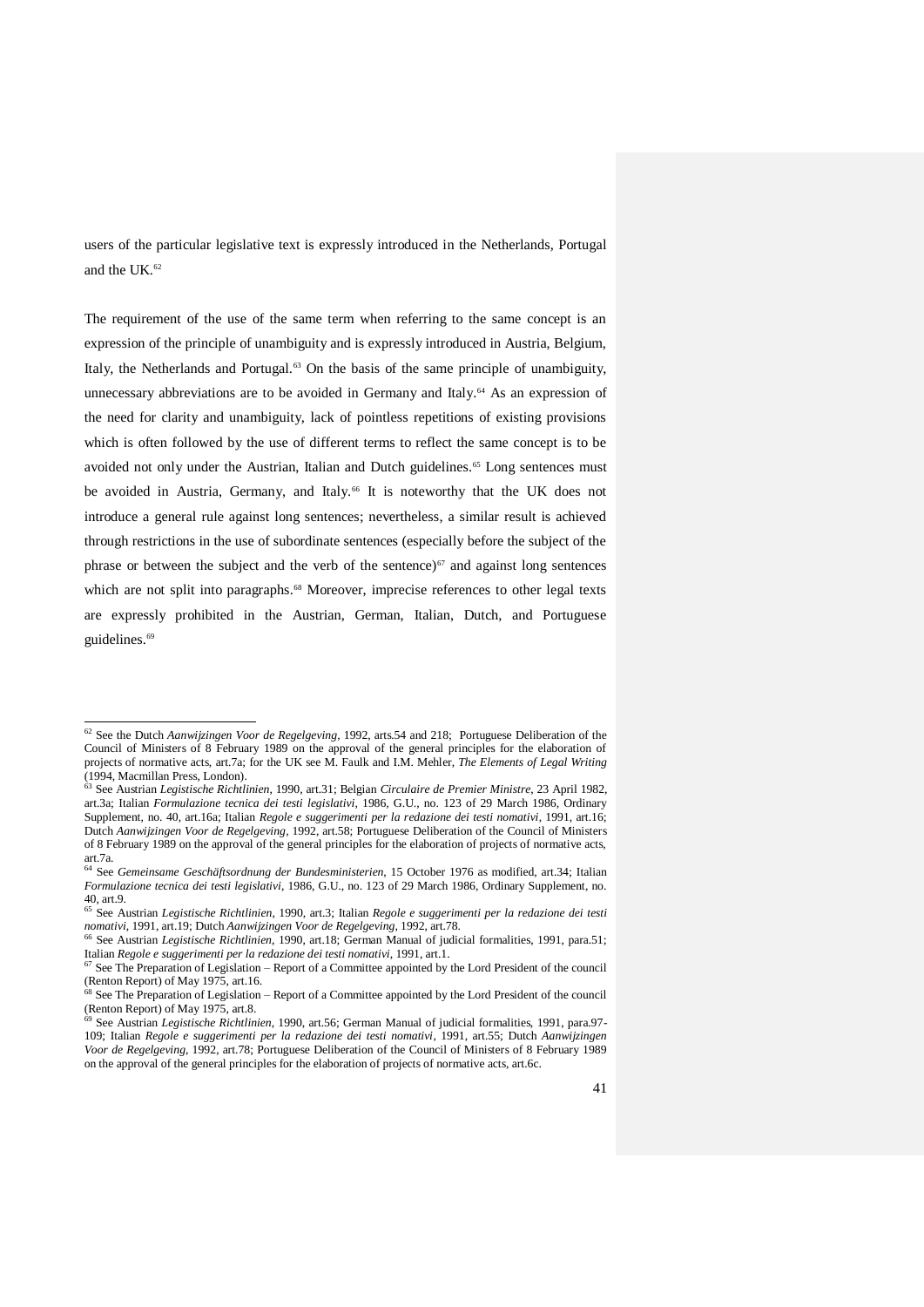In parallel to these, there still are EU standards to be observed, and these offer great guidance to transposition drafters. From the point of view of composition, the EU has a rich set of rules. In their purity these drafting rules bind the EU and its institutions. However, as early as in 1998 the Commission in its *Better Lawmaking Report 1998: A Shared Responsibility*<sup>70</sup> the role of Member States in the process of improving the quality of EU legislation was fully established. The correct transposition of EU Directives was one of the eight main guidelines for action introduced by the Report.<sup>71</sup> Transposition legislation must be clear<sup>72</sup>, unambiguous and simple. Clarity includes the use of plain language and the avoidance of too many cross-references, and political statements without legislative character.<sup>73</sup> Unambiguity covers the use of the same term throughout the text, lack of unnecessary abbreviations, and lack of pointless repetition of existing provisions. Simplicity incorporates lack of jargon, long sentences and imprecise references to other legal texts.<sup>74</sup> In principle, national transposition laws must be capable of leading to effectiveness of national and, as a member of the implementing collective<sup>75</sup>, to effectiveness of EU regulation.

Finally, gender neutrality and its successor gender inclusivity are gaining ground as tools of clarity<sup>76</sup>. Gender-neutral language (GNL) refers to language that includes all sexes and treats women and men equally. Gender-Inclusive Language (GIL) language takes the argument further. Gender inclusivity is prevalent in the UK but its seeds are evident in Germany with the use of the asterisk at the ending of words, in France with support to the third plural, in Spain and in Italy with a number of innovations attempted at the local level.

### *6. Teaching Legislation: How to teach and learn professional Legislation.*

<u>.</u>

<sup>74</sup> See Resolution of the EP of 4 July 1996 on the report of independent experts on simplification of Community legislation and administrative provisions, COM(95)288 fin.; see also A-4 0201/96, OJ 1996 C 211/23.

<sup>70</sup> See COM (1998) 715 final.

 $71$  See Bulletin EU 5-1998, point 1.8.3.

<sup>&</sup>lt;sup>72</sup> When it comes to transposition, individuals should have the benefit of a clear and precise legal situation enabling them to ascertain the full extent of their rights and duties and, where appropriate, to rely on them before the national courts: see C-49/00 Commission of the European Communities v. Italian Republic,  $[2001]$  ECR I-8575.

<sup>73</sup> See Opinion of the Economic and Social Committee of 5 July 1995 on plain language, OJ 1995 C 256/8.

<sup>75</sup> See L J O'Toole Jr, 'Multi-organizational Policy Implementation: Some Limitations and Possibilities for Rational Choice Contributions' in F W Scharpf (ed.), *Games in Hierarchy and Networks: Analytical and Empirical Approaches to the Study of Governance Institutions* (Frankfurt am Main/Boulder, Colo., Campus Verlag/Westview Press, 2003) 27.<br><sup>76</sup> See H Xanthaki, "Gender-inclusive legislative drafting in English: A matter of clarity", in : Alexandre

Flückiger (éd.), *La rédaction administrative et législative inclusive, la francophonie entre impulsions et résistances* (2019, Berne) 57.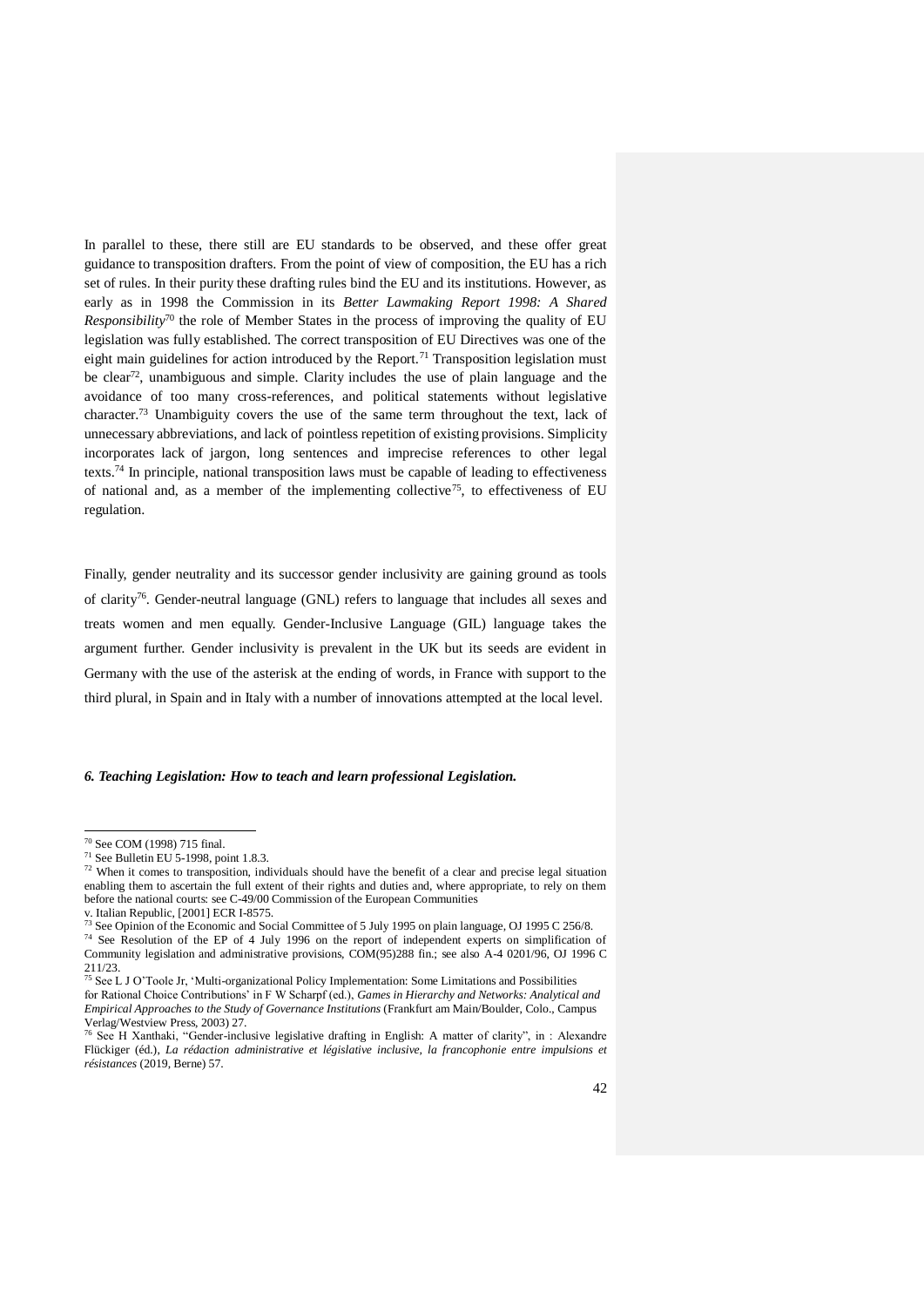Most European jurisdictions are beginning to realise that legislative drafting is a separate discipline of law, which requires training alongside mentoring on the job. However, there remains a diversity between common and civil law jurisdictions.

In the former, formal legisprudence tends to be taught in dedicated courses of an academic or professional nature. The oldest and still leading academic programme teaching formal legisprudence is the MA in Drafting legislation, regulation, and policy at the Sir William Dale Centre of the Institute of Advanced Legal Studies of the University of London. Professional courses at the Sir William Dale Centre, and the King's Inns in Dublin are dedicated to this issue. But of course most Universities offer elements of formal legisprudence in the form of courses in Statutory Interpretation, mostly at undergraduate level.

In civil law jurisdictions emphasis is on mentoring on the job, whereas the distinction between experts in the substantive field of law and legisprudence is quite foggy. Most Universities offer courses that study legislation.

Although the image painted here seems rather disheartening, the future for legislative studies is anything but. Legislation is at the forefront of the regulatory debate and, with the EU at the leading role, there is increasing focus on formal legisprudence and legislative quality.

## *Trends and Perspectives of Legislation and Legisprudence*

The comparative analysis of the rich chapters offered in this work confirms that the problems associated with legislation are very similar: multitude of legislation, bad legislation, and unapproachable legislation.

These problems continue despite the lengthy promotion and application of RIA in most countries. This comes as little surprise to experts in legislation, who have always felt that legislative scrutiny should go hand in hand with attention to legislation as a product. And this is the value of this work, much more so as a follow-up to the first volume in legislation in the EU. Focus is now beginning to turn from pre and post legislative scrutiny to the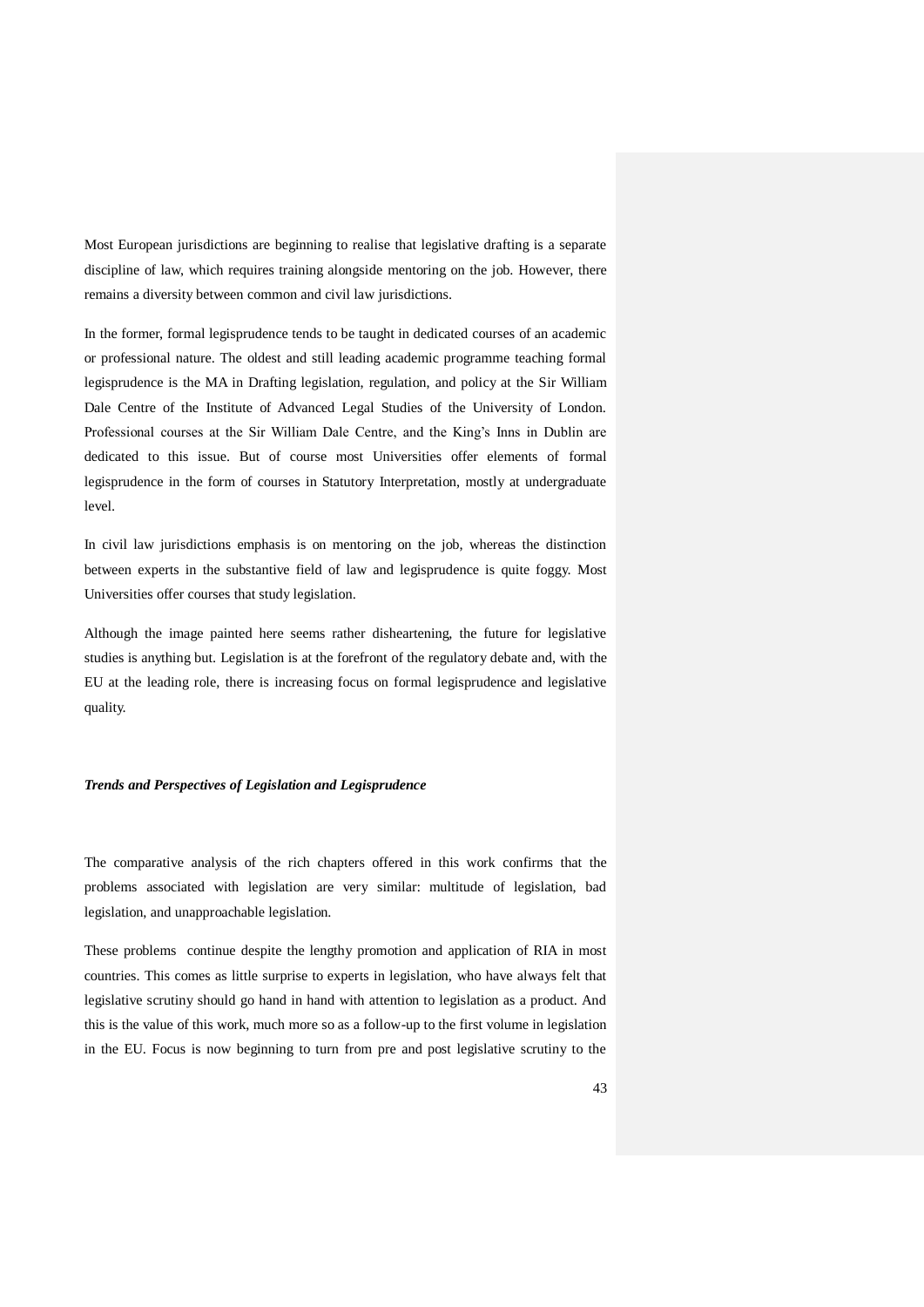actual legislation. And here there is a lot of work to be done. Legislation requires attention on itself rather than just the legislative environment, the legislative process, and legislative scrutiny.

There is a need to focus on common legislative failures, and to search for common legislative solutions. The EU is and can be the catalyst of legislative reform. Its Better Regulation agenda can expand to a more focused better legislation agenda, looking to identify who legislation is speaking to, and how its messages can be clearly heard by its peoples.

Identifying who legislation is addressed to, and who uses it, is the first step towards a new legislative strategy. In an era of direct information via the internet, users are searching legislative texts in order to find the information that they need directly, and without intervention from professionals. This can only be viewed as a challenge, and an invitation for a new relationship between law-makers and citizens.

Viewing legislation as a direct channel of communication between the state and its citizens can be used to explain the rationale behind regulatory action, the benevolent goal of the legislation, the precise action that citizens are asked to undertake, and the results that are sought.

Revolutionising legislation and its drafting in this manner can promote compliance to the law, not by means of what we now know to be ineffective punishment but by means of instigation of participation in the joint regulatory effort for the achievement of beneficial long term change.

This can enhance citizen participation in regulatory efforts, thus promoting efficacy of regulation and subsequent achievement of the desired regulatory results. But it can go much much further. By taking citizens with us in regulatory effort, drafters can instil loyalty and trust of the citizen to the state. Populist voices can be hushed, and a new relationship with legislation, based on voluntary commitment, can come to the fore, bringing with it an end to the current aversion to power and a new era of trust an collaboration between the state and its peoples.